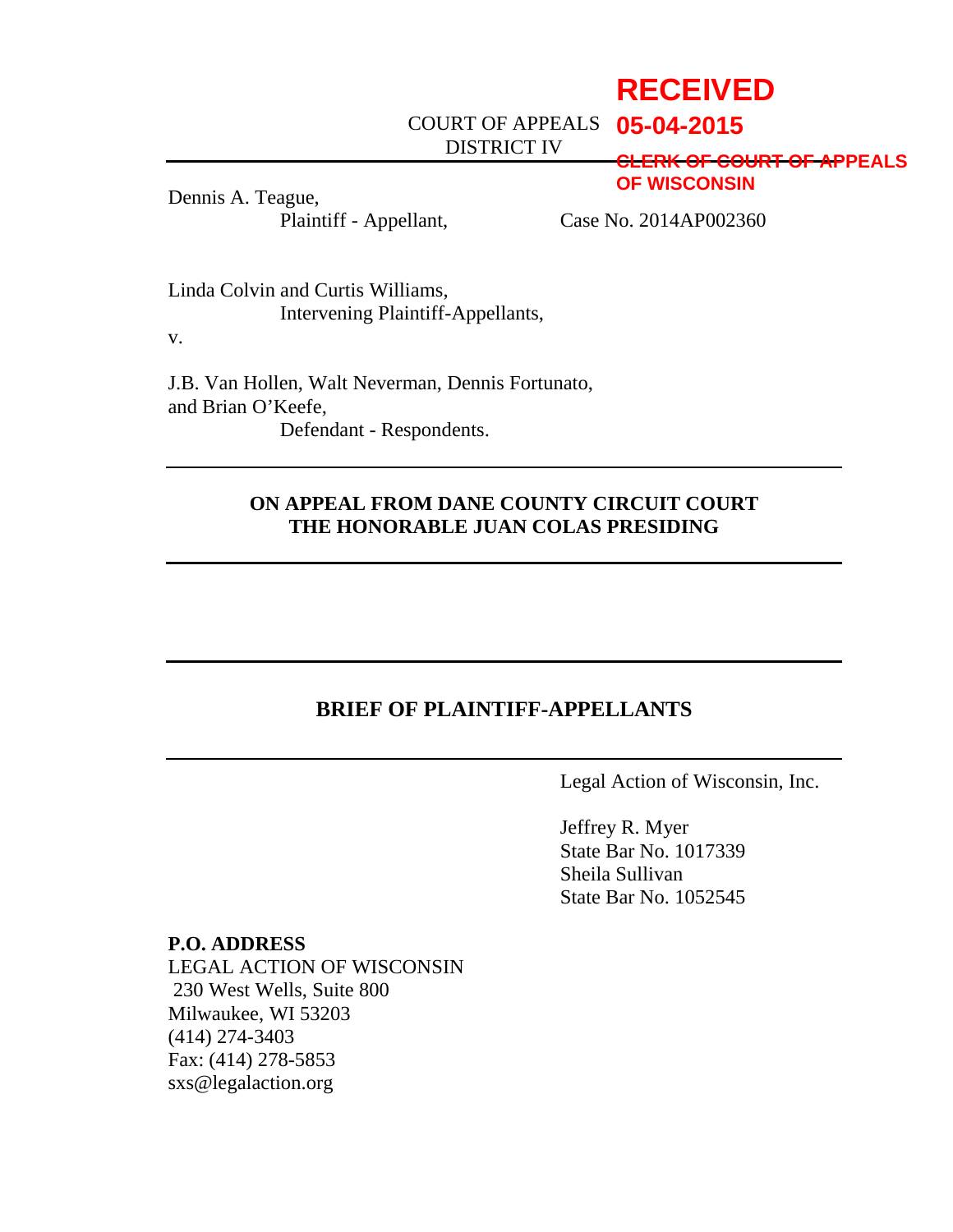## **TABLE OF CONTENTS**

|     | STATEMENT ON ORAL ARGUMENT AND PUBLICATION2                                                                                                                                                            |
|-----|--------------------------------------------------------------------------------------------------------------------------------------------------------------------------------------------------------|
|     |                                                                                                                                                                                                        |
|     |                                                                                                                                                                                                        |
|     |                                                                                                                                                                                                        |
|     |                                                                                                                                                                                                        |
|     |                                                                                                                                                                                                        |
|     |                                                                                                                                                                                                        |
|     |                                                                                                                                                                                                        |
|     |                                                                                                                                                                                                        |
| I.  | THE CIRCUIT COURT'S APPLICATION OF THE BALANCING<br>TEST ON SUMMARY JUDGMENT IS REVERSIBLE ERROR                                                                                                       |
|     |                                                                                                                                                                                                        |
|     | B. The circuit court committed reversible error in accepting CIB's<br>"global balancing" as a basis for disclosing the records in this                                                                 |
|     | C. Under the common law balancing test, rap sheet information<br>about someone else should not be disclosed in response to<br>requests for information about plaintiffs14                              |
| II. | AFTER CONFIRMING THAT TEAGUE HAD SUCCESSFULLY<br><b>CHALLENGED CIB'S ASSOCIATION OF PARKER'S</b><br>CRIMINAL HISTORY WITH HIS NAME AND DATE OF<br>BIRTH, CIB WAS REQUIRED BY WIS. STAT. § 19.70 EITHER |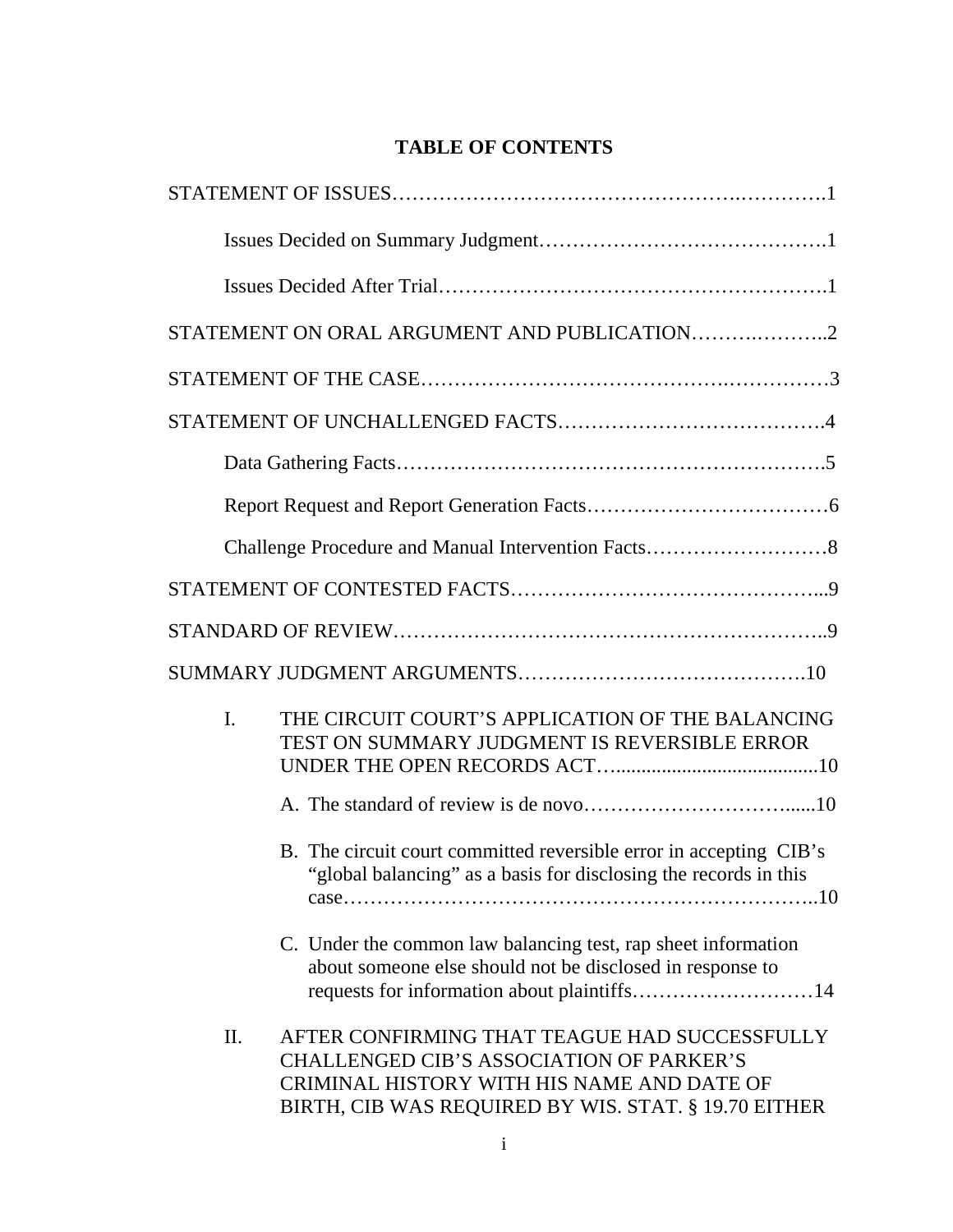## TO CORRECT THE RECORD OR TO ALLOW A STATEMENT ADDED TO THE RECORD………………....................................17

|      | A. The plain language of Wis. Stat. §19.70 authorizes only two<br>responses to written accuracy challenges17                            |
|------|-----------------------------------------------------------------------------------------------------------------------------------------|
|      | B. Parker's data is "personally identifiable information pertaining"<br>to Teague when CIB associates Parker's data with Teague's       |
|      | C. The Parker record produced in response to a request using<br>Teague's name and date of birth is "maintained" by CIB                  |
|      | D. Teague's successful challenge put CIB on notice that its<br>association of Parker's data with Teague's name and date of birth        |
| III. | CIB'S ALIAS NAME POLICY VIOLATES EQUAL<br>PROTECTION BECAUSE IT DISCRIMINAES IRRATIONALLY<br>AGAINST ONE CLASS OF INNOCENT PEOPLE22     |
|      |                                                                                                                                         |
|      | B. CIB criminal history reports are part of a state created<br>credentialing system relied upon by innocent people to produce a         |
|      | C. CIB treats similarly situated innocent citizens significantly<br>differently with respect to that critical credential24              |
|      |                                                                                                                                         |
| IV.  | THE CIRCUIT COURT'S PROCEDURAL DUE PROCESS<br>DECISION DEPENDED ON A CLEARLY ERRONEOUS<br>FACTUAL DETERMINATION AND A MISAPPLICATION OF |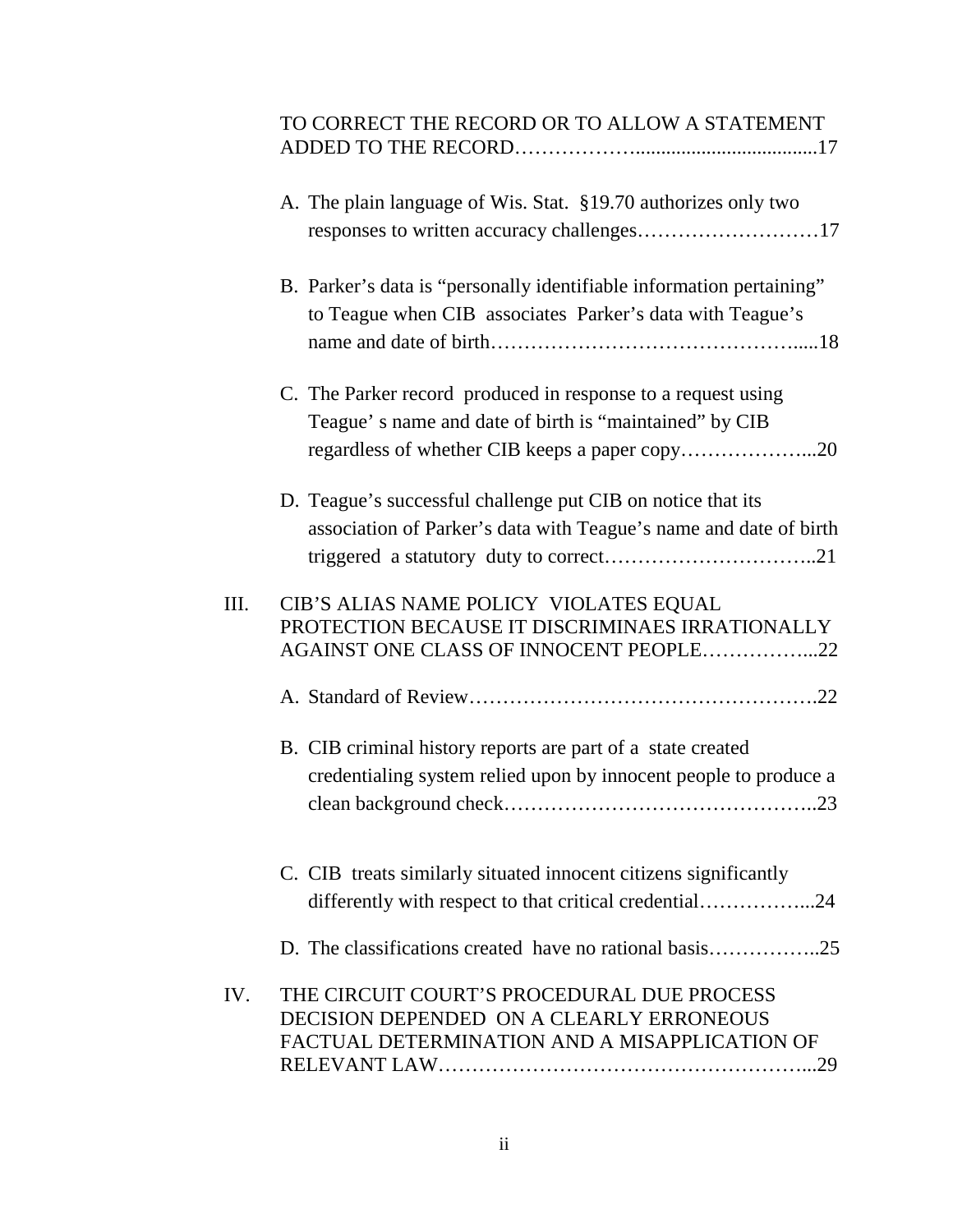|     | A. The finding that CIB reports do not convey a false and<br>defamatory meaning about plaintiffs to their intended audience is       |
|-----|--------------------------------------------------------------------------------------------------------------------------------------|
|     | B. The widespread, and statutorily required, use of government<br>databases produces a change in status under the "stigma plus"      |
| V.  | CIB'S ALIAS NAME POLICY VIOLATES SUBSTANTIVE DUE                                                                                     |
|     | A. Individuals have a fundamental right not to be identified by the<br>government with a conviction record unless they have actually |
|     | B. Even under rational basis review, CIB policy is arbitrary and                                                                     |
| VI. |                                                                                                                                      |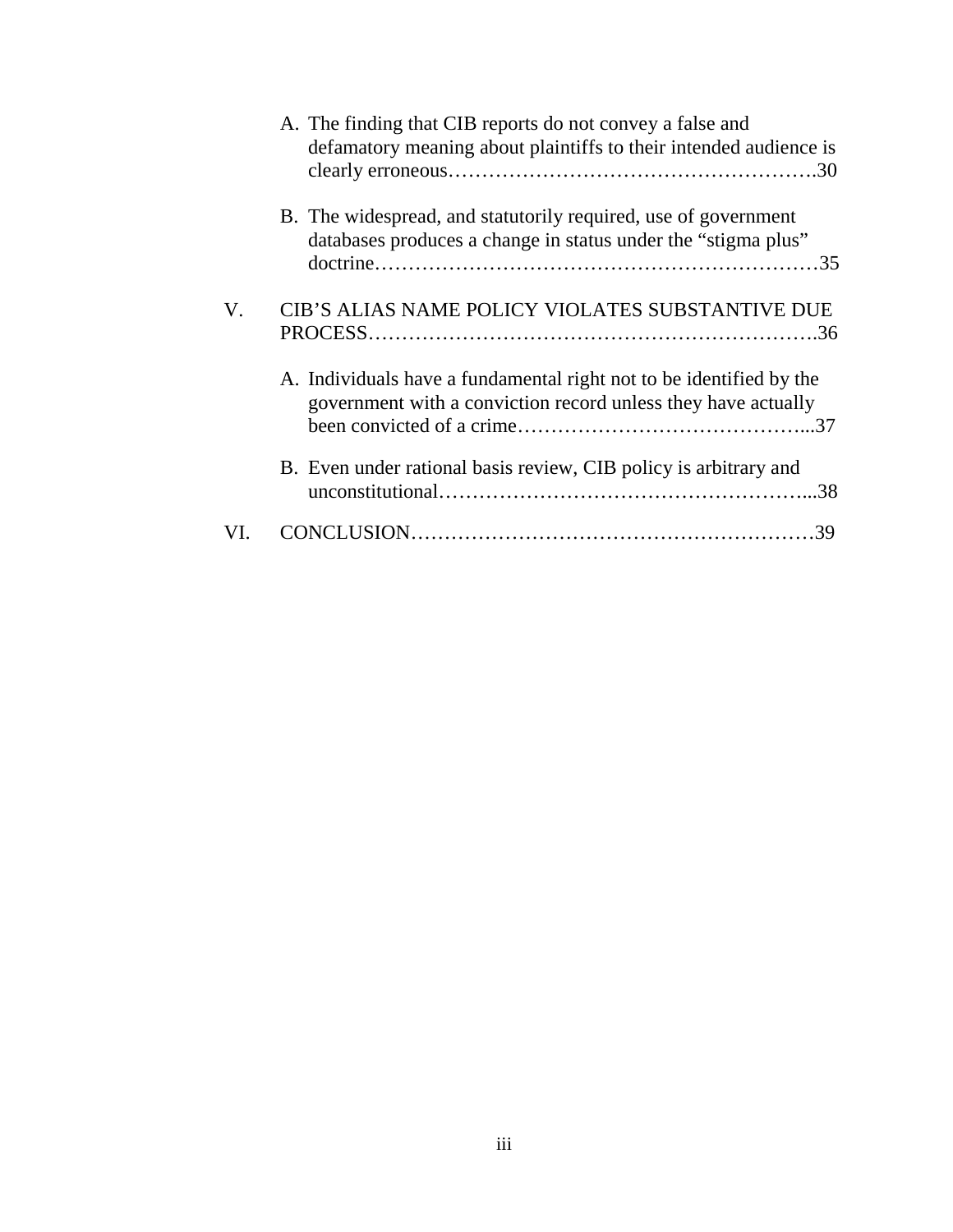## **TABLE OF AUTHORITIES**

## **Cases**

| Aicher ex rel. Large v. Wisconsin Patients Comp. Fund, 237 Wis. 2d 99           |
|---------------------------------------------------------------------------------|
|                                                                                 |
|                                                                                 |
|                                                                                 |
|                                                                                 |
|                                                                                 |
| Doyle v. Camelot Care Centers, Inc., 305 F.3d 603 (7th Cir. 2002)36             |
|                                                                                 |
| Frankenthal v. Wisconsin Real Estate Board, 3 Wis. 2d 249 (1958)22              |
|                                                                                 |
|                                                                                 |
|                                                                                 |
| Humphries v. County of Los Angeles, 554 F.3d 1170 (9th Cir. 2008)36             |
|                                                                                 |
|                                                                                 |
| Law Offices of William A. Pangman & Associates v. Stigler, 181 Wis. 2d 828 (Ct. |
| LeClair v. Natural Resources Board, 166 Wis. 2d (Ct. App. 1992)22               |
|                                                                                 |
| Los Angeles County, Ca., v. Humphries, 562 U.S 29 (2010)36                      |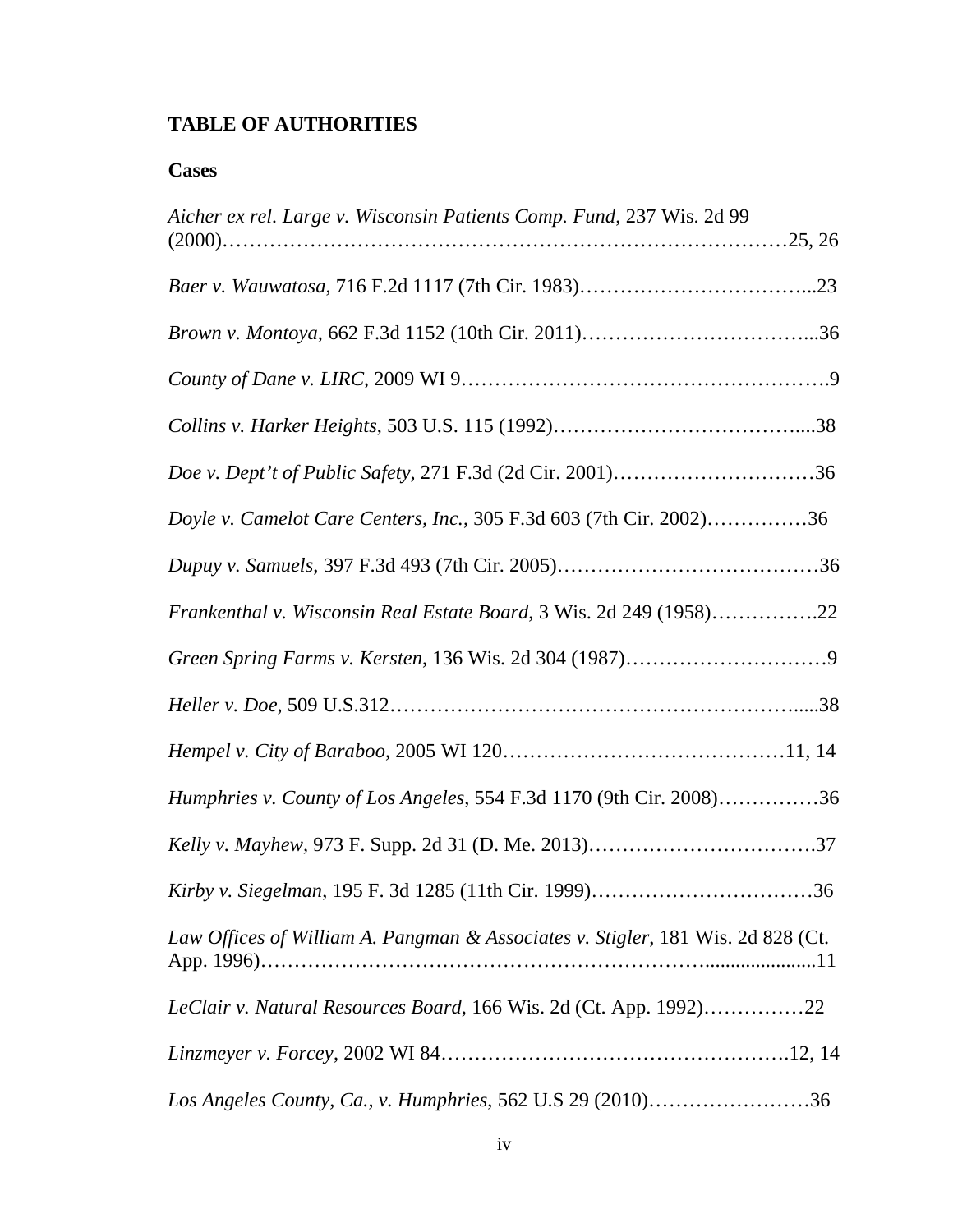| Mack v. Wis. Dep't of Health & Family Servs., 231 Wis. 2d 644 (Ct. App.       |  |
|-------------------------------------------------------------------------------|--|
| Milwaukee Brewers Baseball Club v. Wisconsin Dep't Health & Soc. Servs., 130  |  |
| Milwaukee Journal Sentinel v. Wisconsin Department of Administration, 2009 WI |  |
| Metropolitan Associates v. City of Milwaukee, 2011 WI 2022, 25, 27            |  |
|                                                                               |  |
|                                                                               |  |
|                                                                               |  |
| Phelps v. Physicians Insur. Company of Wisconsin, 2009 WI 7410, 30            |  |
|                                                                               |  |
|                                                                               |  |
|                                                                               |  |
| Siefert v. School District of Sheboygan Falls, 2007 WI APP 20716              |  |
| Sievert v. American Family Mutual Ins., 180 Wis. 2d 426 (Ct. app. 1993)30     |  |
|                                                                               |  |
|                                                                               |  |
|                                                                               |  |
|                                                                               |  |
| Ulrich v. City & County of San Francisco, 308 F.3d 968 (9th Cir. 2002)30      |  |
|                                                                               |  |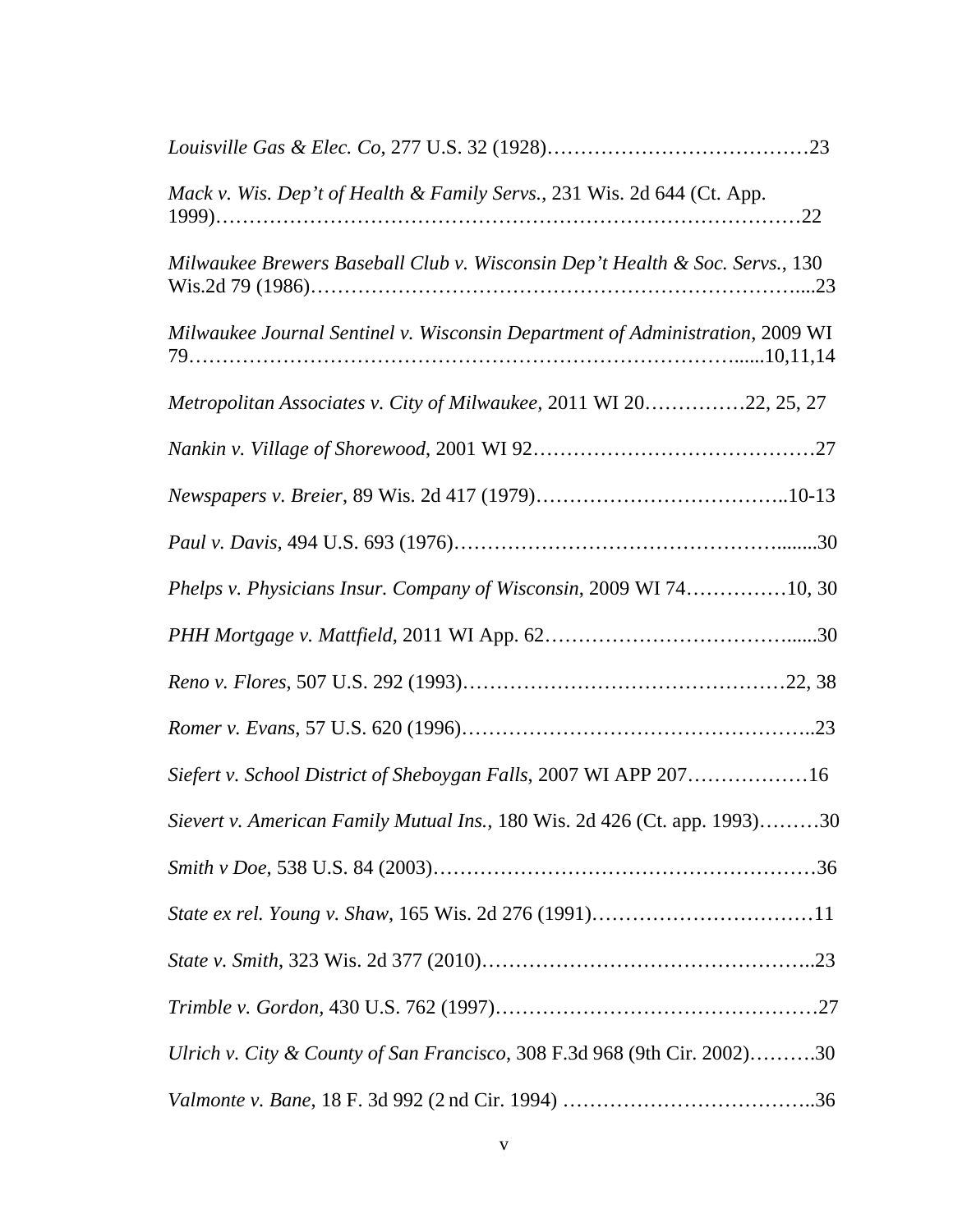| Wisconsin Newspress, Inc. v. School District of Sheboygan Falls, 199 Wis. 2d 769 |  |
|----------------------------------------------------------------------------------|--|
| Wisconsin Telephone v. Department of Industry, Labor & Human Relations, 68       |  |
|                                                                                  |  |
| Zellner v. Cedarburg School District, 200r WI 5310, 12                           |  |

## **Publications**

## **Attorney General Opinions**

| <i>Black's Law Dictionary</i> (5 <sup>th</sup> Ed. |  |
|----------------------------------------------------|--|
| <b>Statutes and Regulations</b>                    |  |
|                                                    |  |
|                                                    |  |
|                                                    |  |
|                                                    |  |
|                                                    |  |
|                                                    |  |
|                                                    |  |
|                                                    |  |
|                                                    |  |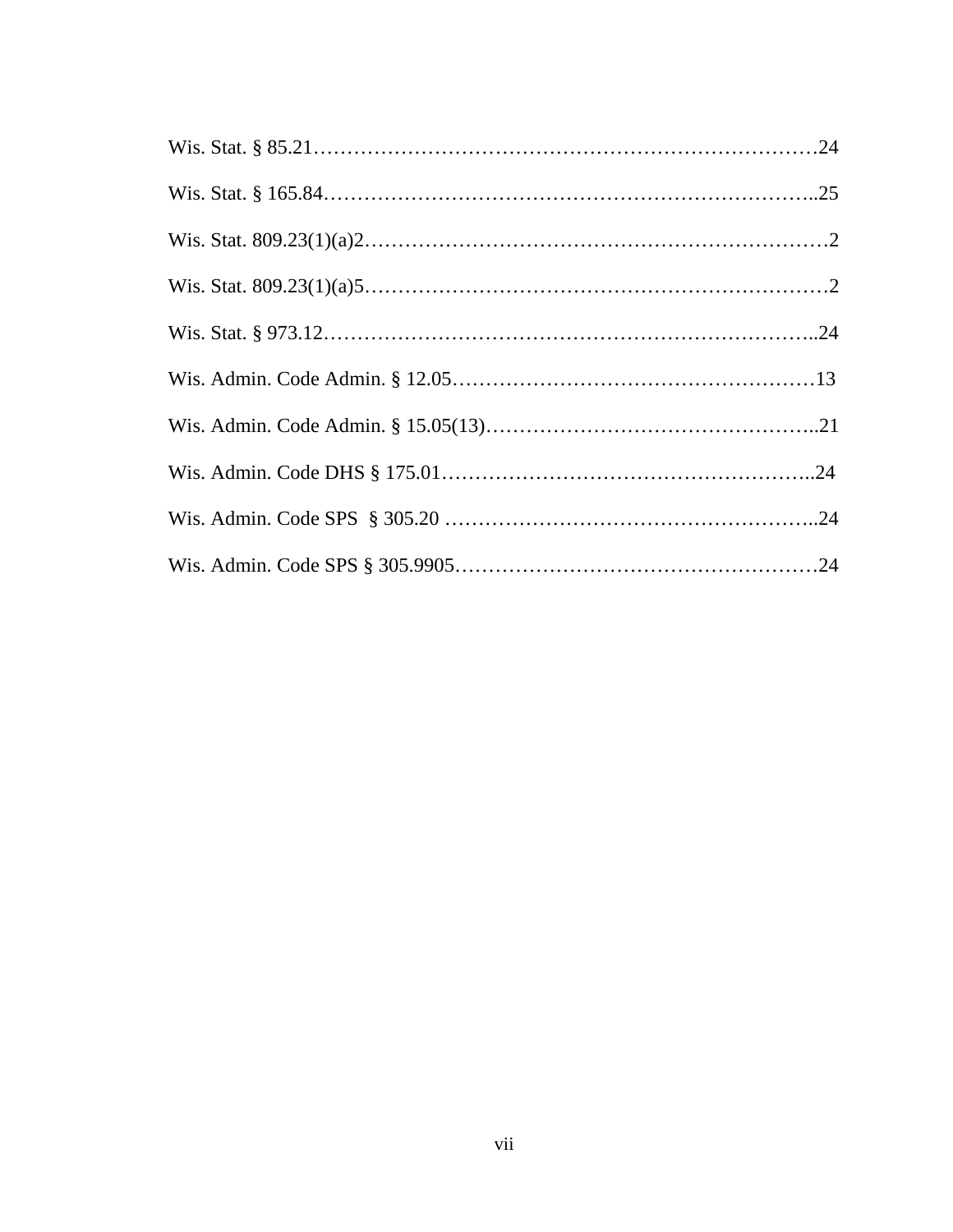#### **STATEMENT OF ISSUES**

#### *Issues Decided on Summary Judgment*

ISSUE 1: Can the Wisconsin Department of Justice's Crime Information Bureau (CIB) apply a "global balancing test" to justify continuing to respond to name-based background checks with records that contain criminal conviction history after the request subjects have proven they have no criminal record?

The Circuit Court answered "yes."

ISSUE 2: Is CIB required by Wis. Stat. 19.70**[1](#page-8-0)** either to correct the name-based record report it supplies to public requestors or to provide the opportunity to add a statement to those reports after a challenger proves he has no criminal history?

The Circuit Court answered "No."

ISSUE 3: Does CIB's alias name policy, as applied to individuals without a criminal record, violate equal protection by discriminating unreasonably against one class of innocent citizens?

The Circuit Court answered "No."

 $\overline{\phantom{a}}$ 

*Issues Decided After Trial*

ISSUE 4**:** Do CIB criminal record reports that associate innocent citizens with another person's criminal record implicate an interest protected under the "stigma plus" doctrine?

<span id="page-8-0"></span> $1$  2013 Wisconsin Act 171, § 16 renumbered Wis. Stat. 19.356 as 19.70. This brief refers throughout to Wis. Stat. 19.70 although the summary judgment decision uses the old statute number. (A.App 9-11).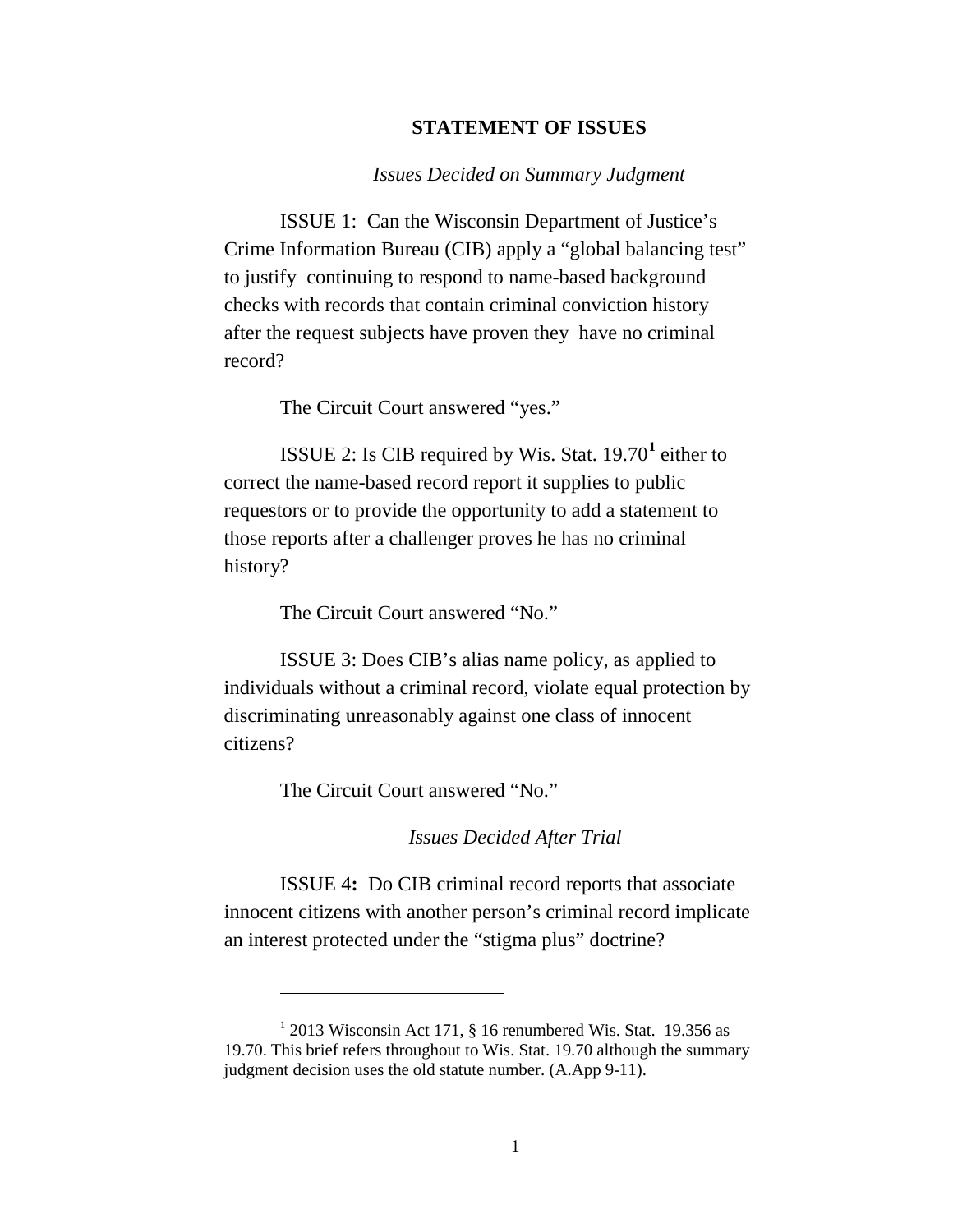The Circuit Court answered "No."

ISSUE 5: Does CIB's alias name policy violate substantive due process?

The Circuit Court answered "No."

### **STATEMENT ON ORAL ARGUMENT AND PUBLICATION**

The Court of Appeals should order oral argument. The factual record is long, complex, and technical. The legal issues to which those facts relate are novel. The Court of Appeals may have questions about CIB practices and procedures in producing criminal history record reports that have not been anticipated. The opportunity to address such questions is necessary to ensure a full presentation of the case.

The decision should be published. CIB produces approximately 800,000 criminal history reports annually. The search criteria "match" on criteria no more precise than an approximate name string and an approximate date of birth. As the record establishes, CIB knowingly distributes criminals' rap sheets in response to name-based record requests about people who have no criminal record. The volume of records produced, and the impact of CIB policies on employers and job-seekers, makes the legal questions in this case of substantial and continuing public interest. *See* Wis. Stat. 809.23(1)(a)5. Publication is also warranted because a decision will require this Court to apply the Open Records Act and the Fourteenth Amendment to factual situations significantly different than those previously addressed in any published decision. *See* Wis. Stat. 809.23(1)(a)2.

#### **STATEMENT OF THE CASE**

This is an official capacity action for declaratory and injunctive relief against the Wisconsin Department of Justice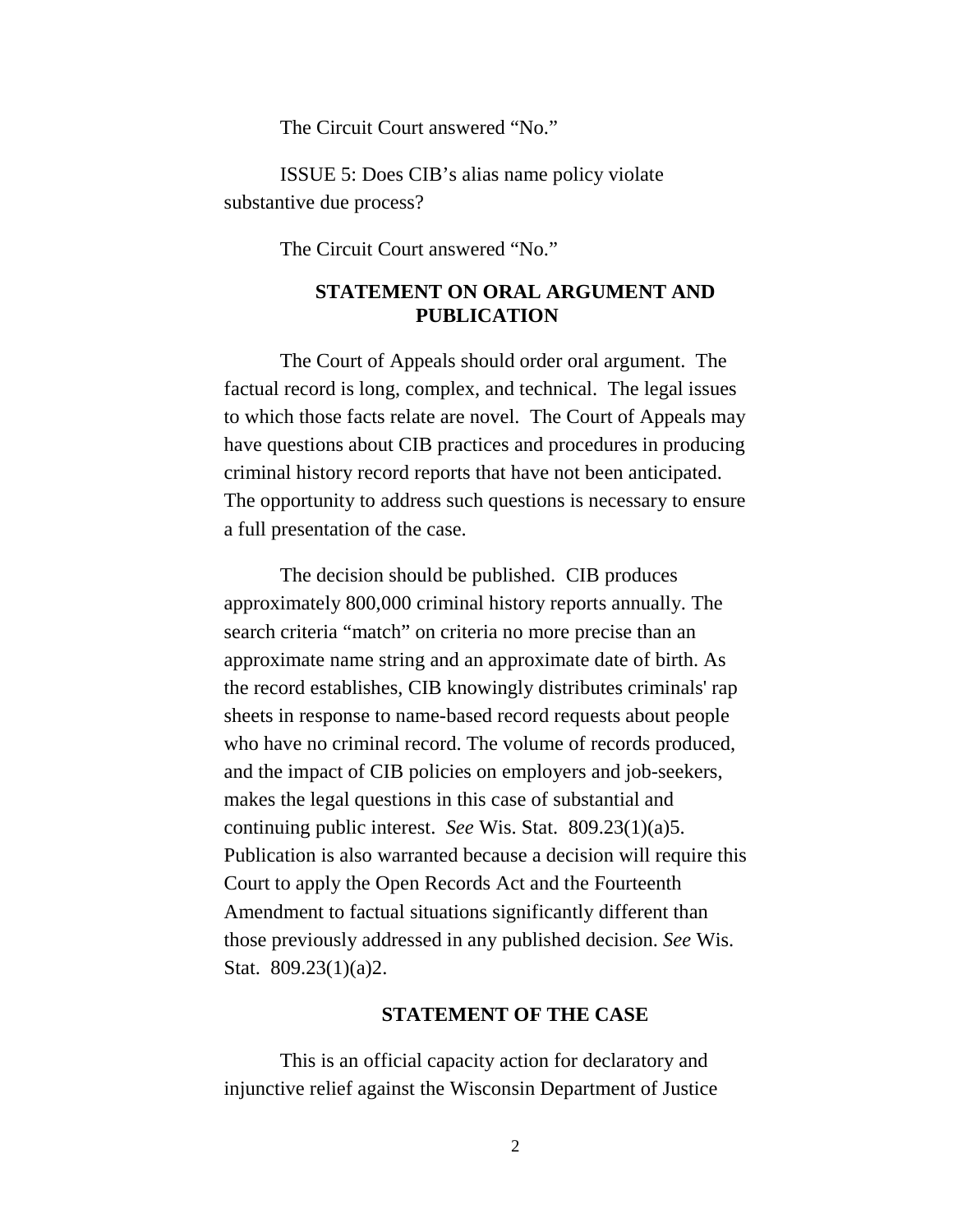(DOJ)/CIB's policy of knowingly associating innocent people with the criminal records of others. Dennis Teague, Linda Colvin, and Curtis Williams have never been convicted of a crime. Their fingerprints have never been submitted for inclusion in the CIB's criminal history databases. They have never been assigned a State Identification Number (SID), and, thus, literally have no criminal history in CIB's criminal history database. Yet, they are not treated by CIB like other innocent people. When a member of the general public requests a criminal history record report using plaintiffs' names and dates of birth, CIB does not respond, with a report that says "No criminal history found." Instead, the requestor receives a report of many pages.

Each of the plaintiffs attempted to correct their record through CIB's challenge process. When CIB refused to correct the reports, this lawsuit was initiated.

The first plaintiff, Teague, filed a complaint for declaratory and injunctive relief in Dane County on April 29, 2010. (R.2). On December 17, 2010, a motion to intervene was filed on behalf of Colvin and Williams (R.11). Decision on the motion to intervene was deferred pending discovery and dispositive motions.

On December 19, 2011, the circuit court denied Teague's motion for summary judgment and granted in part and denied in part CIB's motion for summary judgment. (A.App. 5-24). The decision dismissed Teague's statutory claims, including his open records act claims. It also dismissed Teague's Equal Protection challenge. (A.App. 12-14). The circuit court denied defendants' motion to dismiss the substantive and procedural Due Process Clause claims. The circuit court reasoned that there was a dispute of fact about the reasonable interference that can be drawn from the undisputed content of the reports. (A.App. 14- 16).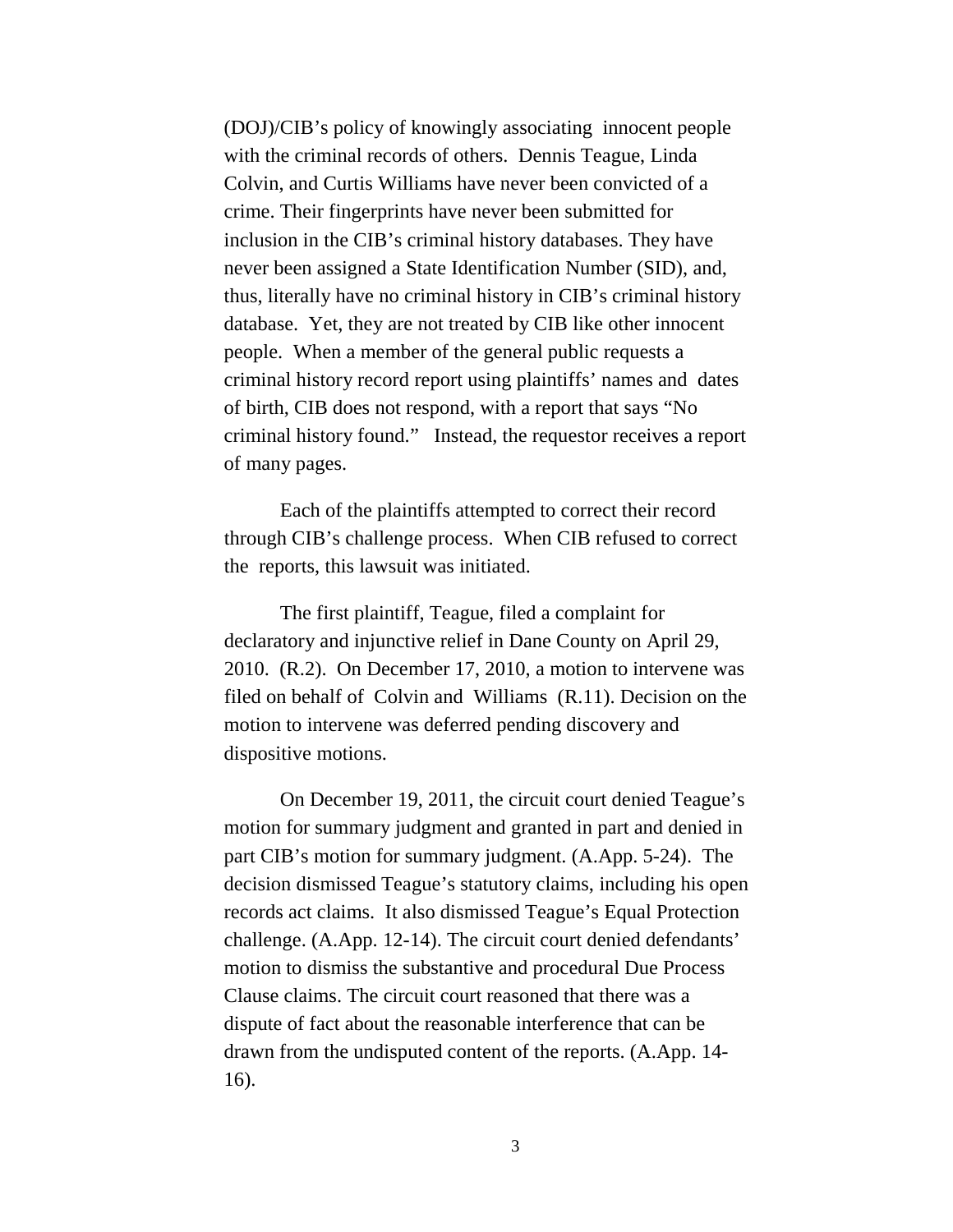On January 30, 2012, the circuit court granted the deferred motion to intervene. (R.54). The First Amended Complaint, including Teague's original claims and adding Colvin and Williams as intervening plaintiffs making the same claims was filed on March 19, 2012. (R.57). On March 23, 2012, the circuit court entered plaintiffs' proposed Order Applying Decision and Order on Motions for Summary Judgment Entered December 19, 2011 to the amended complaint. (A.App. 25-26).

The trial took place early in June, 2014. On July 2, 2014, the circuit court entered Findings of Fact and Conclusion of Law and Judgment dismissing the case. (A.App. 1-4). Timely Notice of Appeal was filed on September 30, 2014. (R.111).

## **STATEMENT OF UNCHALLENGED FACTS[2](#page-11-0)**

#### *Data Gathering Facts*

The CIB maintains a criminal history database of information provided by law enforcement agencies, the Department of Corrections, and the court system. (A.App. 1). The database contains information on about 1.3 million individuals. (A.App. 1)*.* Every record in the database is associated with one set of fingerprints for each of those 1.3 million individuals. (A.App. 1). Each set of fingerprints is associated with a State Identification Number (SID). (A.App. 6). The SID is a unique number and all future submissions of fingerprints that match that SID's fingerprints, are associated with the same SID. (A.App. 6). Although each record is associated with one and only one set of fingerprints, and each set of fingerprints is associated with one and only one SID, an

 $\overline{\phantom{a}}$ 

<span id="page-11-0"></span><sup>2</sup> Most of the facts in this section reflect the circuit court's summary of facts in its summary judgment decision (A.App. 5-24) or in the post-trial "Findings of Fact and Conclusions of Law and Judgment (A.App 1-4).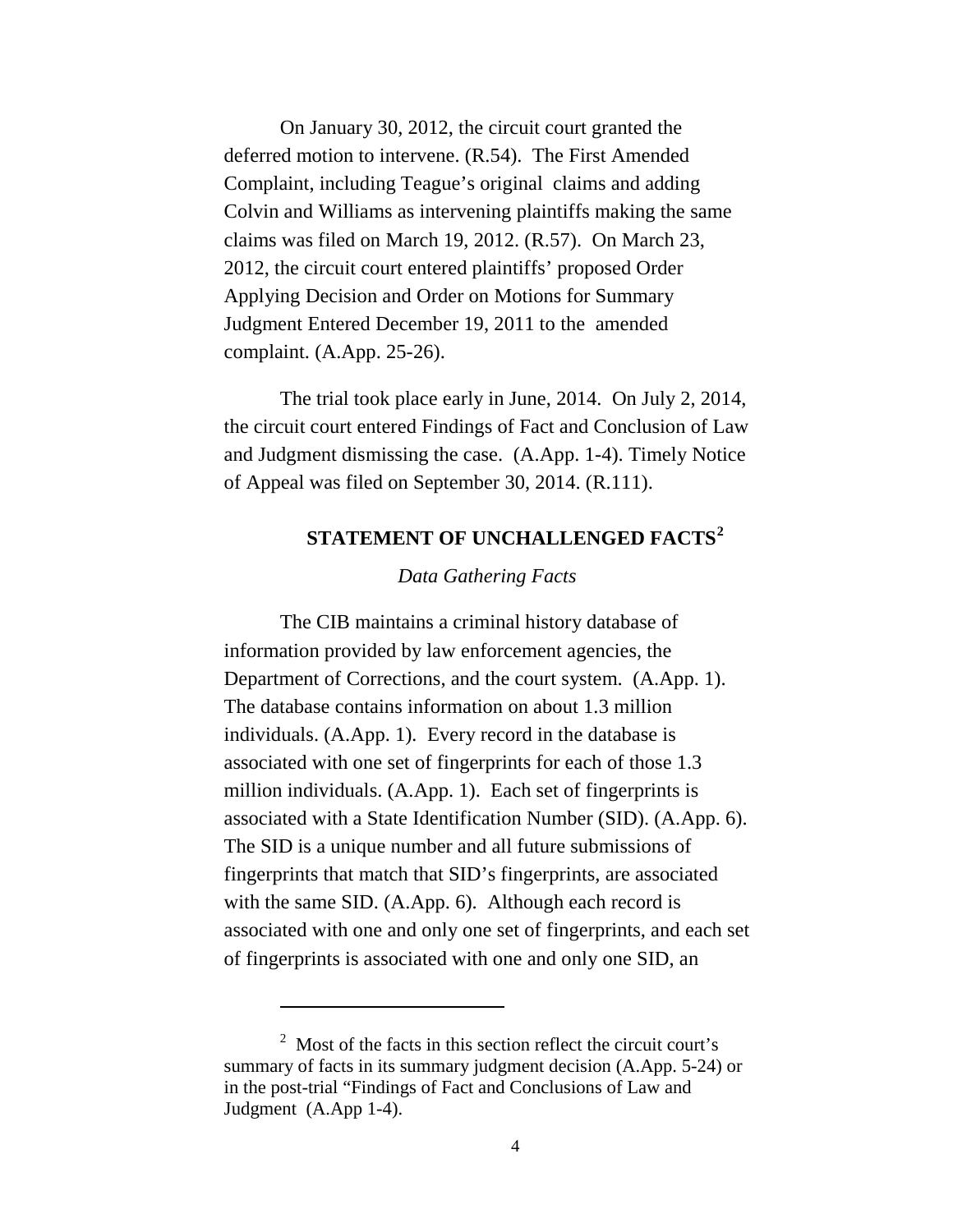individual (with the unique SID and the matching fingerprint sets) may be associated with many records, depending on the frequency of the fingerprint owner's contact with law enforcement. (A.App.1). CIB also associates each set of fingerprints and each SID with a master name. (A.App. 1).

CIB accepts information only from agencies authorized to submit the information and only via approved means that meet CIB's standards. (A.App.6). The information submitted may include names, aliases, dates of birth, and social security numbers, Arrest Tracking Number, SIDs, photos, and information about arrests, charges, and case disposition. (A.App.6). Each record includes information about the name or names and date or dates of birth the agency providing the information had for the person. (A.App.1). A person may have many names associated with them, because they have been known by various names, or had legal name changes or because of typographical errors or other reasons. (A.App. 1). Similarly, any given name may be associated with more than one person because, for example, the name is common, has been fraudulently used or because of a typographical error. (A.App 1- 2). A date of birth may also be shared by many people, either correctly or because of fraud or error. *Id*. From these records, CIB creates alias name tables associated with master names. (A.App. 1).

#### *Report Request and Report Generation Facts*

This lawsuit is only about the records provided to members of the general public through the procedures described in this fact section and the record. This case is not about how records are generated and reported in response to law enforcement requests or about how other trained users access and interpret CIB criminal history record reports.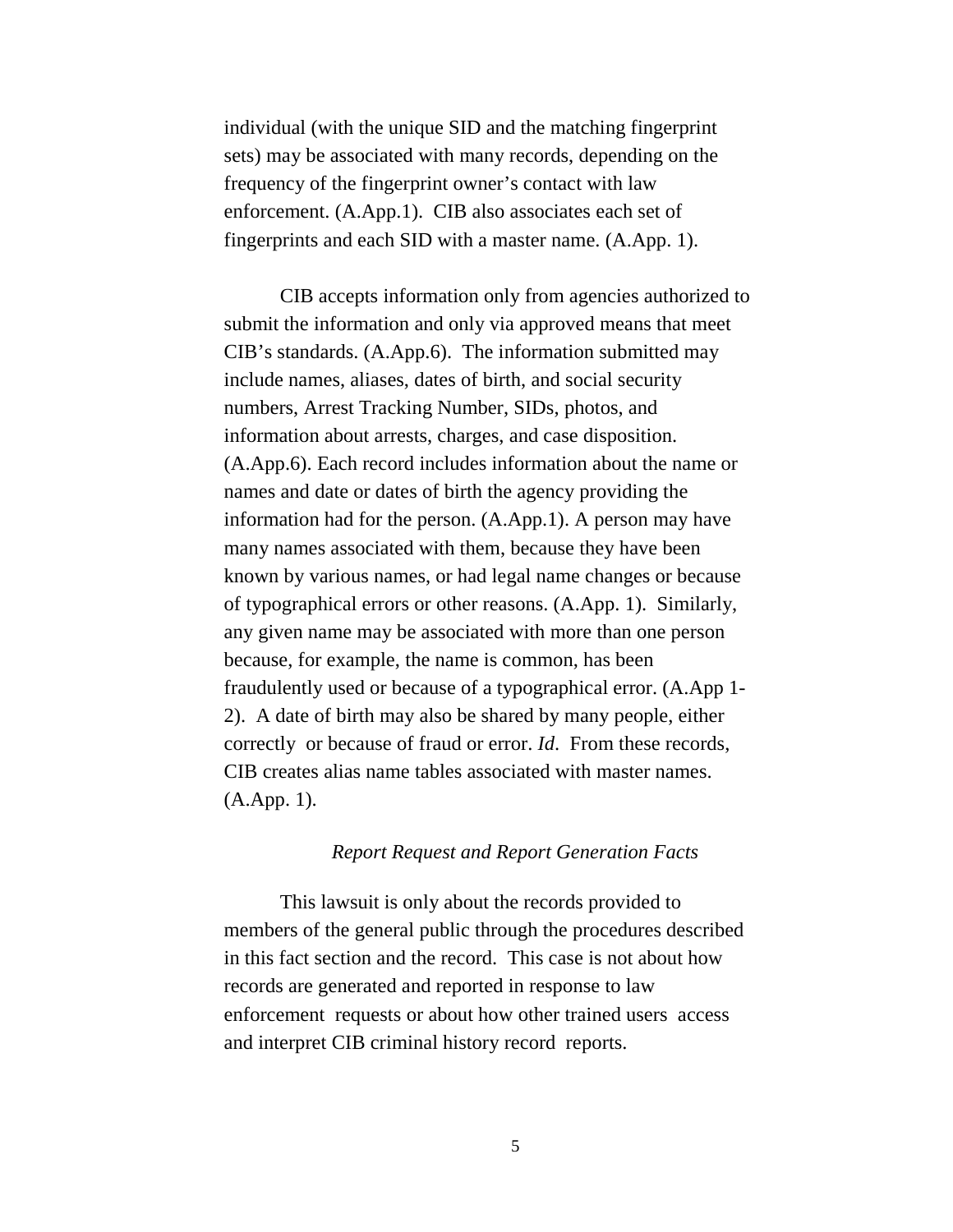CIB receives requests for criminal background reports by paper and online. (A.App. 6). The only information required for either form of request is a first name, last name, and date of birth. (A.App.2). Other information may be submitted, but is not required. (A.App.2). These minimal information requests are referred to as "name-based" requests or queries. (A.App. 2). At the time this action was filed, DOJ charged the general public \$13 for a name-based request. (R.42, Exh Y at p.7). In 2011, DOJ reduced the cost to \$7 for a name-based request. (R.42, Ex AA, 4).

The computer system "matches" the name based request with names and dates of birth in the database by a search algorithm. (A. App. 2, 6). If there is no "match" within the "parameters," which "parameters" are not in the record, CIB responds "No Criminal History Found." (A.App. 2,7,150,167).

When the "match" is close enough, according to the "parameters," the system returns a report. What is a "match" that is close enough varies.  $(A. App. 2).$ <sup>[3](#page-13-0)</sup>

Some "matches" trigger human intervention by CIB employees to decide whether to release a report. (A.App. 6). CIB employees have available to them the search criteria submitted and the names, dates of birth, race, sex, and (sometimes) Social Social Security numbers of the "matching"

 $\overline{\phantom{a}}$ 

<span id="page-13-0"></span><sup>&</sup>lt;sup>3</sup> For example, the search criteria Mary Meyer/DOB 08/17/1977 produced a seven page criminal history report on the database name Mary Elizabeth Myer/DOB 08/17/1977 or 08/18/1977. (A.App. 142-48). If the birth date is changed to 08/07/1977, CIB responds "No criminal history found." (A.App. 149-50). Christopher J. Peters/DOB 09/22/1967 is a "match" returning a fifteen page report; Christopher Peters 09/22/1967 returns "No criminal history." (A.App. 151-65, 166-167). The search criteria Dennis A Teague with Teague's date of birth returns a criminal history report (A.App 27-39, 40-50) even though his date of birth is six days different from one of the dates of birth of the criminal records returned.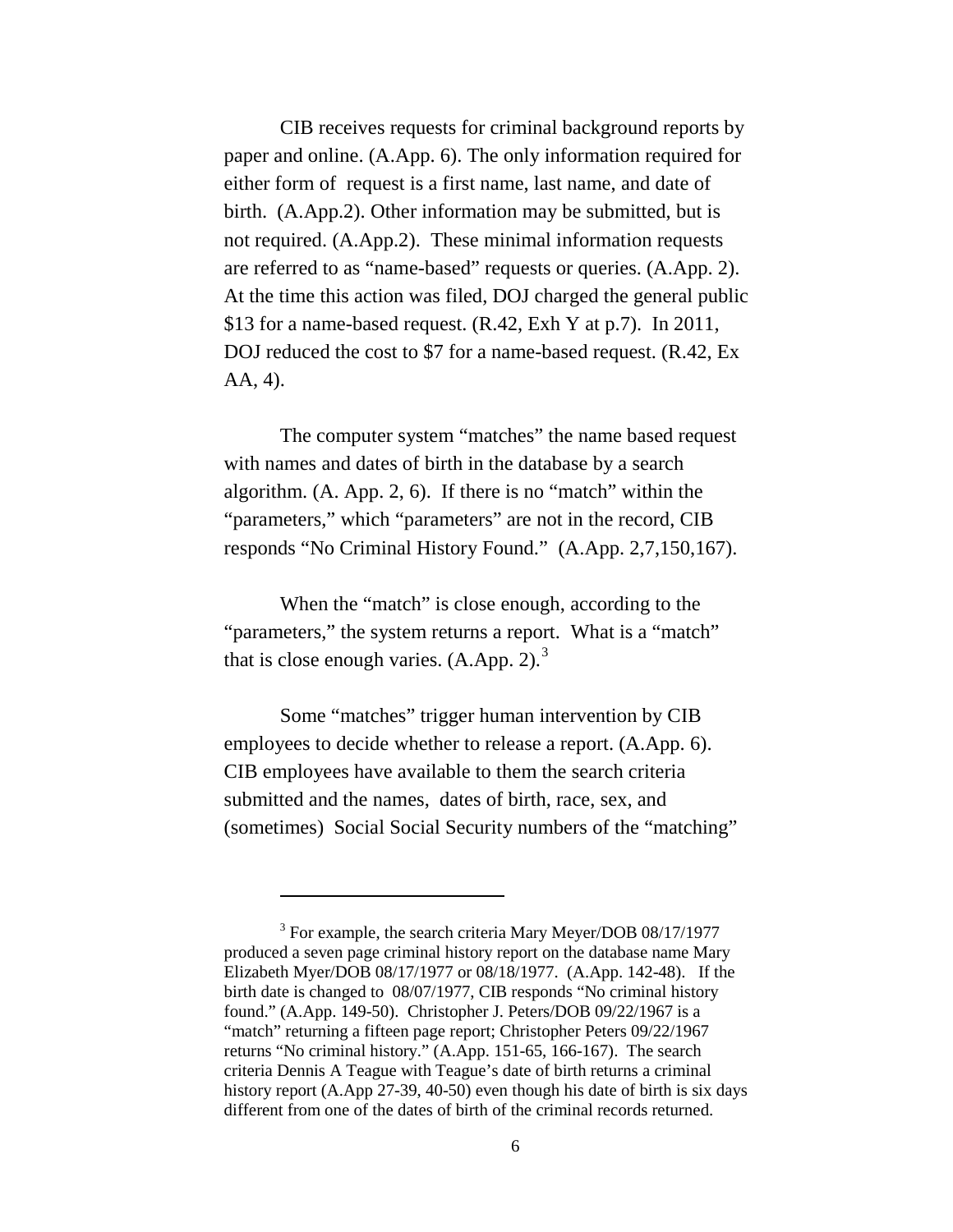database data, but do not know whether the "match" was on a master name or a name in an alias table. (A.App. 265-268).

With paper requests, the same matching process occurs, but a person must always be involved. The charge for paper requests was \$18 for general public requests when this litigation started; at time of trial, it was \$12. (R.106, Exhs. 23,36). Paper requests may include a fingerprint; Teague's paper request with his fingerprint returned a no record return. (R.106). A fingerprint identificantion technician averages approximately five minutes to make the fingerprint comparison. (R.33:3, ¶15).

Each of the plaintiffs, Dennis Teague, Linda Colvin, and Curtis Williams, is innocent. They have no criminal histories, no fingerprints in the database and no SID number. (A.App. 2,7). However, a member of the public making a name-based request for Teague, Colvin or Williams, using their dates of birth, receives a long criminal history report. (A.App. 2,7, 27-39,  $40-50,51-103,104-141$  $40-50,51-103,104-141$ .<sup>4</sup> The content and format of these reports is not disputed. What impression these reports are capable of conveying to an average reader seeking criminal history information about Teague, Colvin, and Williams, using their dates of birth, is disputed.

The plaintiffs are challenging what has been referred to throughout this litigation as CIB's "alias name policy"— shorthand for the combination of system design, computer algorithm "parameters," and the conscious choices by CIB employees made on manual intervention.

l

<span id="page-14-0"></span><sup>4</sup> See post-trial findings at A.App. 2. The three trial exhibits in Appellants' Appendix are the versions of the reports offered by the defendants, and referred to those findings.. The font in those is smaller than other versions.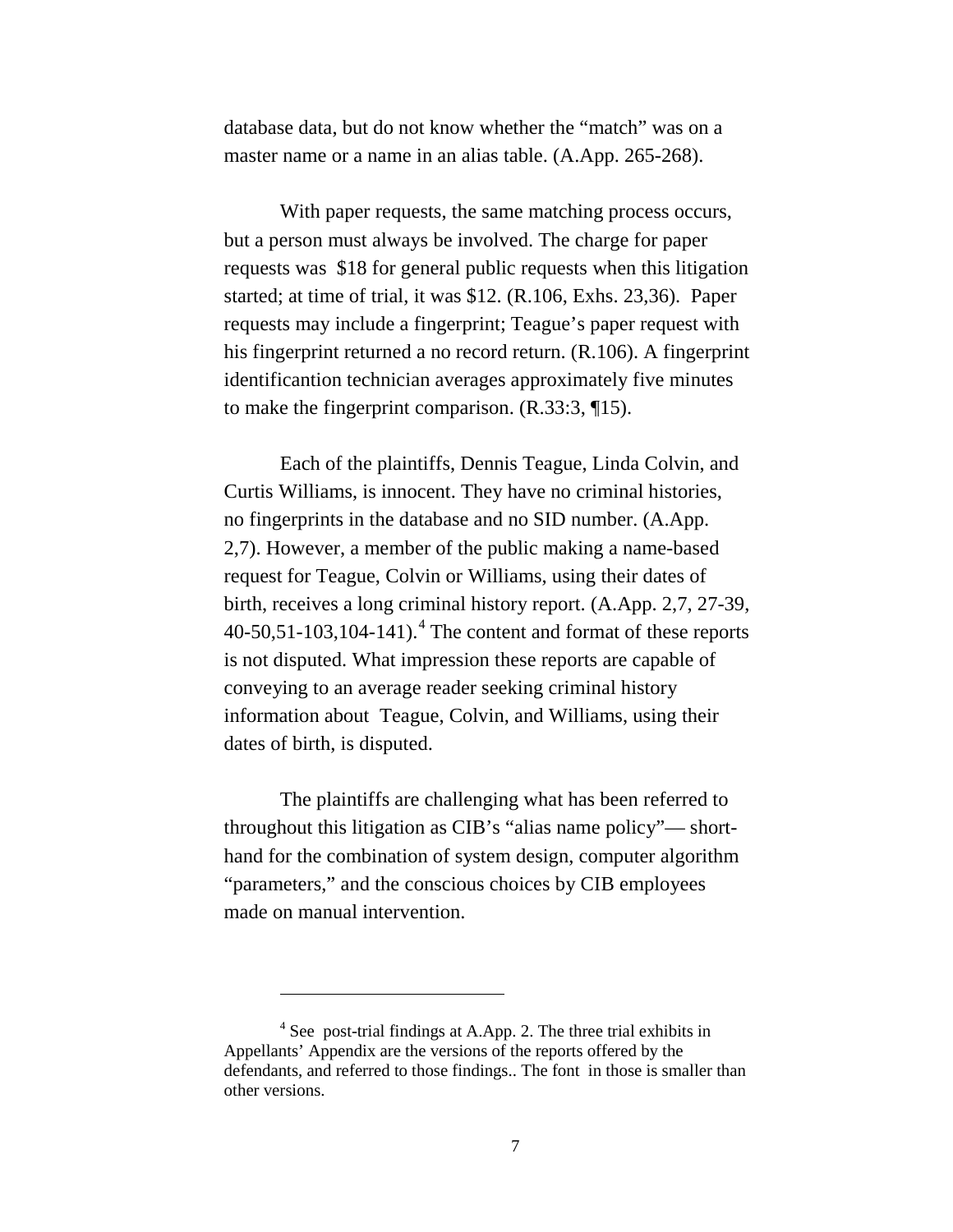The summary judgment record undisputedly establishes that a name-based request for Dennis A. Teague or Dennis Antonio Teague, using plaintiff Teague's date of birth, returns a "match" with the criminal record of Anthony Terrell Parker<sup>[5](#page-15-0)</sup> because the database identifies "Dennis Antonio Teague" as an alias of Parker's; the database also associates the record with two dates of birth, one of which is six days different than Teague's date of birth. (A.App. 19-20, 22-23, 27-28). The trial record has a similar report returned on search criteria of "Dennis Teague" with Teague's date of birth (R.106;Exh. 5, at 1, 3), and of Dennis A. Teague with Teague's date of birth (A.App. 40- 50). Another report, produced using the same search criteria returns "No criminal history found." (A.App. 236-237,238- 239). [6](#page-15-1)

The trial evidence on the alias name policy "match" for plaintiffs Colvin and Williams is similar. A name-based request using Colvin's name and date of birth returns a 53 page report because of a "match" on one of Lisa Bennett Hayes' 30 alias names and 12 different dates of birth. (A.App. 51-103). A name- based request using Curtis Williams' name and date of birth returns a 38 page report because of a "match" on the "Curt Williams" alias of Kirk Anthony Owens. (A.App. 104-141).

#### *Challenge Procedure and Manual Intervention Facts*

Since 2009, CIB has had a challenge process through which people adversely affected by the alias name policy can submit a fingerprint and obtain a notarized statement from CIB that the person does not, in fact, have a criminal record.

 $\overline{\phantom{a}}$ 

<span id="page-15-0"></span><sup>&</sup>lt;sup>5</sup> The circuit court refers to "Anthony Terrell Parker" as the "primary name" in the summary judgment decision and the "master" name in the trial decision. (A.App. 1,6). <sup>6</sup> Cynthia Kolb, employed in CIB's record check unit, testified that

<span id="page-15-1"></span>the issuance of Trial Exh. 85, indicating "No Criminal History Found" was a mistake. (A.App. 231-234).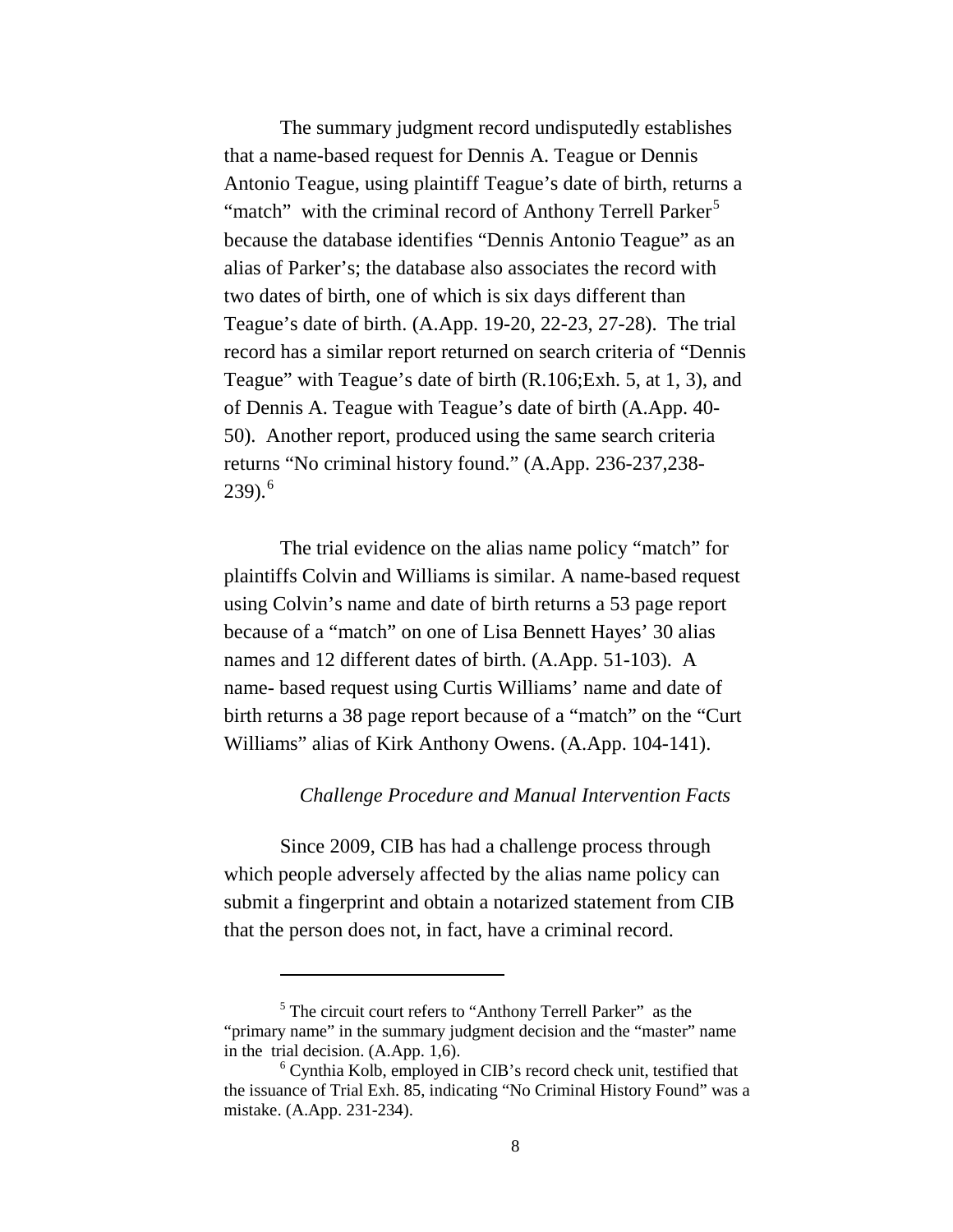(A.App.2). Each of the plaintiffs used that procedure, established their innocence and obtained an "innocence letter." (A. App. 169-72). As of mid-2014, there have been approximately 250-60 successful challenges. (A. App. 3). Paper copies of successful challenges are kept in three to four linear feet of a file drawer in the same room (30 feet away) as the people doing the "manual intervention" to determine whether to release a criminal history. (A.App. 262-264). If the file drawer of successful challenges was organized alphabetically, it would possible to quickly check whether a name requested to be search had ever been a name for which a successful challenge had been made. A.App. 273).

#### **STATEMENT OF CONTESTED FACTS**

Plaintiff-Appellants challenge the circuit court's findings that the reports at issue in this case are not defamatory as contrary to the great weight of the evidence: (A.App. 3). Appellants also challenge what the circuit court describes as findings of fact 3-5, which are really either conclusions of law or conclusions about mixed questions of facts and law. (A.App. 3- 4).

#### **STANDARD OF REVIEW**

Grants or denials of summary judgment are reviewed independently employing the same methodology as the circuit court. *See, e.g., Green Spring Farms v. Kersten*, 136 Wis. 2d 304, 314-16, 401 N.W.2d 816 (1987). Summary judgment is appropriate where there is no genuine issue of material fact and the moving party is entitled to judgment as a matter of law. Wis. Stat. 802.08(2).

Interpretation of statutes and the Wisconsin and United States Constitutions and their applications to undisputed facts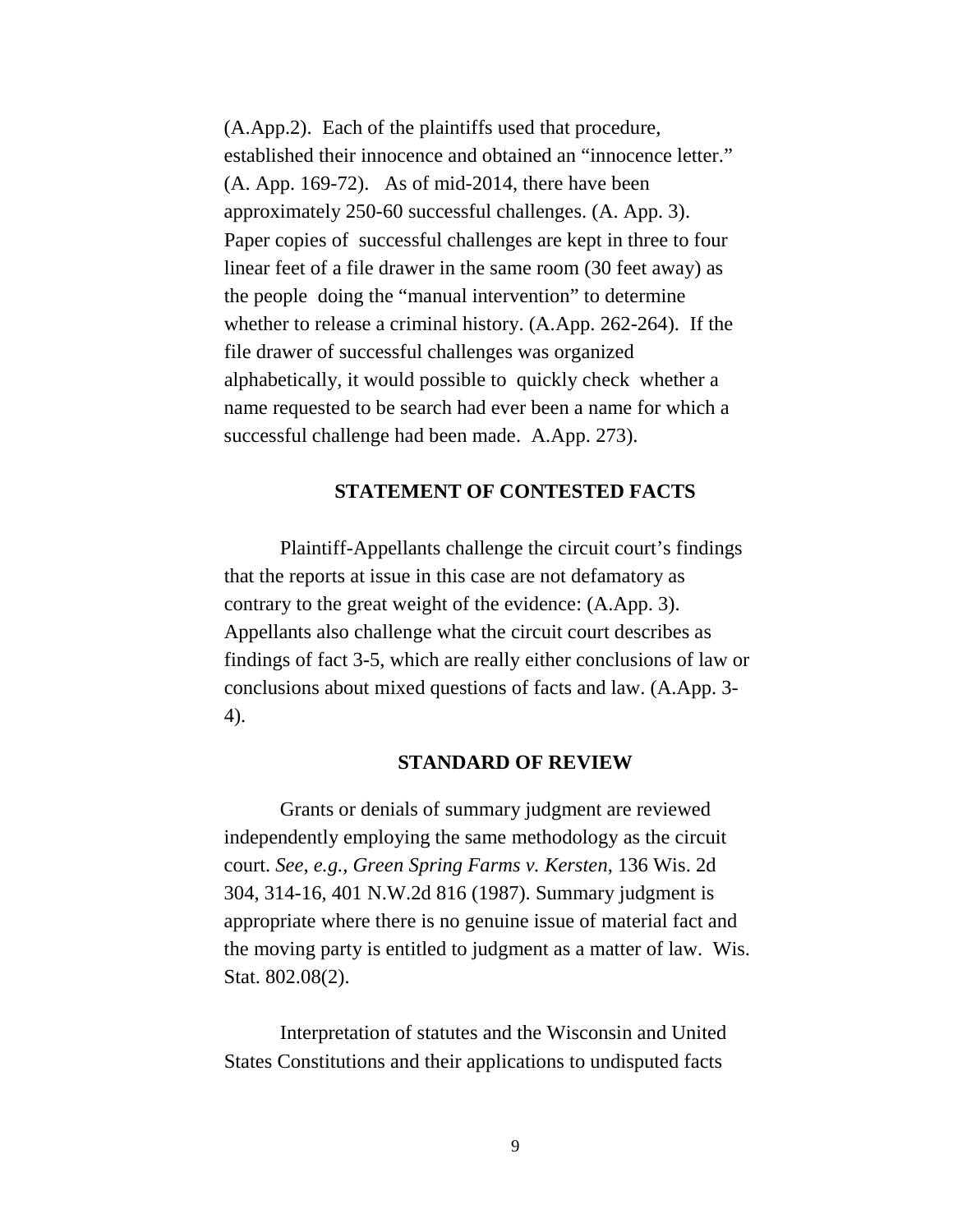are also reviewed without deference. *See, e.g., County of Dane v. LIRC,* 2009 WI 9, ¶ 14, 315 Wis.2d 293, 759 N.W.2d 571

The findings of fact in the Findings of Fact, Conclusions of Law and Judgment are reviewed under the "clearly erroneous" standard and sustained unless against they are contrary to the great weight and clear preponderance of the evidence. *Phelp v. Physicians Insurance Company of Wisconsin,* 2009 WI 74, ¶ 39, 319 Wis. 2d 1, 768 N.W.2d 615.

Other relevant standards of review are discussed in the appropriate argument sections of the brief.

#### **ARGUMENT**

## **I. THE CIRCUIT COURT'S APPLICATION OF THE BALANCING TEST ON SUMMARY JUDGMENT IS REVERSIBLE ERROR UNDER THE OPEN RECORDS ACT.**

#### **A. The standard of review is** *de novo.*

Application of the balancing test in open records cases is reviewed independently. *See, e.g., Milwaukee Journal Sentinel v. Wisconsin Department of Administration,* 2009 WI 79, ¶14, 319 Wis. 2d 439, 768 N.W.2d 700. That standard applies whether the plaintiff is seeking disclosure or non-disclosure of records. *Zellner v.Cedarburg School District,* 2007 WI 53, ¶17, 300 Wis. 2d 290, 731 N.W.2d 240.

## **B. The circuit court committed reversible error in accepting CIB's "global balancing" as a basis for disclosing the records in this case.**

On summary judgment, CIB argued it was entitled to engage in "global" balancing and that, in its opinion, it is **always**  a better balance to disseminate derogatory information that may be unresponsive to the requester's request than to determine the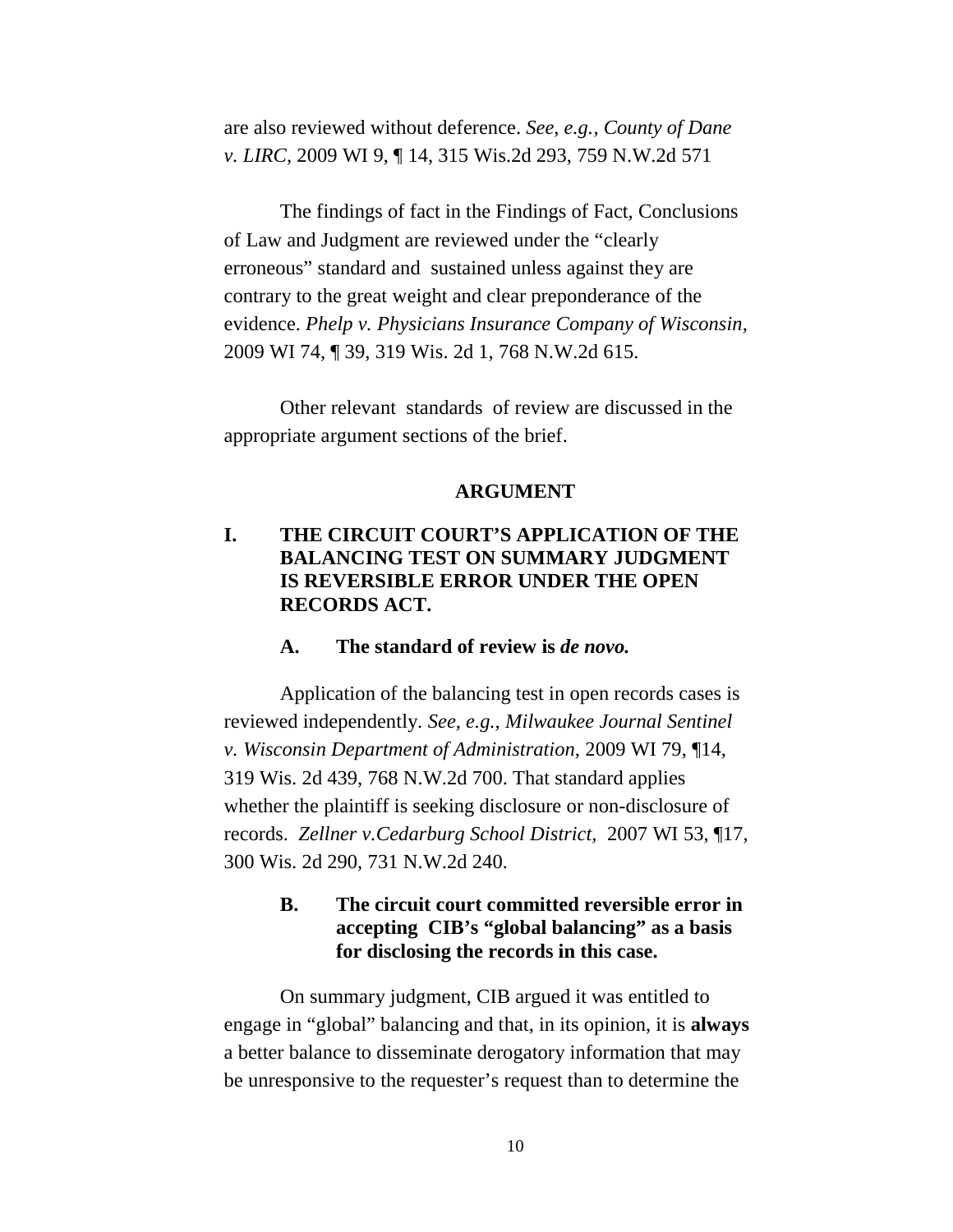identity of the person about whom the request is made. (R. 32:18, R32:19; R.41:4-5, ¶ 16.). Teague argued that such "global" balancing was prohibited. (R.44:16-17). Citing *Newspapers Inc. v. Breier,* 89 Wis. 2d 417, 440, 279 N.W.2d 179, the circuit court concluded global balancing was proper because "the nature of these records do not vary from case to case." (A.App. 10).

The circuit court was wrong. *Newspapers Inc. v. Breier*  does not authorize global balancing and common law balancing does not favor public disclosure of **potentially** defamatory information without any effort to determine if the defamatory information is responsive to the requester's request.

Five rules of law on the application of the balancing test are critical to the issues raised by this case.

- 1. "Common law limitations on the public's access to public records continue notwithstanding the open records law." *State Ex rel Young v. Shaw*, 165 Wis. 2d 276, 290, 477 N.W. 2d 340 (1991) (citations omitted).
- 2. A "balancing test must be applied in every case …" *Wisconsin Newspress, Inc. v. School Dist. of Sheboygan Falls*, 199 Wis. 2d 769, 781, 546 N.W. 2d 143 (1996).
- 3. "The balancing test must be applied to each individual record." *Milwaukee Journal Sentinel v. Wisconsin Department of Administration,* 2009 WI 79, ¶ 56, 319 Wis. 2d 439, 768 N.W.2d 700; *Wisconsin Newspress, Inc. v. School District of Sheboygan Falls,* 199 Wis. 2d 768, 546 N.W.2d 143; *Law Offices of William A. Pangman & Associates v. Stigler*, 181 Wis. 2d 828, 840, 468 N.W.2d 784 (Ct. App. 1996). *See also, Hempel v. City of Baraboo,* 2005 WI 120, ¶62, 284 Wis. 2d 162, 194, 699 N.W.2d 551.
- 4. The test is "whether permitting inspection would result in harm to the public interest which outweighs the legislative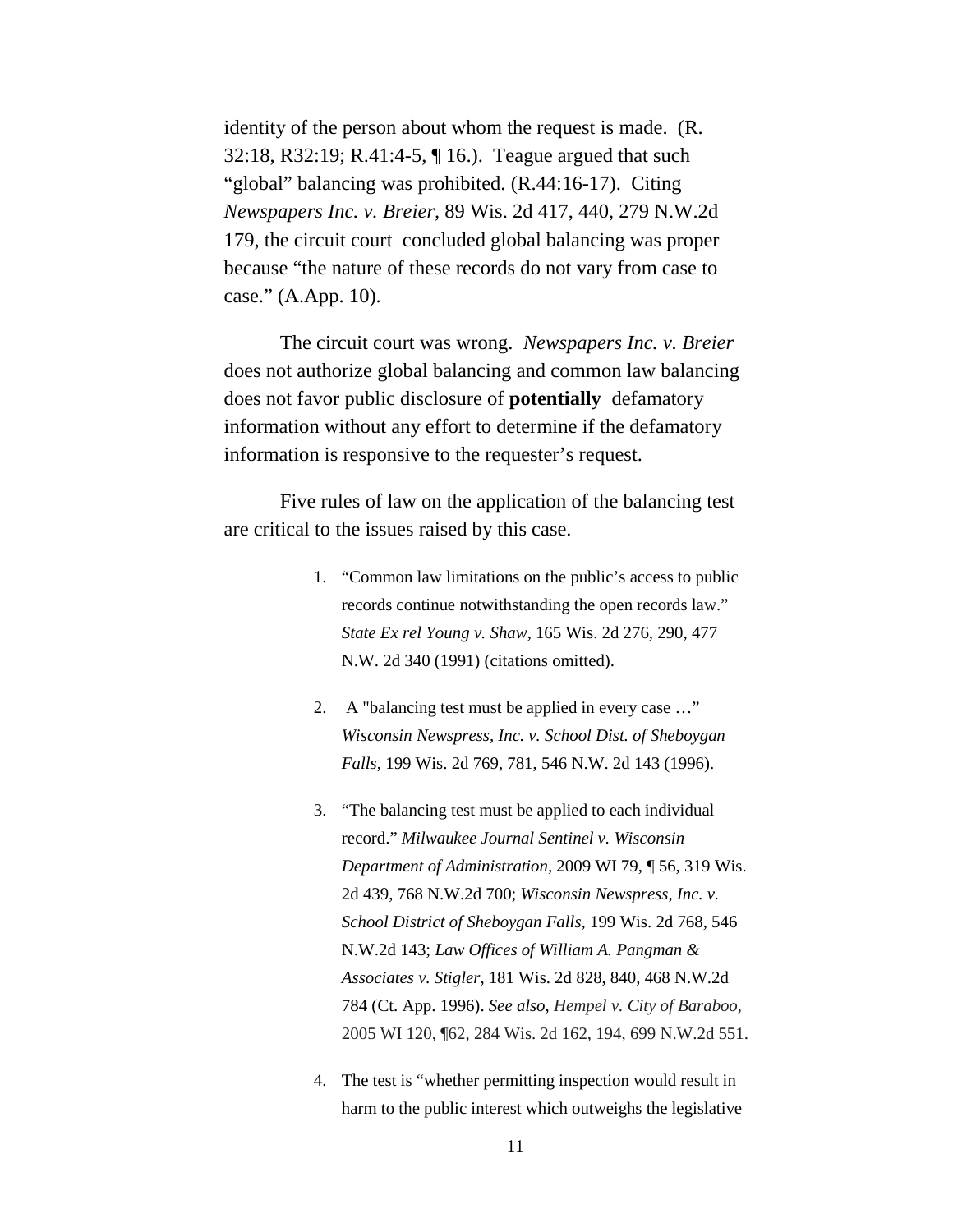policy recognizing the public interest in allowing inspection." *Woznicki v. Erickson*, 202 Wis. 2d 178, 184-5, 549 N.W. 2d 699, 701 (1996).

5. "[A]n individual whose privacy or reputational interests are implicated by the . . . release of his or her records has a right to have the circuit court review the . . . decision to release the records . . . ." *Woznicki,* 202 Wis. 2d at 193.

The circuit court reversible error is sanctioning CIB's "global balancing" conclusion that the balance is **always** to be struck in favor of disclosure, regardless of how defamatory the information, regardless of whether the requester is seeking information about the person whose records are being distributed, and regardless of whether the requester understands that the record produced is **not** about the person about whom the information was sought.

The circuit court's reliance on *Newspapers Inc. v. Breier* is misplaced for two reasons. First, the circuit court ignored the **public** policy interest in protecting the reputations of citizens explicitly recognized in *Breier*.<sup>[7](#page-19-0)</sup> "One of these exceptions to the general rule of openness is when financial, medical, social or personal histories and disciplinary data **which may unduly damage reputations** are to be considered." *Breier,* 89 Wis. 2d at 430. "Hence we have concluded that there is a **public policy interest** in protecting the reputations of citizens." *Id.* at 430 (emphasis added). *See also Zellner,* 300 Wis. 2d 290 ¶ 50; *Linzmeyer,* 2002 WI 84, ¶ 31, 254 Wis. 2d 306, 646 N.W.2d 811. The circuit court erred in ignoring that there is public interest in preserving innocent citizens' reputations.

 $\overline{\phantom{a}}$ 

<span id="page-19-0"></span><sup>7</sup> Despite the contrary assertion in the summary judgment decision (A.App. 10), Teague's summary judgment brief cited *Woznicki* and *Breier*  for the **public** interest of "citizens to privacy and protection of their reputations," (R.22:21), and argued the **public** interest was in receiving information about the person about whom the requester sought information, not information about someone else. (R.22:21-22).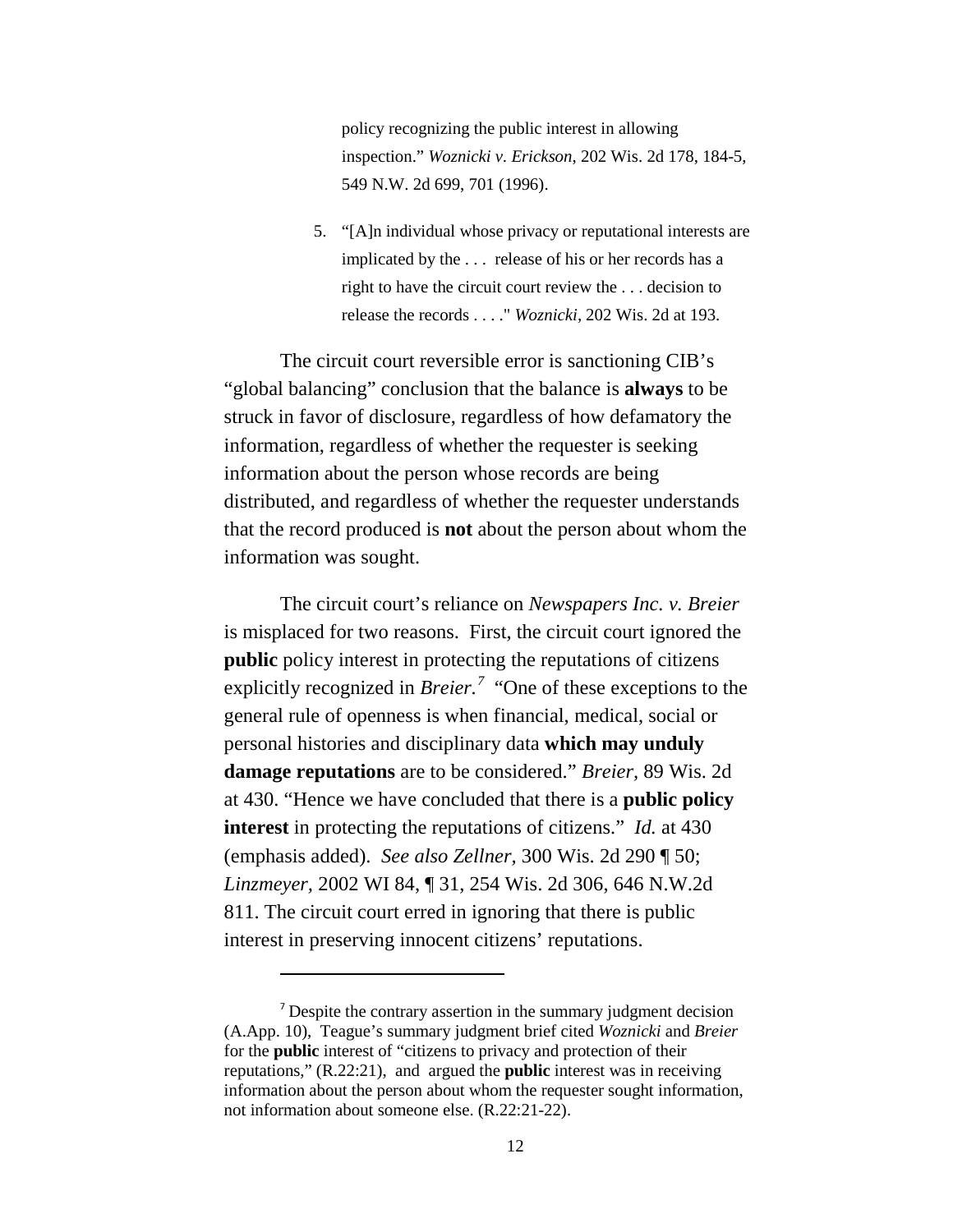Second, the circuit court failed to account for significant factual differences between the present case and *Breier.* In *Breier*, the requester requested "immediate access to the records which show on a chronological and daily basis the charges upon which persons were arrested." *Id.* at 421. "The only issue on appeal . . . is whether the Chief of Police is required . . . to make records available for routine inspection so the press and members of the public can ascertain the charge for which a person was arrested." *Id.* at 423. "Although the record is referred to as the "blotter," the actual title of the requested form is "Daily Arrest List." *Id.* at 424.

*Breier* did not involve a request for information about a specifically identified person; indeed, it explicitly recognized that police "blotters" are different from "rap sheets" of individuals.

> . . . . Nor do we decide whether the Chief of Police is required to make public the "rap sheet." The "rap sheet" must be distinguished from the "Daily Arrest List" or police "blotter." The police "blotter" is an approximately chronological listing of arrests, recorded at the time of booking at the police station. A "rap sheet" is a record which the police department keeps on each individual with an arrest record. "Rap sheets" …purport to show on a single document all arrests and police contacts of an individual. The public-policy reasons for the disclosure or nondisclosure of the "rap sheets" may differ markedly from the reasons which impel us to conclude that the arrest records showing the charges must be disclosed.

### *Id*.

The present case is "the rap sheet" situation made worse because CIB associates one person's "rap sheet" with an innocent person's personal identifying information.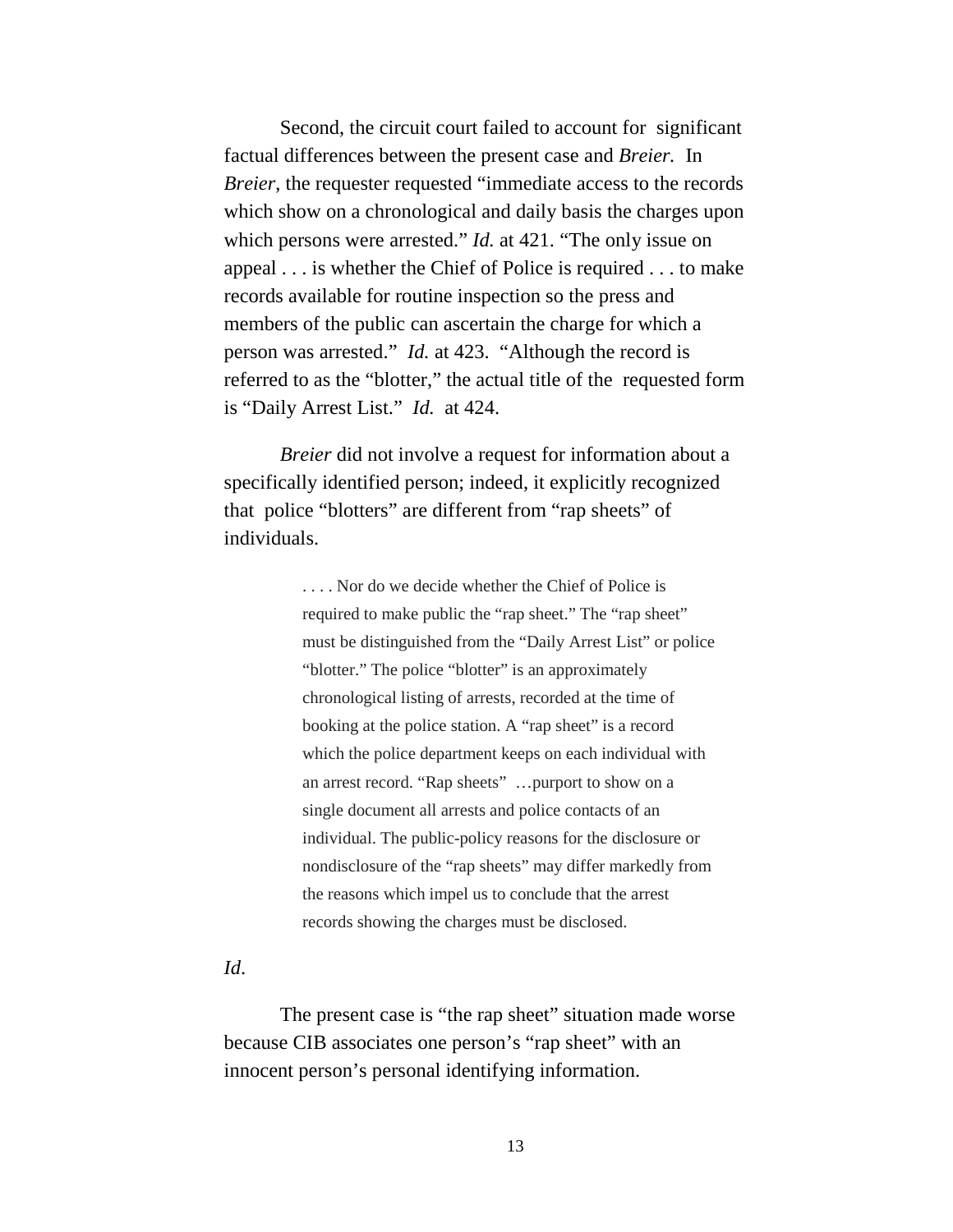Through its global balancing, CIB purposefully, and **permanently** determines that this kind of highly defamatory information should be disclosed **even if** the information is not what the requester is seeking. That determination is contrary long-standing precedent that balancing must be done on case by case, document by document, request by request basis.

> Rather, the balancing test must be applied "on a case-by-case basis." …. The rule from these and the rest of this court's cases is that the balancing test must be applied in every case in order to determine whether a particular record should be released, and there are no blanket exceptions other than those provided by the common law or statute.

*Wisconsin Newpress, Inc. v. Sch. Dist. of Sheboygan*, 199 Wis. 2d 768, 780, 546 N.W.2d 143 (citations omitted); *see also Hempel ,* 284 Wis. 2d at 194, ¶62. *Linzmeyer,* 254 Wis. 2d at 325 ¶25.

The "case-by-case" mandate is also a "document by document" mandate. *Milwaukee Journal Sentinel v. Wisconsin Department of Administration,* 2009 WI 78, ¶56, 319 Wis. 2d 439, 768 N.W.2d 700.

CIB's version of global balancing violates both these mandates.

## **C. Under the common law balancing test, rap sheet information about someone else should not be disclosed in response to requests for information about plaintiffs.**

In exercising its independent review, the Court of Appeals should hold that CIB cannot turn over its balancing of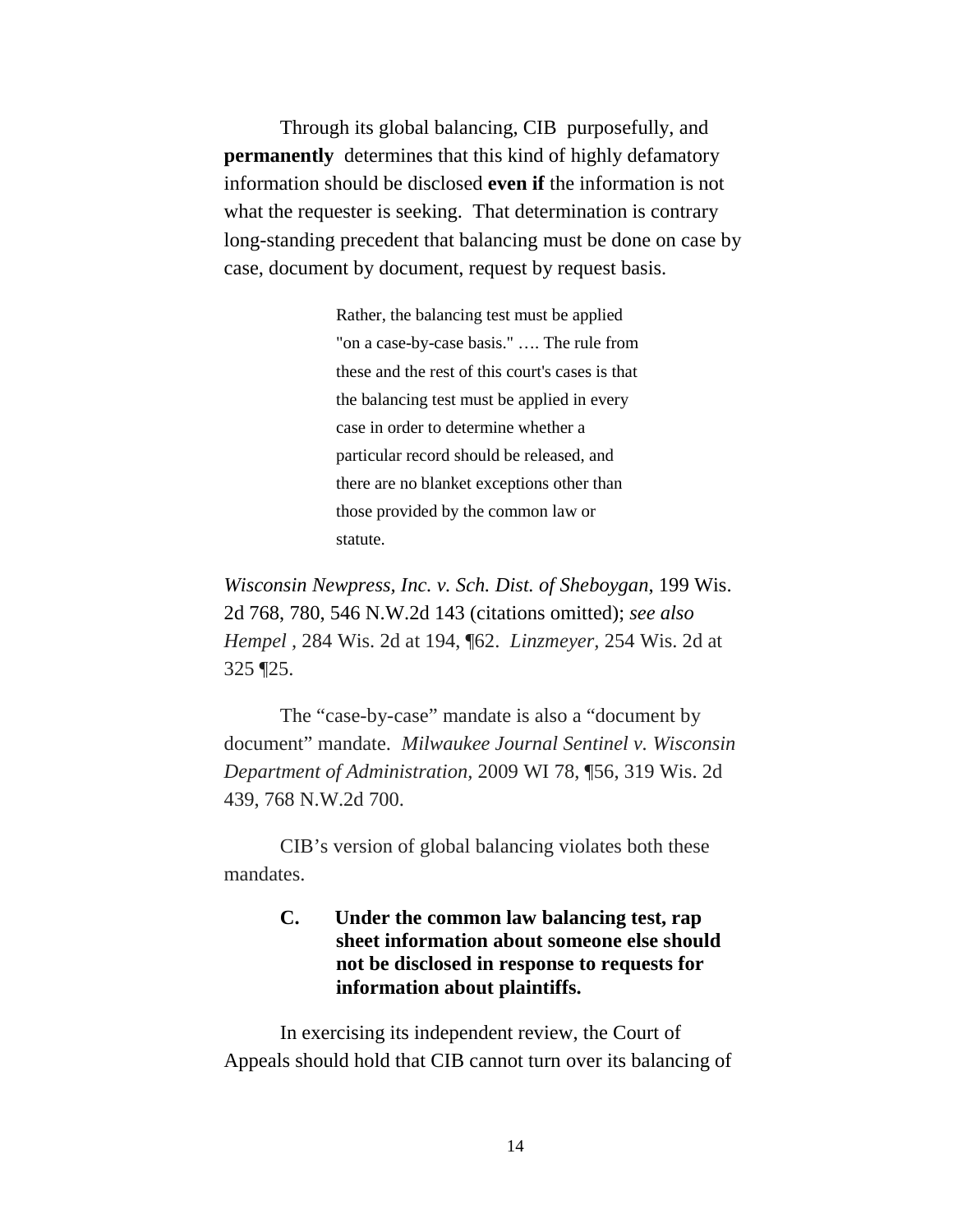the public interests to a computer search algorithm when CIB knows the computer makes false positive matches.

Common law balancing considers several public interests. First and most significantly weighing against disclosure is, as discussed above, the recognized **public** interest in citizens' reputations. The public interest in fellow citizens not being wrongfully besmirched is especially weighty now that identity theft is a risk to which all are subject.

Second, while there is a public interest in reliable information, there is minimal public interest in unreliable information. A member of the public making a record request about a specific individual seeks information about that person. It is not a Google search. The requesters comes to the government for authoritative information about criminal history. That interest is not served by falsely associating Parker's criminal record with Teague, or Hayes' with Colvin, or Owens' with Williams. Information so unreliable it must be disclaimed adds minimal, if any, weight to the balance on the side of disclosure. Thus, this case is significantly different from cases like *Hempel*, *Zellner,* and *Linzmeyer* where a government employee suspected of improper conduct sought non-disclosure. Here, a known innocent, private, citizen seeks non-disclosure in association with him/her self— of a known other person's criminal record.

The balancing might be different if CIB was releasing information it knew was about the person for whom information was requested. But CIB knows its name-based reports, based on an approximate name "match" and an approximate date of birth "match," do not reliably relate to the person about whom the internet based search string was submitted. CIB thus disclaims reliability.[8](#page-22-0) In this case, CIB **knows** that each time it

l

<span id="page-22-0"></span><sup>&</sup>lt;sup>8</sup> At summary judgment, the CIB disclaimer read: "search on name and non-unique identifiers are not fully reliable." (A.App. 19,22,27). Trial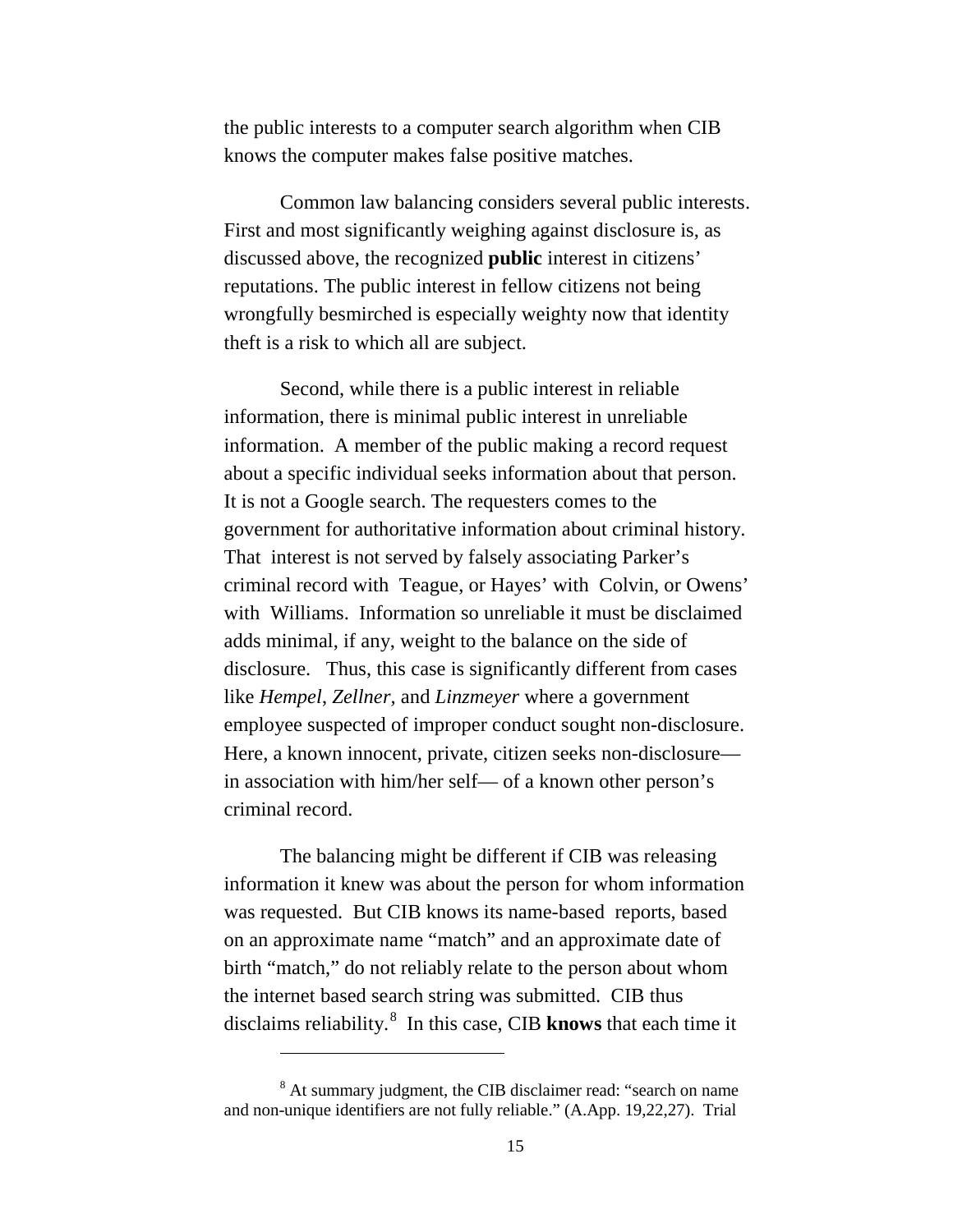receives a name-based criminal history record request for Teague's name and date of birth, it is responding with the wrong person's criminal history.

Third, this Court should also consider that the government may clarify requests before releasing records. Custodians need not guess about which documents are sought by ambiguous open record requests See, *e.g.*. *Siefert v. School District of Sheboygan Falls,* 2007 WI App 207 ¶¶ 42, 44, 305 Wis. 2d 582, 740 N.W.2d 177.

Fourth, the information sought is not about the operation of government. While there is certainly a public interest in deterring criminal behavior, public requesters are seeking government data for private decisions, and thus the "weight" on scale for disclosure is lighter than if the information was sought about government operation and decision-making.

Fifth, there is a reliable alternative. CIB could insure accuracy by requiring a fingerprint. At the time of the summary judgment motions, CIB itself observed, "[p]ositive fingerprint identification overcomes the problem of false identification and alias names. Fingerprint supported records can be used to confirm whether or not a criminal record in the file really belongs to a particular individual. (R.22, Exh. E 1 at  $\P$  2). By the time of trial, caregiver background check required fingerprints. Wis. Stat.  $\S$  48.685(2)(br).

Enjoining CIB to release records only on positive fingerprint identification until it develops a more accurate electronic search method does not harm the public interest. CIB charges more for positive fingerprint identification (\$15) than for unreliable, name-based record disclosure (\$7.00). (R.22, Exh. C [DJ-LE-250]). *See also* (A.App. 245). Increased prices

l

exhibits show that substantially more prefatory material, and an expanded explanation. ( A.App. 40).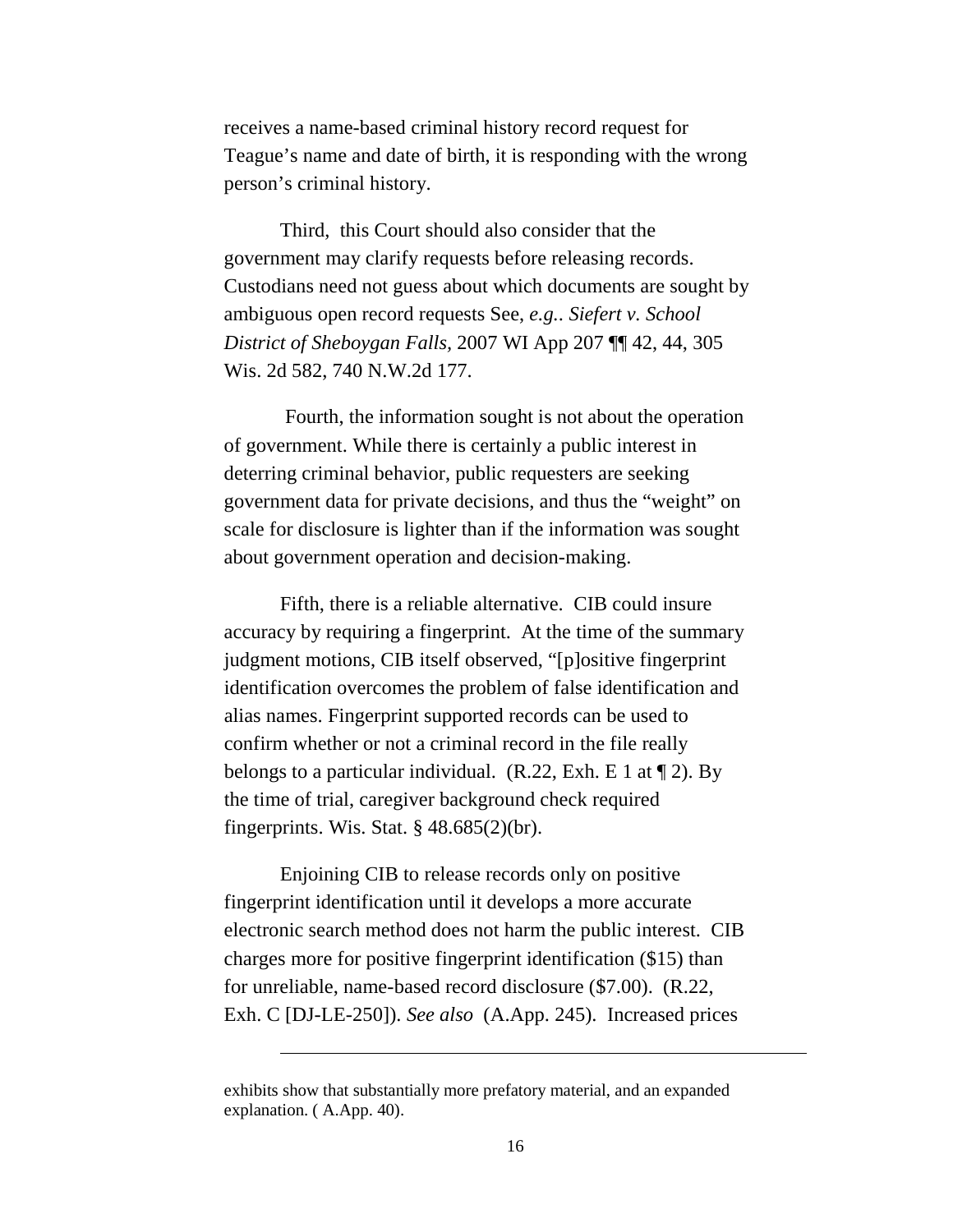would simply pass the costs of increased accuracy on to the consumer of government information.

**II. AFTER CONFIRMING THAT TEAGUE HAD SUCCESSFULLY CHALLENGED CIB'S ASSOCIATION OF PARKER'S CRIMINAL HISTORY WITH HIS NAME AND DATE OF BIRTH, CIB WAS REQUIRED BY WIS. STAT. § 19.70 EITHER TO CORRECT THE RECORD OR TO ALLOW A STATEMENT ADDED TO THE RECORD.**

Teague argued that under Wis. Stat, § 19.70, CIB's continuing application of its alias name policy to him is unlawful. The circuit court granted summary judgment on this claim because (1) the data about Parker's record does not "pertain" to Teague. (A.App. 12) and (2) CIB does not keep the paper criminal history report generated by the database so there is no "record" a challenger can challenge. (A. App. 11). That decision must be reversed.

### **A. The plain language of Wis. Stat. 19.70 authorizes only two responses to written accuracy challenges.**

Section 19.70 reads:

(1) Except as provided under sub. (2), an individual . . . may challenge the accuracy of a record containing personally identifiable information pertaining to the individual that is maintained by an authority if the individual is authorized to inspect the record under s.  $19.35(1)(a)$  or (am) and the individual notifies the authority, in writing, of the challenge. After receiving the notice, the authority shall do one of the following:

(a) Concur with the challenge and correct the information.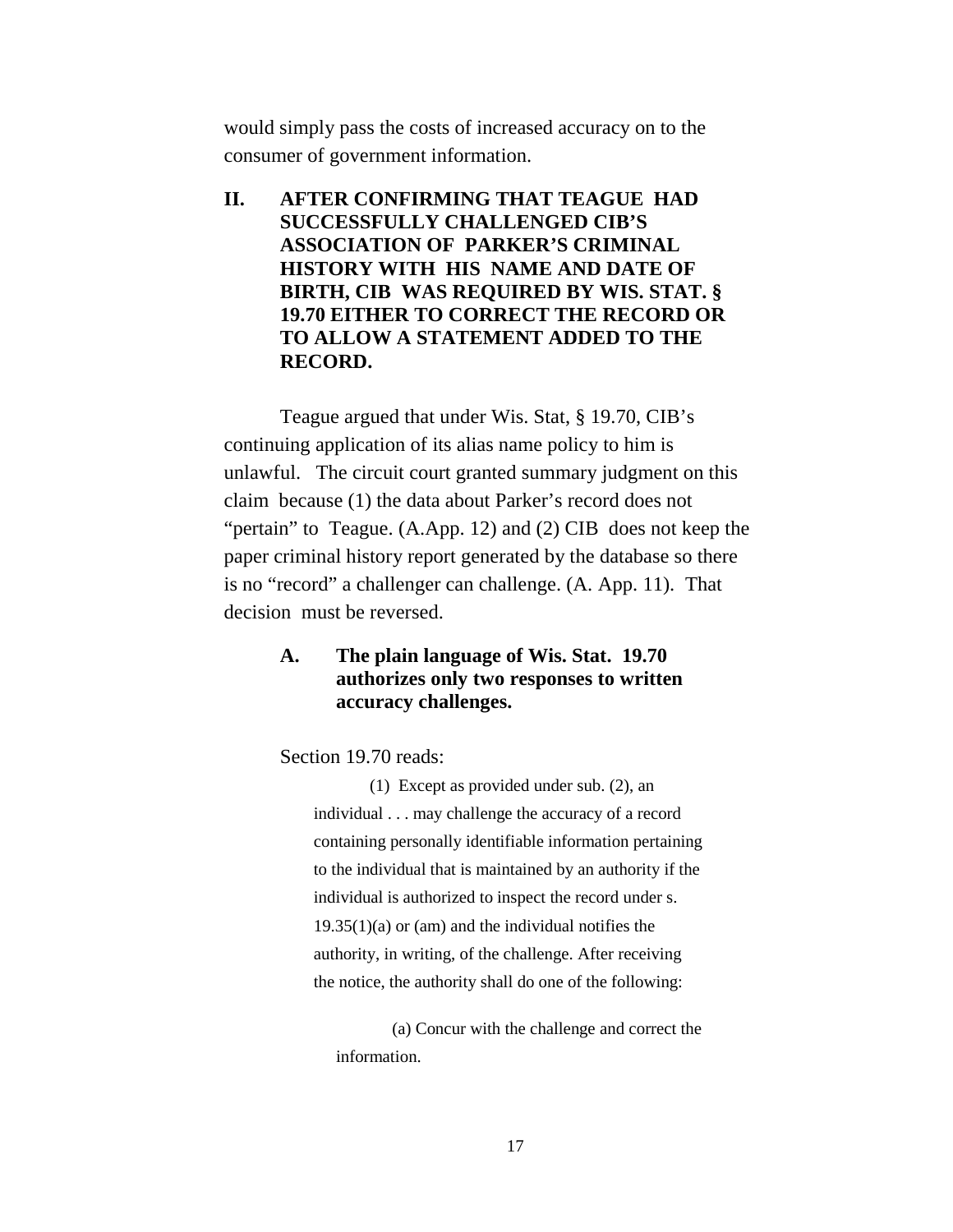(b) Deny the challenge, notify the individual or person authorized by the individual of the denial and allow the individual or person authorized by the individual to file a concise statement setting forth the reasons for the individual's disagreement with the disputed portion of the record. A state authority that denies a challenge shall also notify the individual or person authorized by the individual of the reasons for the denial…

Wis. Stat. Ann. 19.70.

The statute is plain: if the criminal history report is "a record containing personally identifiable information pertaining to the individual that is maintained" by CIB and there is a successful challenge, then CIB must "correct" the information. If the challenge is denied, CIB must "allow a concise statement" and notify the individual. The statute does not authorize any other options.

## **B. Parker's data is "personally identifiable information pertaining" to Teague when CIB associates Parker's data with Teague's name and date of birth.**

The circuit court's decision that the record challenged by Teague "pertained" only to Parker ignores the statutory definition of "personally identifiable information." "Personally identifiable information" means information "**that can be** associated with a particular individual through one or more identifiers or other information or circumstances. "Wis. Stat. § 19.65(5)(emphasis added). CIB "can," and does, associate Parker's information with Teague's "identifiers".

The name "Dennis A Teague" is an "identifier" of Teague the plaintiff. It may also be an identifier of Parker because he once used it as an alias, but it remains an "identifier"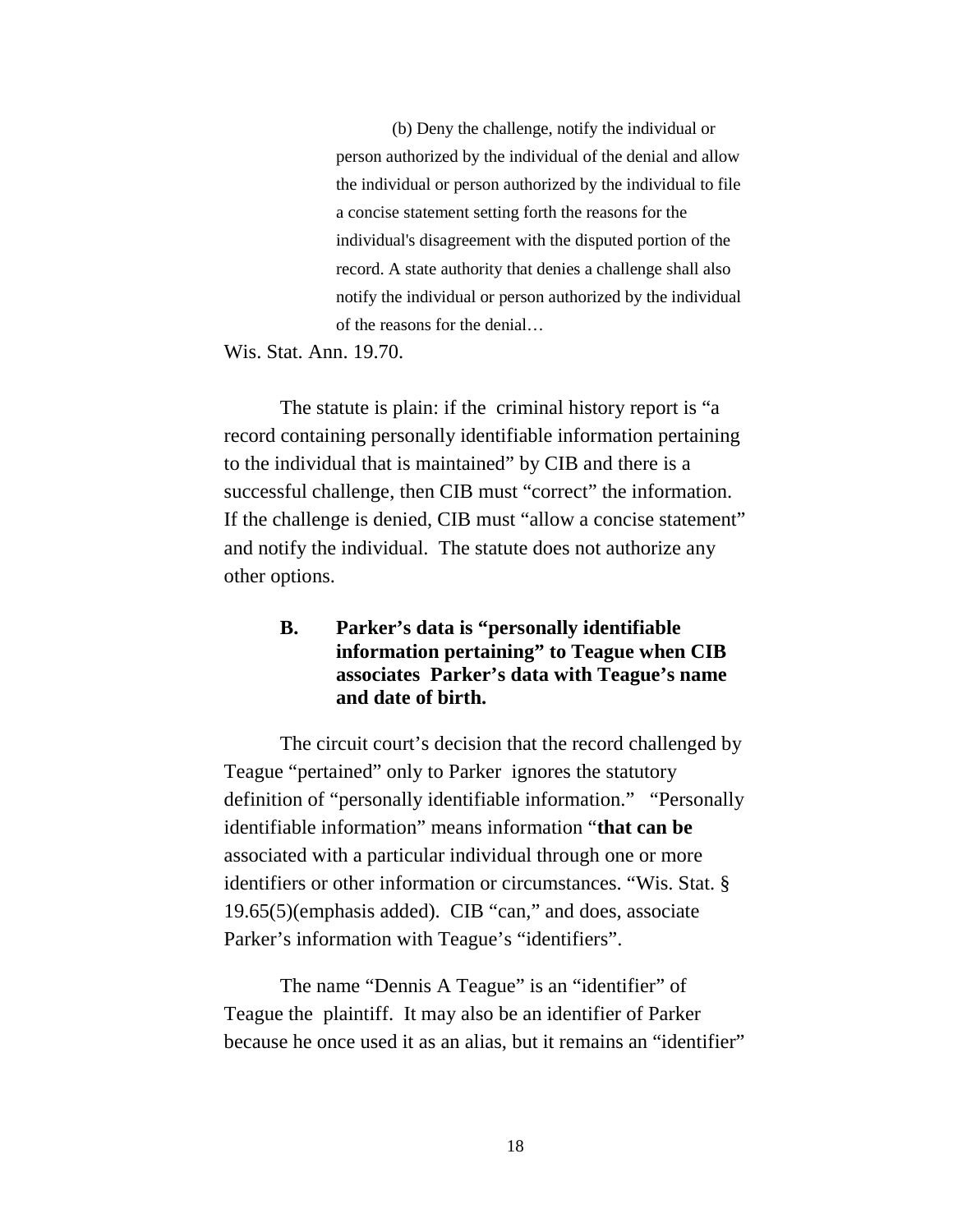of Teague.<sup>[9](#page-26-0)</sup> Teague's date of birth is "other information or circumstances" further associating the information with Teague's "identifiers."<sup>[10](#page-26-1)</sup>

Further, the statutory definition language in Wis. Stat. § 19.65(5) is "can be associated," not "must be" or "may only be" or "only refers to." CIB "can" and does associate the information with the plaintiff when it responds to a request for information using Teague's name and Teague's date of birth. CIB may **sometimes** associate that felony record with the identifier "Anthonu (sic) T Parker" (A.App. 20). CIB may also **sometimes** associate the information with a different date of birth than Teague's , such as October 10 or April 5. (A.App. 20). However, the statutory language is "can be associated" and it is undisputed that CIB makes the association when it links Parker's data with Teague's identifiers.

The circuit court rejected that argument, observing "not every occurrence of [Teague's name] "pertains" to Teague." (A.App. 12). While true, the observation misses the point. The fact that Teague's name is in a CIB alias table is not what makes Parker's information "pertain" to Teague. If a requester requested a report on Anthony Parker, the fact that Parker's report includes Teague's name would not make the information "pertain" to Teague. But the reverse is also true. When the requester **does** request a report on Teague, with Teague's date of birth, the association of Parker's alias with Teague's "identifiers" makes Parker's information "pertain" to Teague.

Two Attorney General Opinions support Teague's argument, similarly concluding that the same information can

l

<span id="page-26-0"></span><sup>&</sup>lt;sup>9</sup> Parker and Haynes used the names and personally identifying information of real people, Teague and Colvin. Kirk used "Curt Williams" as one of his many the aliases. (A.App. 107).

<span id="page-26-1"></span><sup>&</sup>lt;sup>10</sup> Teague's' date of birth on the search criteria for defendants' summary judgment exhibits (A.App 19, 27) differs from Parker's dates of birth in the database. (A.App.20,28).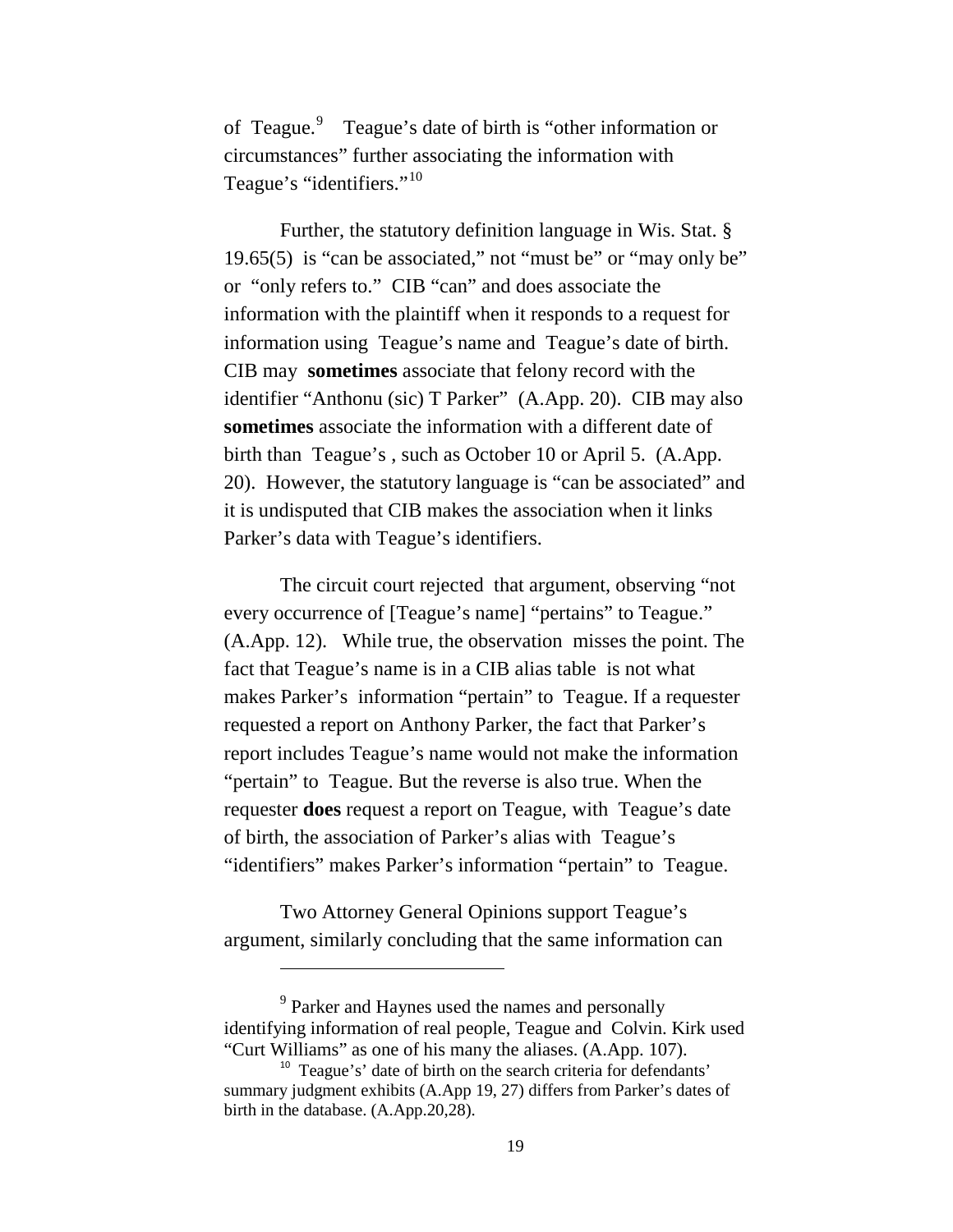"pertain" to more than one individual. 07 Wis. Op. Att'y Gen. (Oct. 15, 2014); 01 Wis. Op. Att'y Gen. (Jan. 1, 2006).

> **C. The Parker record produced in response to a request using Teague' s name and date of birth is "maintained" by CIB regardless of whether CIB keeps a paper copy.**

The circuit court also concluded that Wis. Stat. § 19.70 does not apply to Teague because CIB does not "keep any electronic or paper copy" and "consequently, that report "is not a record that Teague can challenge or with which his challenge can be filed." (A.App. 11).

.The circuit court erroneously construed the "record" that record challenged under Wis. Stat. § 19.70 was **only** the printout of the returned record. There is no statutory authority for that conclusion.

Wisconsin's Open Records law defines "record" broadly, explicitly recognizing that authorities often store data in one format and generate it in other formats in response to records requests. "Records" thus include

> ….any material on which written, drawn, printed, spoken, visual, or electromagnetic information or electronically generated or stored data is recorded or preserved*, regardless of physical form or characteristics*, which has been created or is being kept by an authority. "Record" includes, but is not limited to, handwritten, typed or printed pages, maps, charts, photographs, films, recordings, tapes, optical disks, and any other medium on which electronically generated or *stored data is recorded or preserved*.

Wis. Stat. § 19.32(2)(emphasis added). This broad definition of "record" is specifically incorporated into the Personal Information Subchapter in which Wis. Stat. § 19.70 appears. *See* Wis. Stat. § 19.62(6).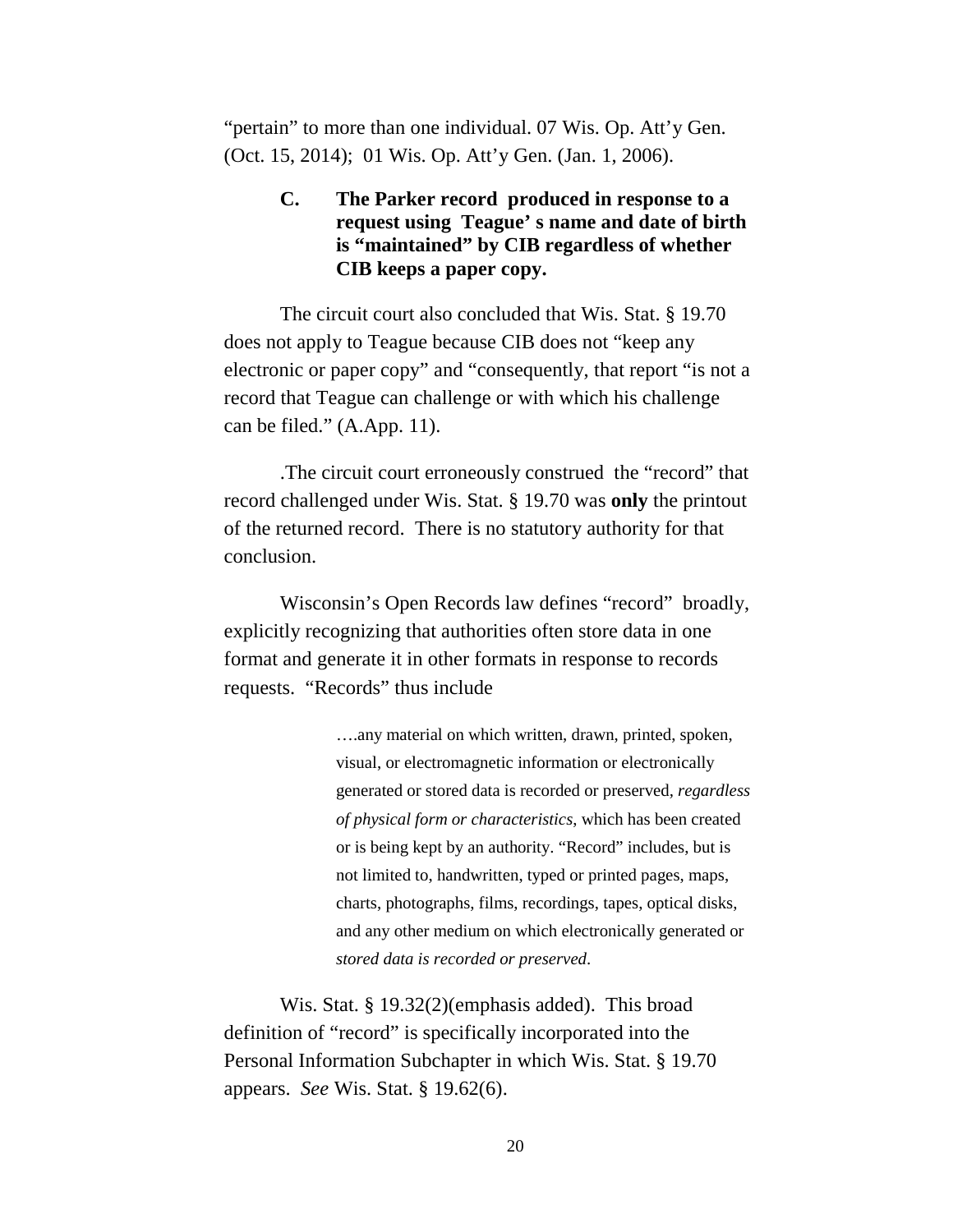The circuit court was wrong that there is no "record" under Wis. Stat. § 19.70 because the "record" includes CIB databases; the report printout is simply one format of the "record." *Wiredata, Inc. v. Town of Sussex,*2008 WI 69, ¶58, 310 Wis. 2d 397, 432-33, 751 N.W.2d 736, 753, As long as CIB "maintains" the criminal history database, therefore, it maintains the "record," even if the paper copy is printed over the internet offsite.

## **D. Teague's successful challenge put CIB on notice that its association of Parker's data with Teague's name and date of birth triggered a statutory duty to correct.**

Teague has undisputedly, under Wis. Stat. § 19.70, successfully challenged the association of Parker's history with his name and date of birth. (A.App. 168-169). CIB knows exactly what the "problem" is after the challenge: CIB's own fingerprint analysis confirms Dennis Teague has no criminal history record in Wisconsin yet CIB continues to associate Parker's felony record with Teague's personally identifying information. (A.App. 169).

Under Wis. Stat. § 19.70, CIB is required either to stop disseminating Parker's rap sheet in response to a request for information using Teague's name and birth date or otherwise comply with the law. Wisconsin Stat. § 19.70 is not made inapplicable merely because it might create some difficulty for CIB to add the capacity to comply with the law. *See* Wis. Admin. Admin 15.05(13)(entities must maintain information systems that allow record to be masked to "exclude confidential or exempt information").

This Court should thus reverse the circuit court, grant Teague's motion for summary judgment on this issue and remand for a remedial order.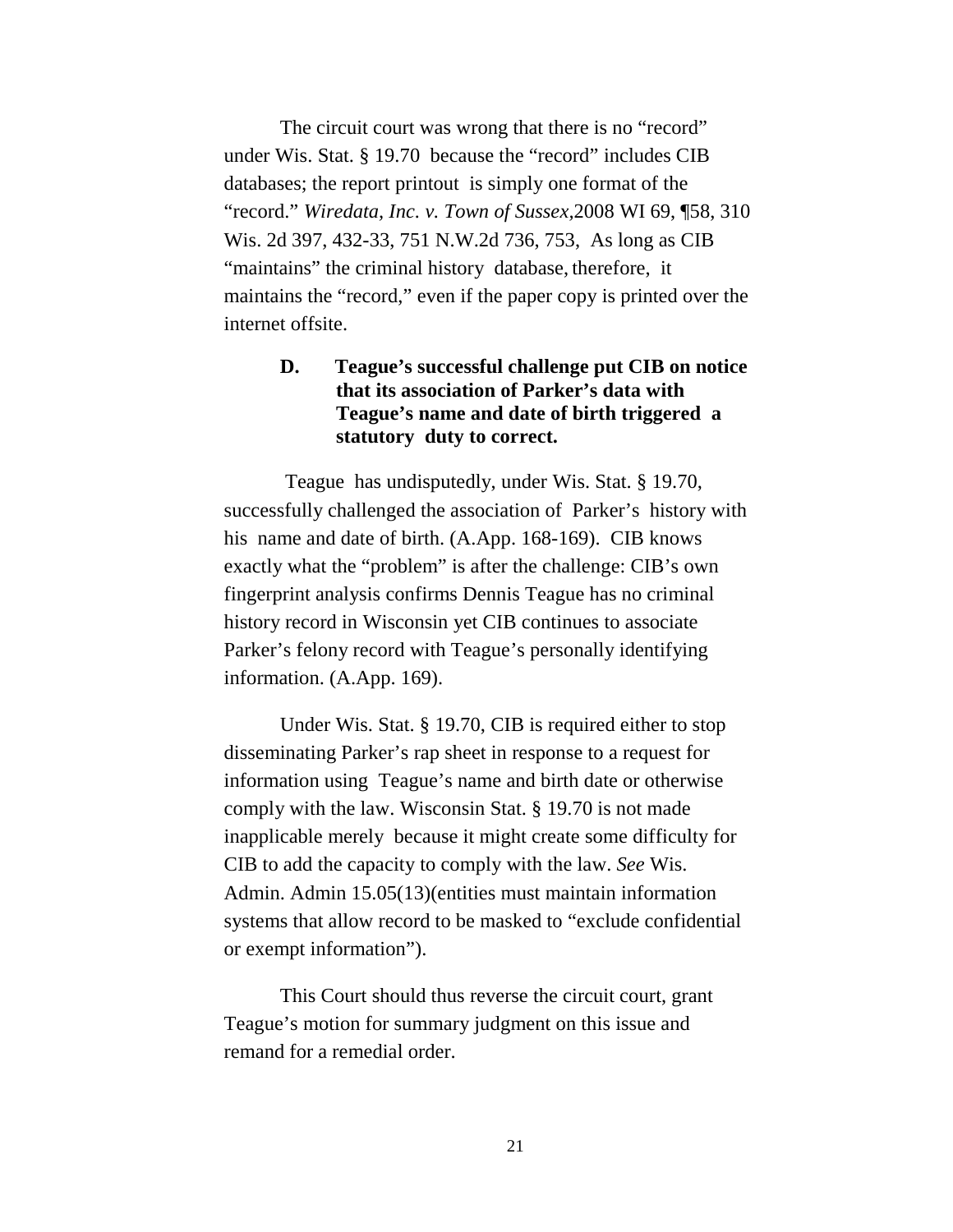## **III. CIB'S ALIAS NAME POLICY VIOLATES EQUAL PROTECTION BECAUSE IT DISCRIMINAES IRRATIONALLY AGAINST ONE CLASS OF INNOCENT PEOPLE.**

## **A. The standard of review is "rational basis," but it is applied to a presumptively invalid unpromulgated agency policy.**

Statutes are presumed constitutional; challengers have the burden of proving a statute is unconstitutional beyond a reasonable doubt. *See, e.g., Metropolitan Associates v. City of Milwaukee,* 2011 WI 20*, ¶* 21, 332 Wis.2d 85, 796 N.W.2d 717. Administrative regulations adopted by an agency carry the same presumption. *LeClair v. Natural Resources Board,* 166 Wis.2d 227, 236. 483 N.W.2d 278 (Ct. App. 1992). Whether that presumption applies to sub-regulatory practices such as the CIB alias name policy is less certain.

In administrative law, unpromulgated policies are presumptively **invalid.** *See, Wisconsin Telephone v. Department of Industry, Labor & Human Relations,* 68 Wis. 2d 345, 364, 228 N.W.2d 649 (1975)(sex discrimination "guidelines" invalid because not promulgated); *Frankenthal v. Wisconsin Real Estate Board,* 3, Wis. 2d 249, 88 N.W.2d 352 (1958)(mimeographed "instructions" requiring inactive real estate broker partners to be licensed invalid to change existing agency interpretation). Giving unpromulgated policies no deference makes sense in both the administrative and constitutional realms because it the "rational, public process" required to make rules that tends to ensure that policies of general application will not be arbitrary, capricious, or oppressive, *See, e.g. Mack v. Wis. Dep't of Health & Family Servs.,* 231 Wis. 2d 644, 649. 605 N.W.2d 651, 654(Ct. App. 1999).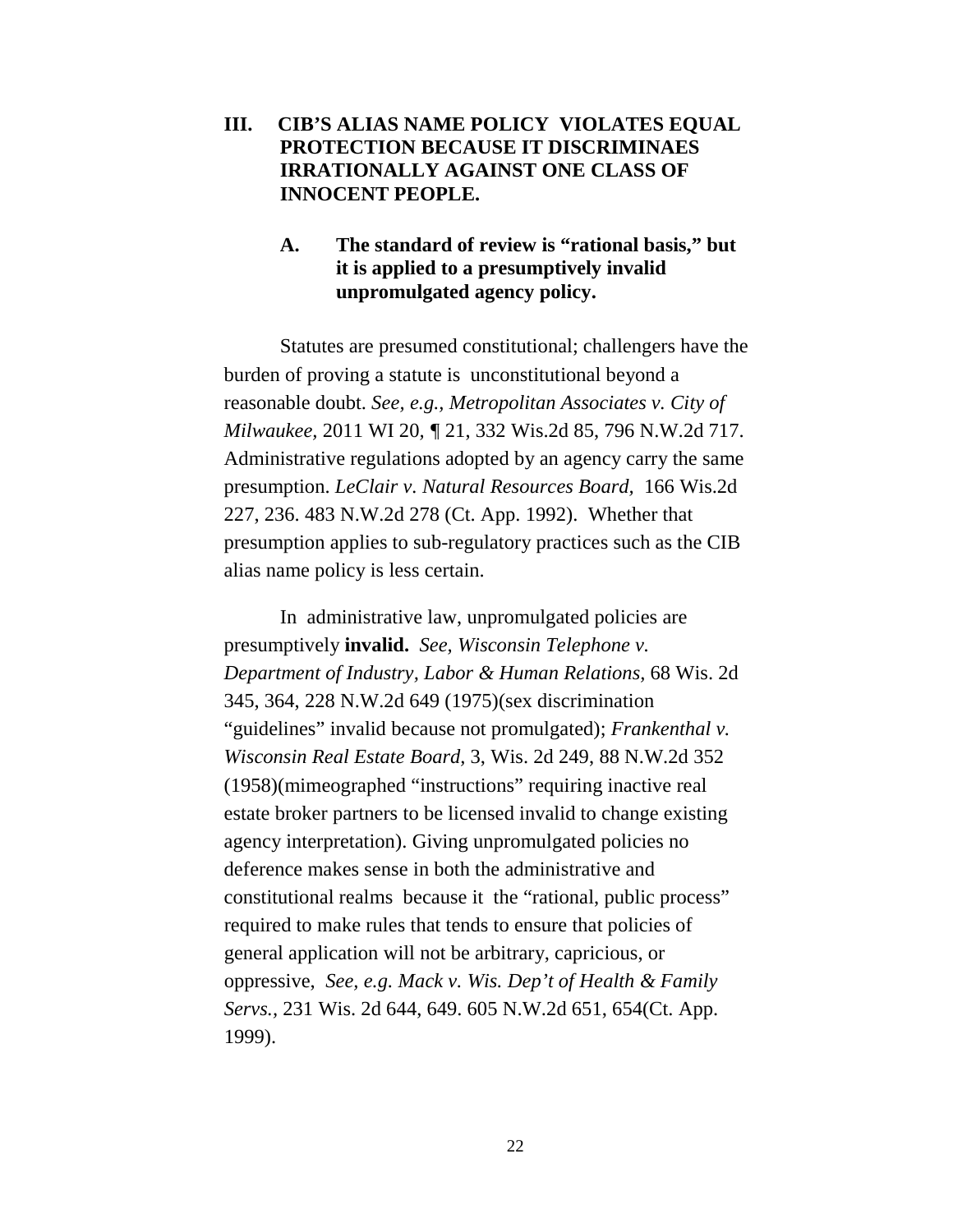Under the rational basis tier<sup>[11](#page-30-0)</sup> of equal protection analysis, classifications must be rationally related to a legitimate governmental purpose. *State v. Smith*, 2010 WI 16, ¶¶ 12-13, 323 Wis. 2d 377, 388-89, 780 N.W.2d 90 (2010). *"*Rational basis" review can be more or less careful, depending on the nature of the interests implicated or the kind of discrimination involved. For example, discrimination against criminals is often upheld on the most cursory inquiry. *See, e.g.*, *Baer v. Wauwatosa*, 716 F.2d 1117, 1125 (7th Cir. 1983)(relationship of felony conviction to qualification for license to sell guns is selfevident). However, even "rational basis" requires consideration of reasonability. *See, e.g., Milwaukee Brewers Baseball Club v. Wisconsin Dep't of Health & Soc. Servs.*, 130 Wis. 2d 79, 103- 04, 387 N.W.2d 254, 265 (1986) (E]qual protection cannot be interpreted so as to allow the legislature to exercise its will … so long as there is any rationale to do so, regardless of how remote, fanciful, or speculative the rationale …To be rational for the purpose of equal protection analysis, the legislative rationale must be reasonable.... in application to policies, projects).

The more unusual the classification, the more likely courts are to scrutinize rationales with care. In this case, CIB applies its policy to innocent people – persons who have proven they are victims of identity theft– without any justification based on *their* conduct. Such a policy has no precedent in state or federal law. *Romer v. Evans*, 57 U.S. 620, 632-33 (1996)(*citing Louisville Gas & Elec. Co*. 277 U.S. 32, 37-38 (1928) ("discriminations of an *unusual character* especially suggest careful consideration to determine whether they are obnoxious to the constitutional provision")(emphasis added).

In applying the rational basis standard, this Court should consider that CIB's alias name policy is an unusual

l

<span id="page-30-0"></span> $11$  Teague does not contest that the standard of review is rational basis.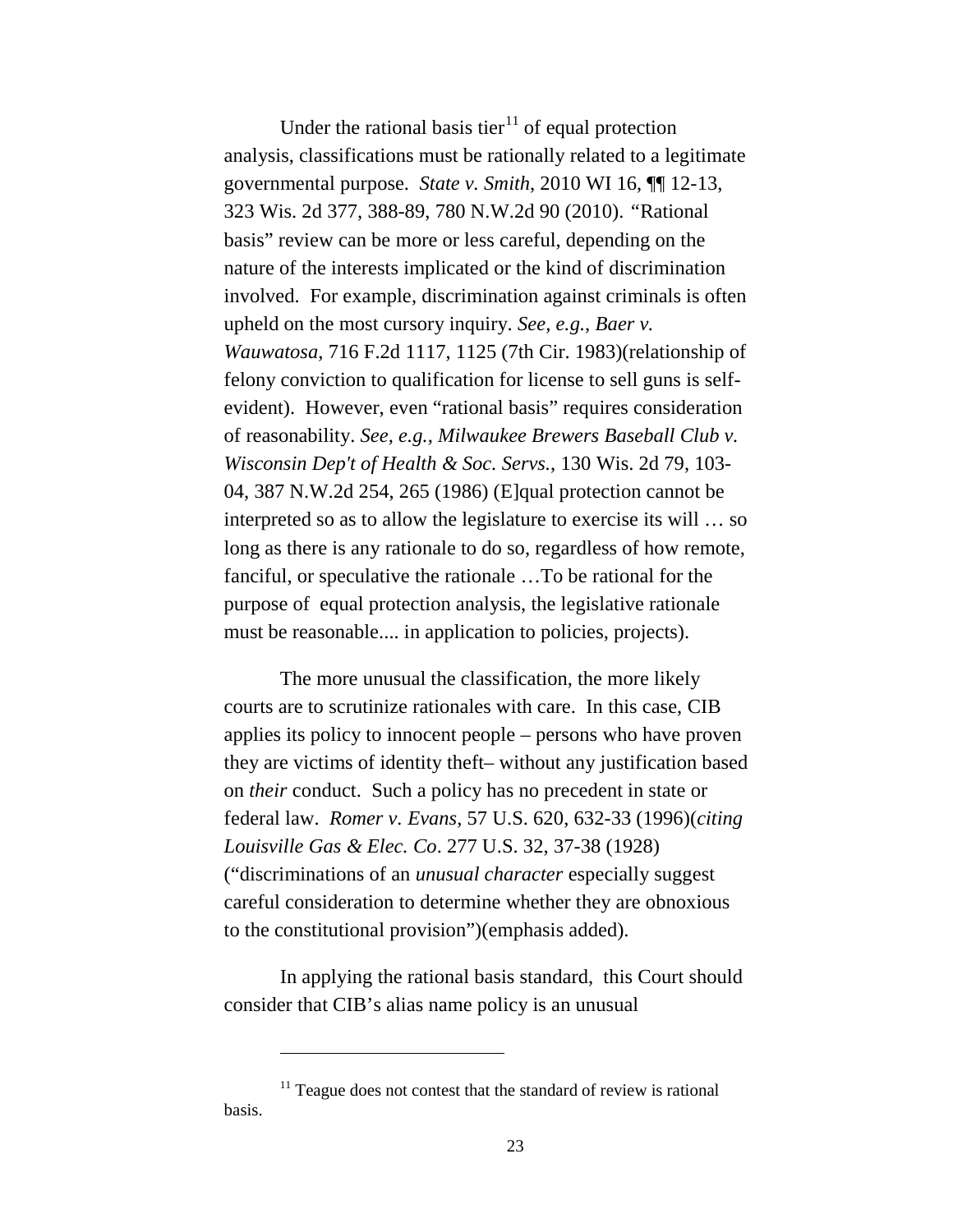unpromulgated subregulatory policy known to harm innocent people.

## B. **CIB criminal history reports are part of a state created credentialing system relied upon by innocent people to produce a clean background check.**

Although CIB is not a consumer reporting agency, it has become the authoritative source for an increasingly important credential: the "clean" criminal record.

CIB criminal history record reports are prima facie evidence of any conviction reported therein in a variety of contexts *See, e.g.,* Wis. Stat. §§ 973.12; 48.685 (requiring DCF, counties and agencies conduct a criminal history search of DOJ records); 50.065 (identical provision for caregiver employment and licensure); 48.88 (same for adoption); 85.21 (similar provision governing specialized transportation service funds); Wis. Adm. Code s DHS 175.01 (advising camp owners and operators to obtain name-based background checks through the DOJ); Wis. Adm. Code SPS 305.20, 305.9905 (similar requirements for blaster's licenses).

Even when the credential of a clean CIB report is not statutorily mandated, its use is widespread. The circuit court found that approximately 800,000 are issued annually. It is prima facie evidence of non-disqualification, and even state regulators rely on a "clean" CIB record as evidence of the absence of a criminal record. (A.App. 198-199, 278).

## **C. CIB treats similarly situated innocent citizens significantly differently with respect to that critical credential.**

In analyzing a rational basis equal protection claim, courts make three determinations: is there a "distinct classification" of citizens; is that class treated differently; and is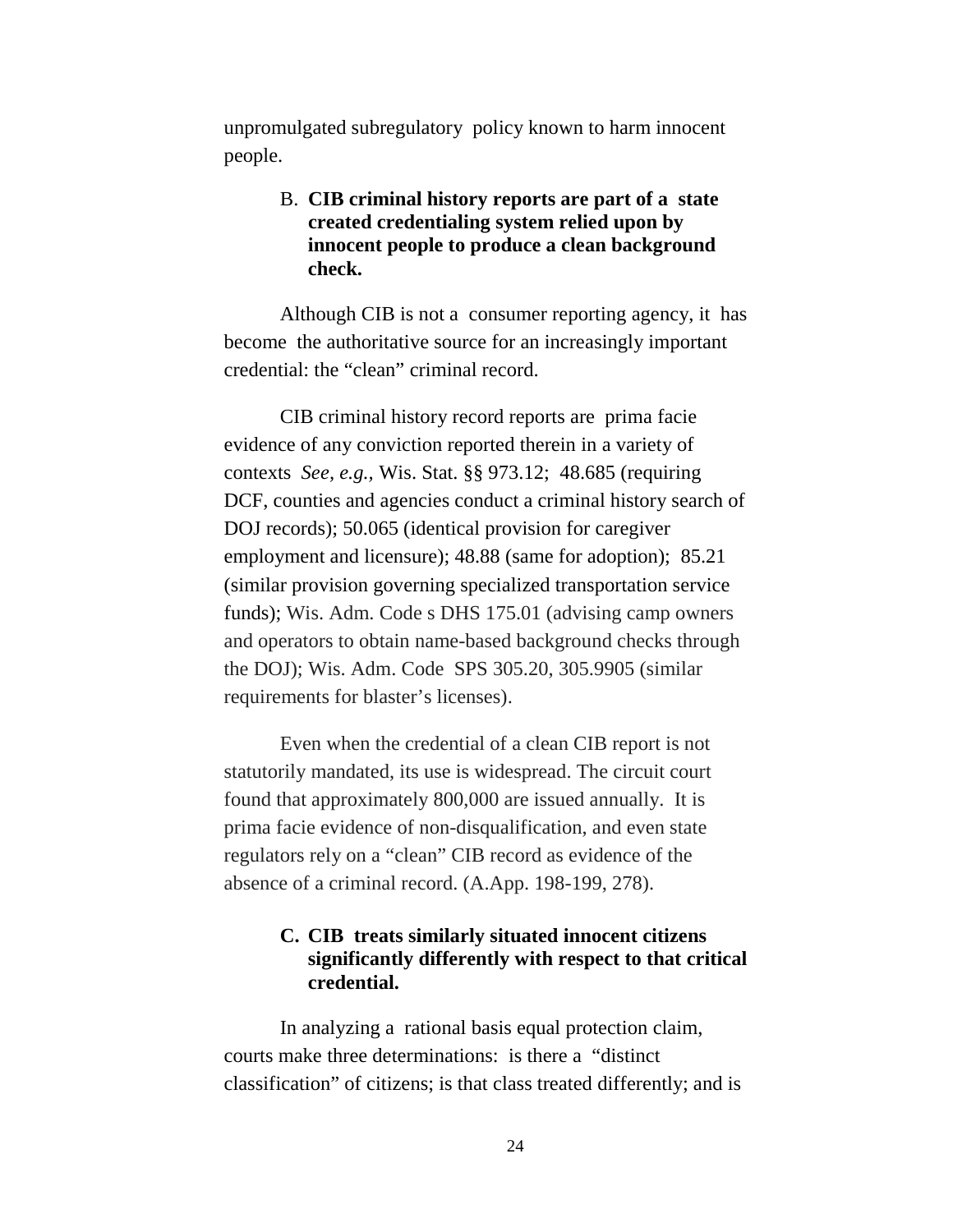there, applying the five-factor test, a rational basis for the significantly different treatment. *See, e.g., Aicher v. Wisconsin Patients Comp. Fund*, 2000 WI 98, ¶58, 237 Wis.2d 99, 613 N.W.2d 849. See also, *Metropolitan Associates v. City of Milwaukee,* 332 Wis.2d 85, ¶¶ 23,64.

The first two determinations are easy to make here. All individuals who have no arrest or conviction history are similarly situated with respect to CIB. They are all innocent, meaning they have never had fingerprint information sent to CIB with an arrest record and have no SID numbers.

Unlike all other innocent people, however, Teague and his cohort cannot force CIB to respond to name-based requests about them with a "no criminal history found" return. By statute, innocent people who are arrested but not charged, or charged but acquitted may, through Wis. Stat. § 165.84(1), have the arrest removed from their record; they have a right to have information removed from the CIB's database when that information is NOT linked to a conviction so requesters checking on them will receive a "no criminal history found" return. Teague and his cohort, however, cannot use this statutory mechanism. Nor, under the circuit court's reasoning, can they use Wis. Stat. § 19.70 to correct the response associating their names and dates of birth with arrest and conviction records even when they establish their innocence.

#### **D. The classifications created have no rational basis.**

Under the five-factor test, a classification such as the one created by CIB does not satisfy the rational basis test if it fails to meet **any** the following five criteria:

> (1) All classification[s] must be based upon substantial distinctions which make one class really different from another.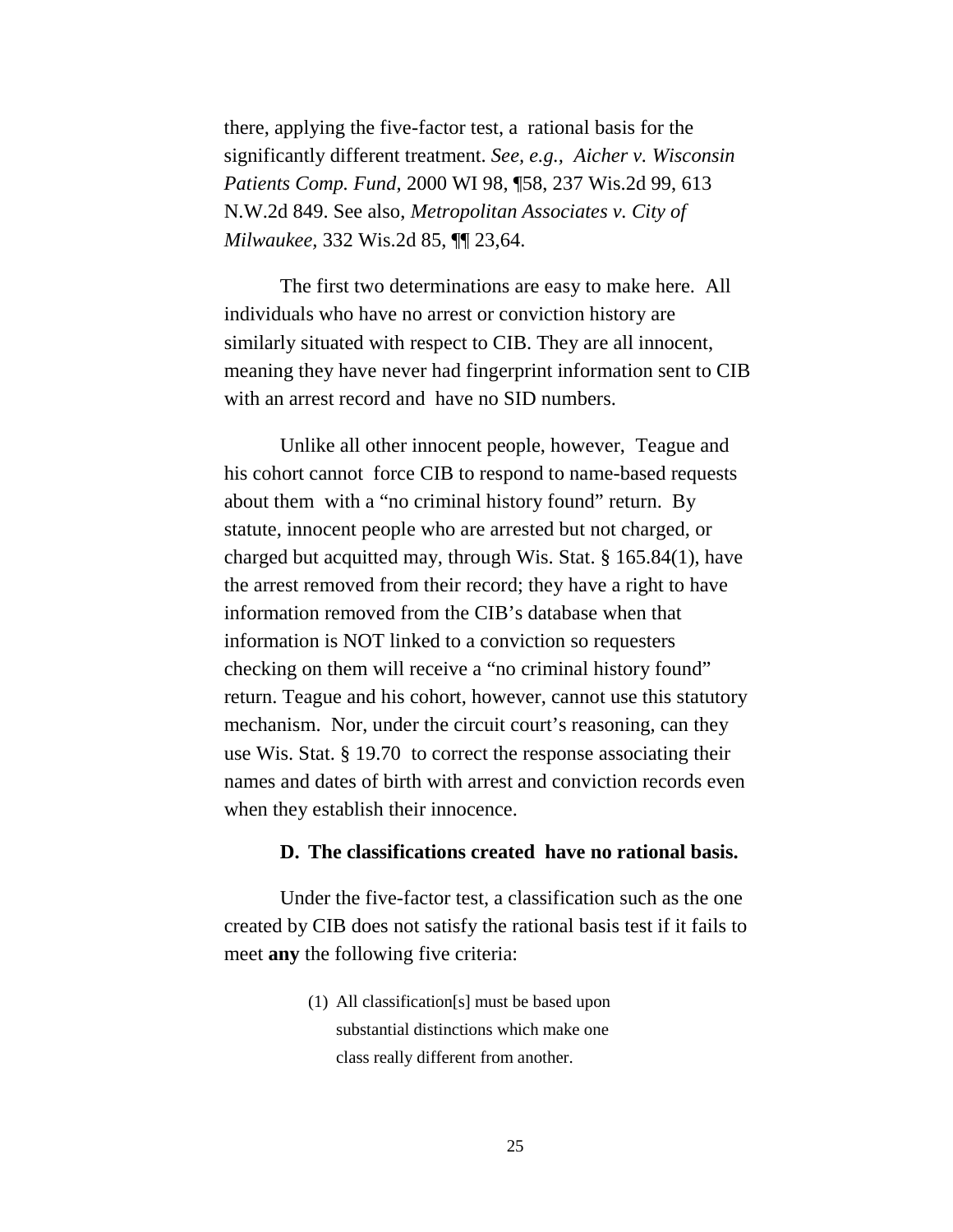- (2) The classification adopted must be germane to the purpose of the law.
- (3) The classification must not be based upon existing circumstances only.
- (4) To whatever class a law may apply, it must apply equally to each member thereof.
- (5) That the characteristics of each class should be so far different from those of other classes as to reasonably suggest at least the propriety, having regard to the public good, of substantially different legislation.

*Aicher v. Wisconsin Patients Comp. Fund,* 237 Wis.2d 99, ¶ 58.

CIB's alias name policy does not satisfy the first criteria because there is no substantial distinction in the Teague cohort that makes them different from other innocent citizens. For the purposes of the criminal history archive, which maintains actual criminal histories, verified by the powerful certainty of fingerprints, with unique SID identity numbers, innocent people are all the same. None of them have fingerprints or SIDs or arrests or conviction information in the database.

The distinction between the classes of innocent people, evidenced by the different responses they receive to name-based background checks, is not based on any quality that makes one innocent person different from another innocent person. It is based on whether a computer algorithm "thinks" some combination of "close enough" name and "close enough" date of birth is close enough. The fact that a criminal may have used a name that may be matched through algorithms or individual choice with the name of an innocent person does not substantially distinguish that innocent individual from other innocent individuals.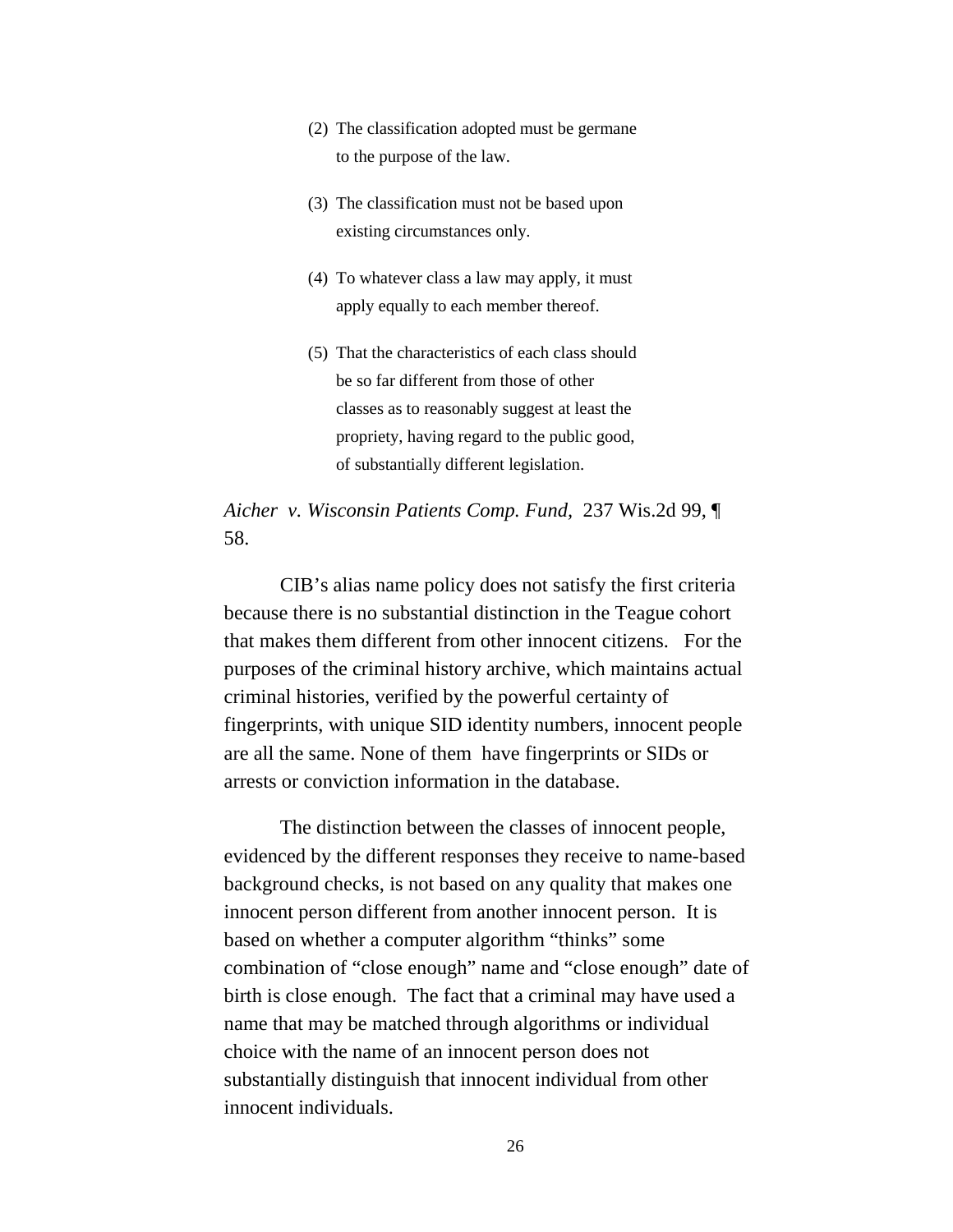In *Nankin v. Village of Shorewood*, 2001 WI 92, ¶¶ 13- 15, 245 Wis. 2d 86, 99-100, 630 N.W.2d 141, 146-47 and *Metropolitan Associates*, 332 Wis. 2d 85, ¶68, the Wisconsin Supreme Court held unconstitutional the legislature's different treatment of property owners depending on either the population of the community or whether the community's legislative body voted to opt out. In both cases the Court could not find actual characteristics of the class that justified the discrimination. *See, e.g. Nankin*, 245 Wis. 2d, ¶ 41 ("populous counties do not present any special problems or concerns such that it is rational to restrict such circuit court actions in populous counties.") Populous counties have more people, but that is not a difference among property owners. Similarly, the fact that some innocent people have their names or dates of birth used by a criminal does not mean they present any special problem or concern.

Using logic analogous to that employed in *Nankin,* the United States Supreme Court has noted the peculiar problem with discriminating against children because of their parents' conduct or status. *See, e.g. Trimble v. Gordon*, 430 U.S. 762, 770 (1997)(invalidating an Illinois probate statute disfavoring illegitimate children, noting that "parents have the ability to conform their conduct to societal norms, but their illegitimate children can affect neither their parents' conduct nor their own status."). That same logic applies to innocent record subjects like Teague. They do not become different from other innocent citizens because of the conduct of criminals in using a phony name the computer deems "close enough."

CIB's alias name policy also fails the second factor of the test: it is not is not germane to a permissible government end or goal. Black's Law Dictionary defines germane as "In close relationship, appropriate, relevant, pertinent." (5th Ed. 618)(1977). The relationship between a permissible goal and the challenged classification must be one that is "close" and appropriate.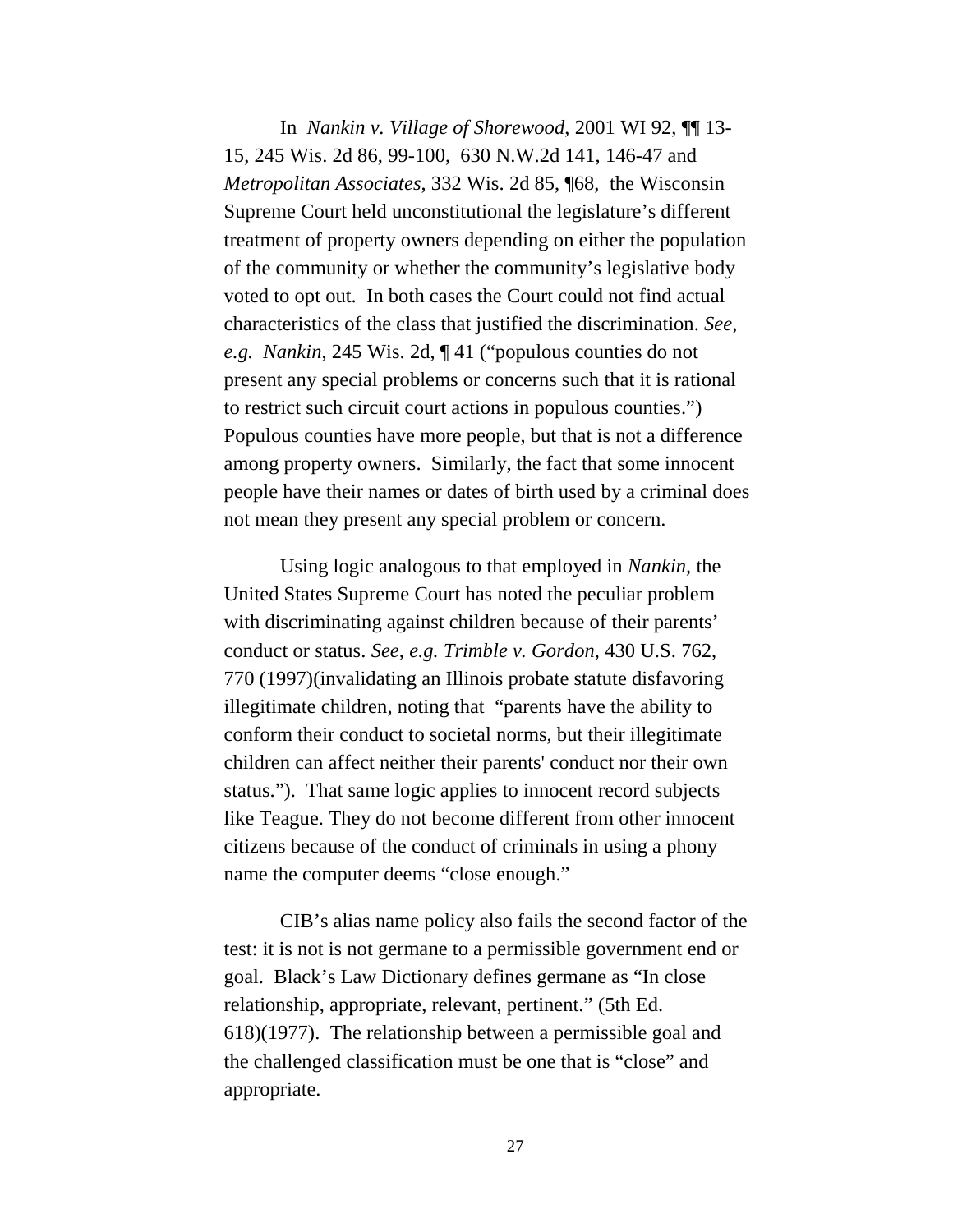According to the circuit court, the purpose of CIB's alias name policy is to alert requestors to the "possible existence of a criminal history involving a person whose name has been submitted." (A.App 13). While that end is permissible, the classification is not germane (in close relationship or appropriate) to it. The alias name policy attaches the rap sheets of criminals to the names and dates of birth of innocent citizens without attempting to determine whose name the requester has submitted. That does not alert to the possibility of a record involving someone who might be using a false name; it rather associates a detailed, particular, and extensive list of arrests and convictions with the personally identifiable information of someone who is innocent. A policy of providing requestors with the opportunity to verify the identity of the subject they seek information about might be germane. CIB's policy is not.

The policy is not germane to the other imaginable permissible ends of accuracy in criminal history records or assisting law enforcement.. The policy increases inaccuracy through the fuzziness of the "match" and does not affect law enforcement because it does not apply to the records they receive (in a different format) from CIB.

On the fourth of the five factors, CIB's alias policy does not apply equally to each member of Teague's class. Because matches are not made on the precise name and date of birth used by the criminal during an initial police contact, application of the policy will depend on what information the requestor submits, how broadly the algorithm "sweeps," and how individual employees resolve possible matches during manual intervention. Those variables, established in the summary judgment record and given greater detail in trial testimony, mean that not all innocent victims will always receive a report attaching someone else's rap sheet. The policy thus does not "apply equally" to all to whom it is applied (which makes it arbitrary by definition).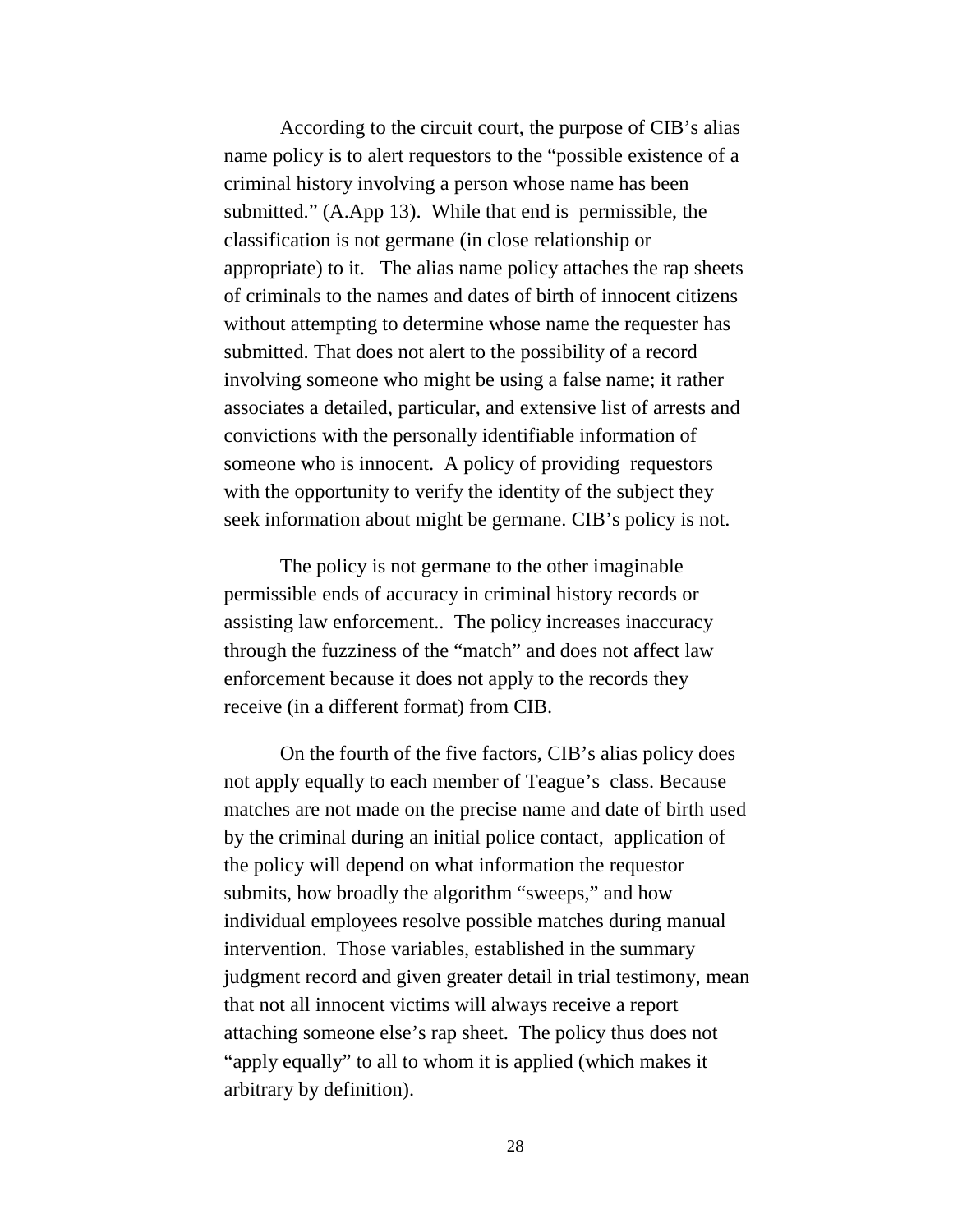Finally, the characteristics of the two classes of innocent people are not so different as to suggest the propriety of substantially different treatment. The fact that one group of innocent people once had their names and dates of birth, or something like their names and dates of birth, used by a criminal is not a characteristic that suggests the propriety of treating that class differently than all other innocent people. First, the characteristic is associated with one context (police contact) while the substantially different treatment occurs in the context of employment and other potentially long term relationships in which false identities are difficult to maintain. Second, the distinguishing characteristic could be one-time use decades ago or a pattern of very recent use which does not suggest the propriety of a policy that applies equally and forever to all victims of identity theft.

## **IV. THE CIRCUIT COURT'S PROCEDURAL DUE PROCESS DECISION DEPENDED ON A CLEARLY ERRONEOUS FACTUAL DETERMINATION AND A MISAPPLICATION OF RELEVANT LAW.**

Plaintiffs argued that CIB policy deprives them of a constitutionally protected interest without due process of law by disseminating stigmatizing information about them in response to name-based background checks. "To prevail on that claim, plaintiffs must show (1) public disclosure of a stigmatizing statement by the government, the accuracy of which is contested; plus (2) the denial of some more tangible interest such as employment, or the alteration or a right or status recognized by state law." *Ulrich v. City & County of San Francisco,* 308 F.3d 968, 982 (9th Cir. 2002) (*citing Paul v. Davis,* 424 U.S. 693, 701, 711 (1976)).

After trial, the circuit court found, as a matter of fact that there was no "stigma" because the reports in question: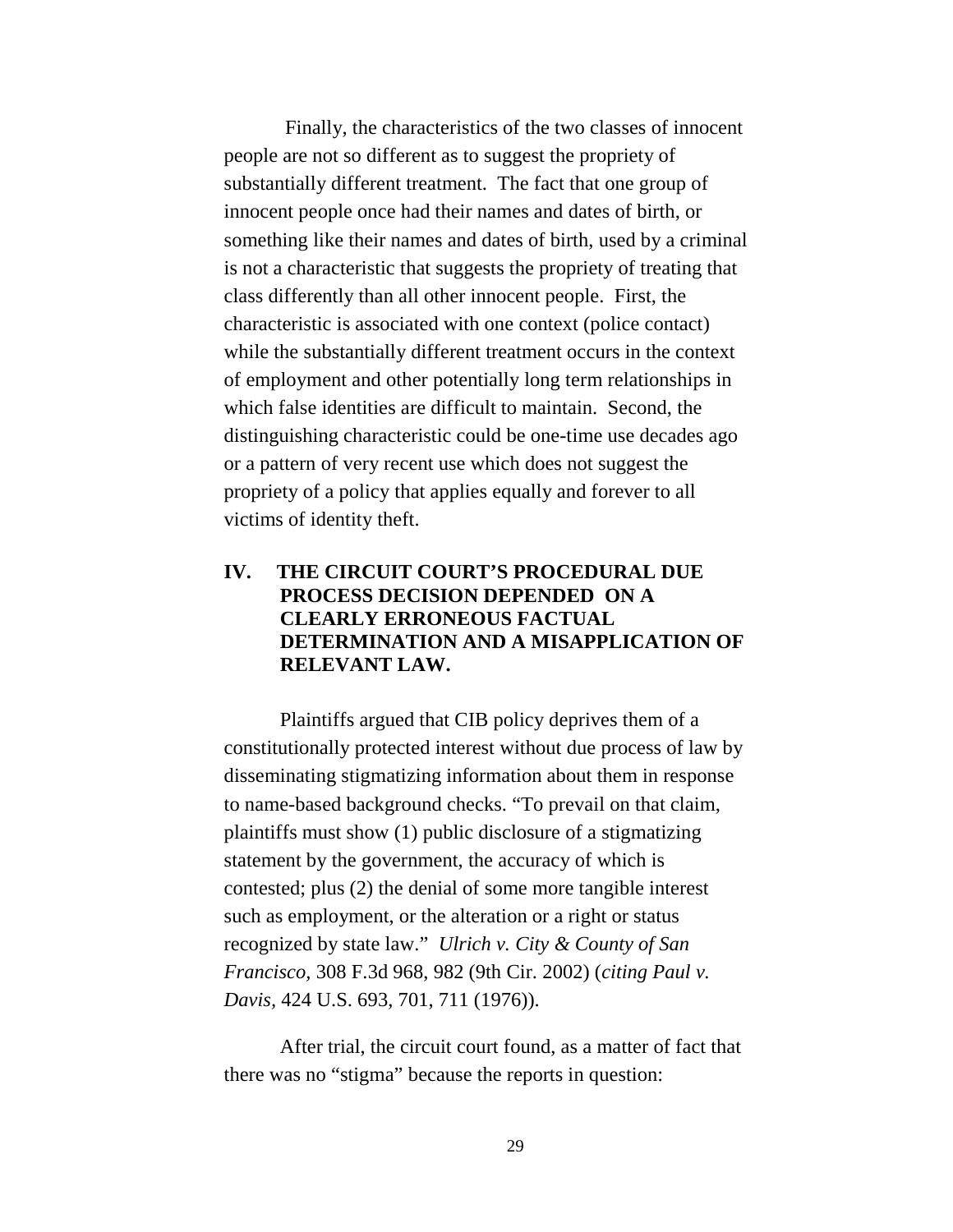are not defamatory" [of plaintiff] and "[t]hey are not literally false and when taken as a whole and fairly and reasonably read do not convey a false and defamatory meaning to their intended audience (the public making a records request)."

(A.App. 3). The circuit court also "found" no "plus." (A.App. 3). The circuit court was wrong on both counts.

## **A. The finding that CIB reports do not convey a false and defamatory meaning about plaintiffs to their intended audience is clearly erroneous.**

A trial court finding of fact is "clearly erroneous" when it is "contrary to the great weight and clear preponderance of the evidence." *Phelps v. Physicians Insurance Company of Wisconsin,* 319 Wis. 2d 1, ¶ 39. *See, also, PHH Mortgage v. Mattfield*, 2011 WI. App. 62, ¶ 11, 333 Wis. 2d 129, 799 N.W.2d 455.

The clearly erroneous standard is less deferential to a judge's finding of fact than a jury's verdict because a finding may be contrary to the great weight and clear preponderance of the evidence even though credible evidence supports the finding and even though it cannot be held as a matter of law that the finding is wrong. *Sievert v. American Family Mutual Ins.,* 180 Wis. 2d 426, 431, 509 N.W.2d 75 (Ct. App. 1993).

The circuit court's finding that the reports did not defame appellants to the intended audience is against the great weight of the evidence. The **only** evidence about what the reports convey to the "intended audience" came from plaintiffs, and consisted of three types: (1) expert testimony from Dr. Sam Racine, and Janet Ohene-Frempong, (2) "user" testimony from Tom Koehn and Laurie Sheets, and (3) Linda Colvin's testimony about how employers and other entities actual read the reports. The defendants presented neither any expert testimony nor any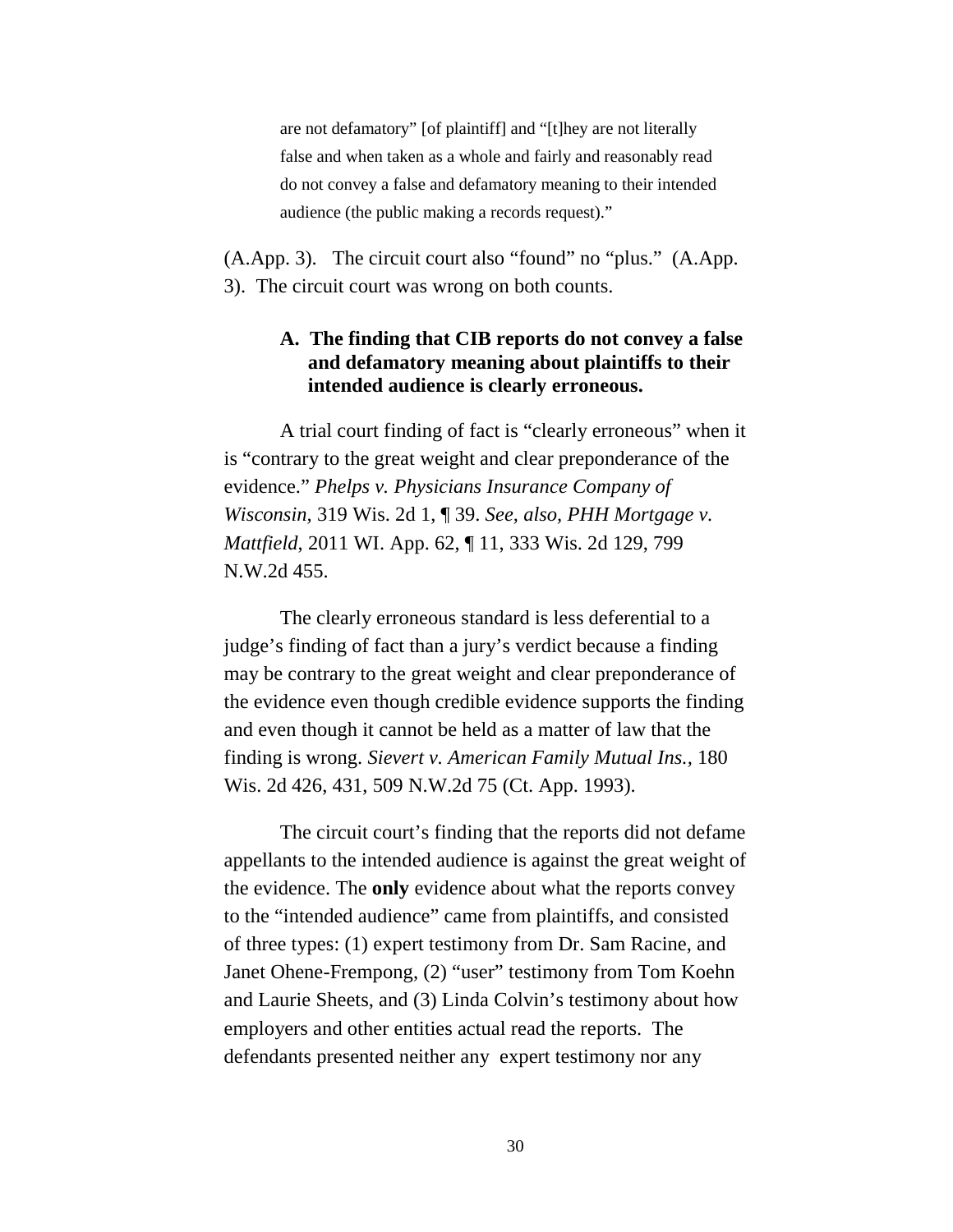testimony from any member of the public about making requests or interpreting reports.

Dr. Racine has a Ph.D in Rhetoric and Scientific and Technical Communication, and is the Director of the Sales Preparedness Program for Unisys Corporation where her responsibilities include "Computer Mediated Communication," "User Interface Design", and "Data Presentation." (R.120:13-17; A.App. 174-183) summarizes her testimony. Briefly, her evidence about CIB's reports in their format at the time of summary judgment and at the time of trial was this:

- i. The format and language of the report communicate to the average reader through common conventions and language that the report is authoritatively about a person in the world about whom the information was requested.
- ii. Mixing the search string with the document design convention of labeling used here – category items with specific detail – communicates a single unique entity in which one and only item meets the criteria.
- iii. The priority position of "Convicted Felon" as the first headline in the report followed by paragraphs and paragraphs of information that are visually signaled to be supporting data about that label communicates visually that the subject is a convicted fellow.
- iv. The physical weight of the printed report and the number of pages returned indicate the subject has a criminal record.

(A.App. 176) Dr. Racine testified about the ineffectiveness of CIB's disclaimers and reading instructions, identifying specific characteristics of average readers, including:

> i. the "disclaimer" portion of the information in [the CIB website ] is not easily identified or extracted. The explanation that "multiple persons to share a name" first appears in the fourth paragraph, line 21. The suggestion to "read ALL information" does not appear until the eighth paragraph, line 38. The headings used where these disclaimers exist do not signify that the content is involved. The first disclaimer occurs in the "Information" section and the second occurs in the "Requesting" section. The former section is essentially background information and the latter is a description of a process.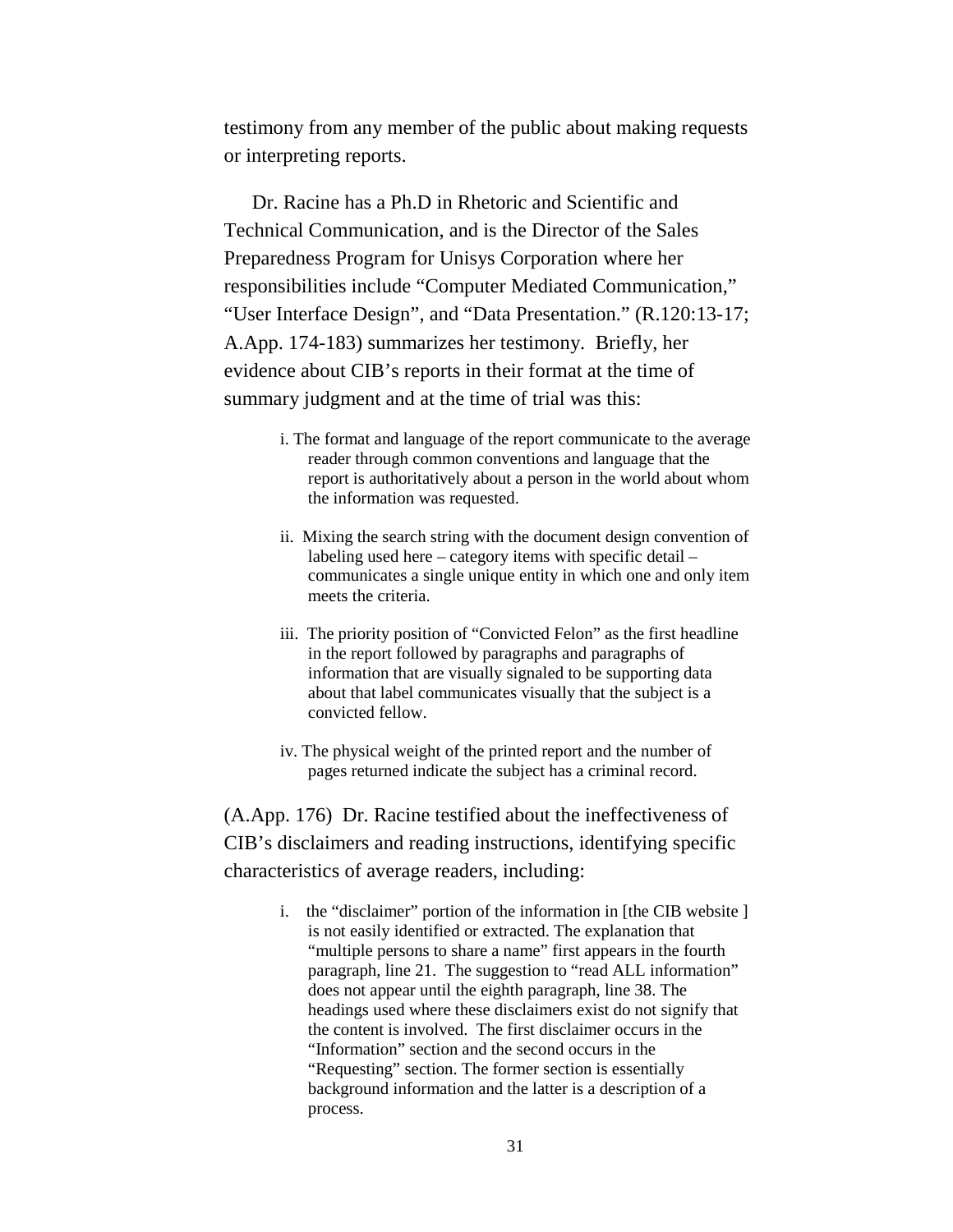ii. Neither of the sections identified above is likely be read because they do not align to the requester's intention. The requester is coming to the site to do something – to take an action – not to read. The requestor will only be interested in topics that are identified and directly related to her/his goal. Because obtaining information about background check is not her/his goal, "you will find information on the following topics" does not align with to her/his purpose.

(A.App. 176-77).

Dr. Racine provided a similar analysis of why other portions of the CIB interface and the returned report were ineffective at communicating the disclaimers and instructions. (A.App. 178-79). The defense did not impeach or contradict this evidence.

Dr. Racine also explained the science of **why** the reports authoritatively communicate that they are about the person about whom the requester seeks the information, including the standard conventions of centered subject block, labels of name and date of birth, and a horizontal rule, the influence of electronic media on the reading methods of scanning and skipping large blocks of text to pinpoint "the salient point of information that corresponds to the purpose for which we visit a text." (A.App. 180). She testified that, based on data, "on the average web page users have time to read at most 28% of the words during an average visit; 20% is more likely." (A.App. 181).

Plaintiff's other expert was Janet Ohene-Frempong, a national consultant on plain language writing. She provided evidence about the reading practices of "average readers," of criminal history reports. She assumed the "target" audience to be persons using the report to make decisions, such as employment decisions, "who are not legally savvy, are busy, are risk averse, can be selective in the decision and basically want to know, for sure, whether the person they are interested in has a criminal record." (A.App. 184, ¶2).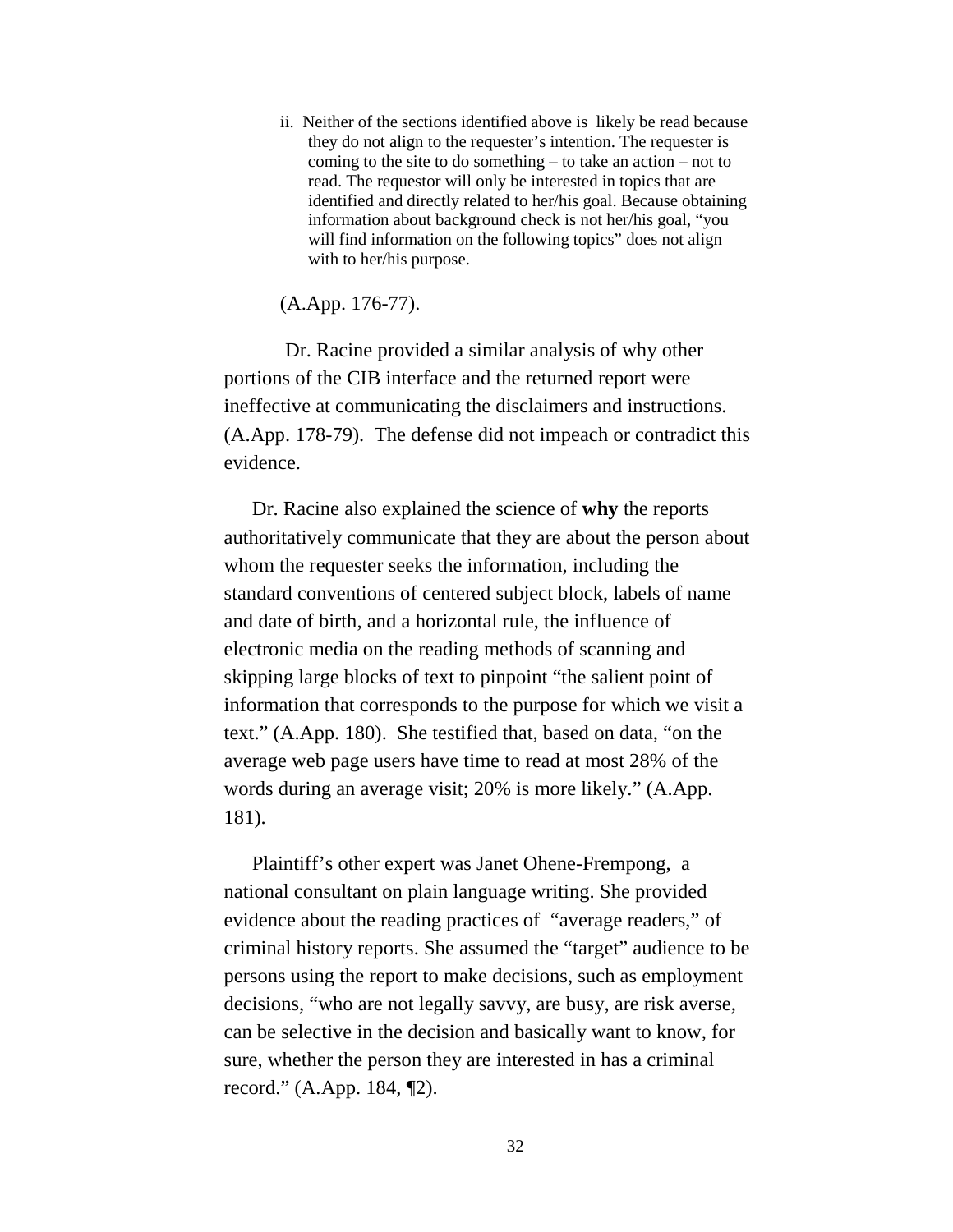Her evidence, confirming Dr. Racine's, covered the professional literature about how readers reading for information skim, skip, and scan, and often give up reading if they do not find information quickly or the most important information does not stand out visually. (A.App. 184, ¶2). The unsavy general reader of CIB reports, she opined, is "likely to conclude that the report might or does provide vital information about the actual person for whom the report was requested, even if it does not," and "take action with adverse consequences to the person for whom the report was requested." (A.App. 184, 12).

Ohene-Frempong's testimony identified a number of report design features and language, and the supporting professional standards, that caused CIB criminal history record report reports **to fail to communicate** to average readers that the trial exhibit reports on plaintiffs Teague, Colvin, and Williams were .not about them. (A.App. 186-188).

The expert evidence was confirmed by the "real life" evidence of users. Two actual requesters of CIB reports testified that, after reviewing Teague's criminal history report, the believed he had a criminal record. (A.App. 219-227; 251-257). Plaintiff Linda Colvin testified that her name-based report had been misunderstood by an employer-who believed she had lied about her criminal history; by MATC employees-who told her she could not continue taking a class she was enrolled in until she proved Lisa Haynes' record was not her record; and by the IRIS program, a non-profit which regularly uses criminal background checks to insure compliance with state and federal law. (A.App. 200-214).

The defense presented current or former Department of Justice employees, Neverman, O'Keefe, Collins, Gries, Meyer, Hujet, Streeksa, and Kolb. None claimed knowledge or training on how average readers read or comprehend. Some testified about how they understood CIB reports and about how they believed the reports **should be read** or about how responsible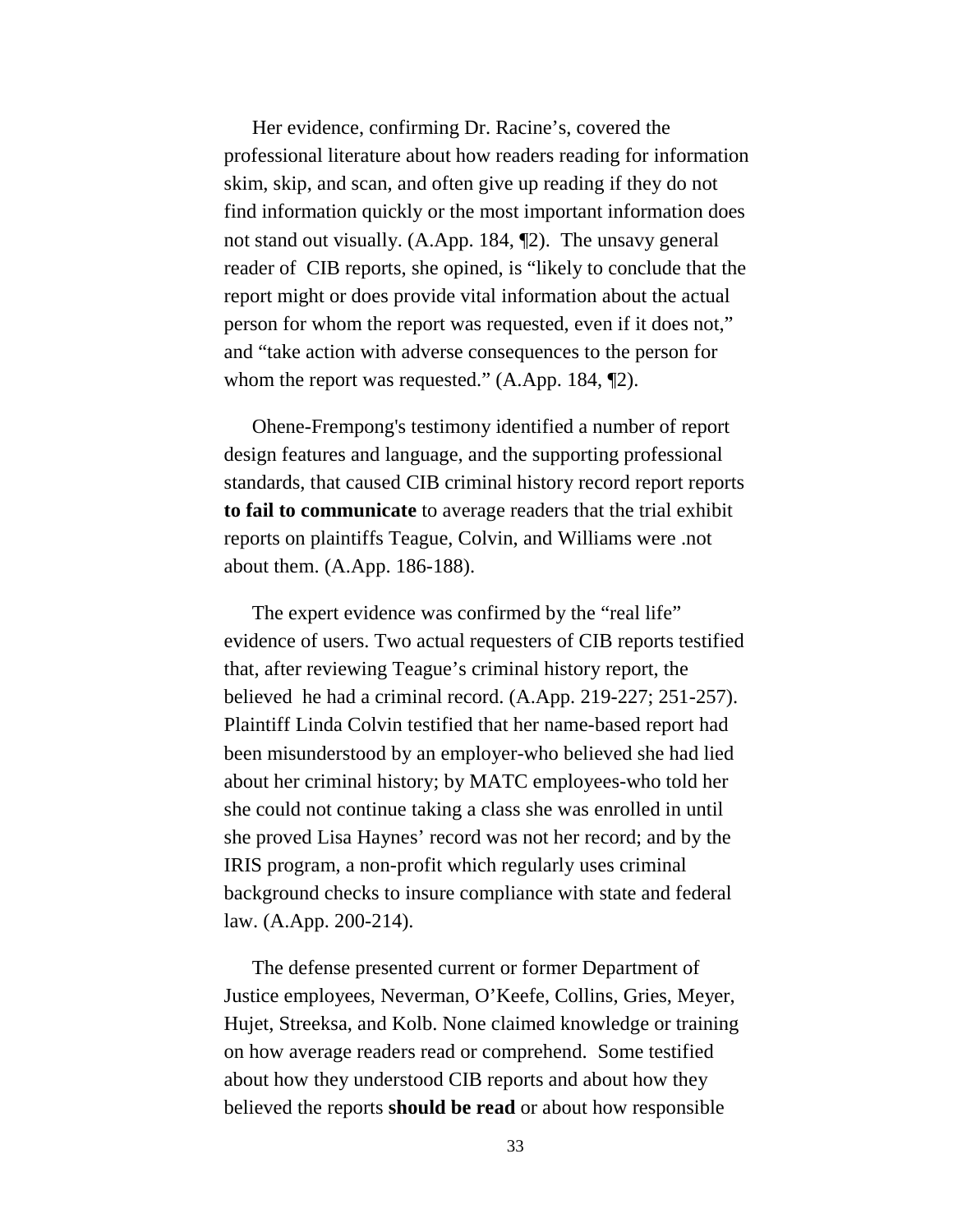readers **should** read them, but none testified about how average readers requesting public records understand the reports. None claimed that they had any education, training, or experience in communication, technical writing, document design, web interface design, or reading comprehension.

A defense witness, Sheryl Busse, the Deputy Administrator of the Division of Quality Assurance of the Department of Health Services, the division enforcing state statutes on mandatory criminal background checks of some caregivers, testified that she had been trained to read CIB reports by the Department's Legal Counsel and DOJ and had read "thousands" of reports. (A.App 191,192,195). She testified that Colvin's report, (A.App. 51-103), would require a prospective employer to investigate the "discrepancy" in the licensing context, but offered no evidence about how the general public would understand the report. She also confirmed the value of a "clean" record: a "No criminal history found" report like Exhibit 22 (A.App. 197-198) does not require the prospective employer to investigate. (A.App. 199).

Defense witness Jason Wutt, an employee of Department of Children and Families, who has reviewed CIB reports more than 500 times, does not find CIB reports confusing (A.App. 275,276-277). He also testified that anytime the CIB report is anything other than no record found, his agency does a "close review of any arrest record that would be on the DOJ." (A.App. 278). Mr. Wutt testified that he was **not** qualified to testify how employer's might interpret CIB reports (A.App. 279,280-281).

The question of "historical" fact to be decided is whether some of the general public reasonably interprets the CIB reports in question, including the rap sheets, as referring to plaintiffs. The publisher of derogatory content has no right to insist that the defamatory content be interpreted as the publisher does. *Frinzi v. Hanson,* 30 Wis. 2d 271, 277, 140 N.W.2d 259 (1966)("One may not dissect the alleged defamatory statement into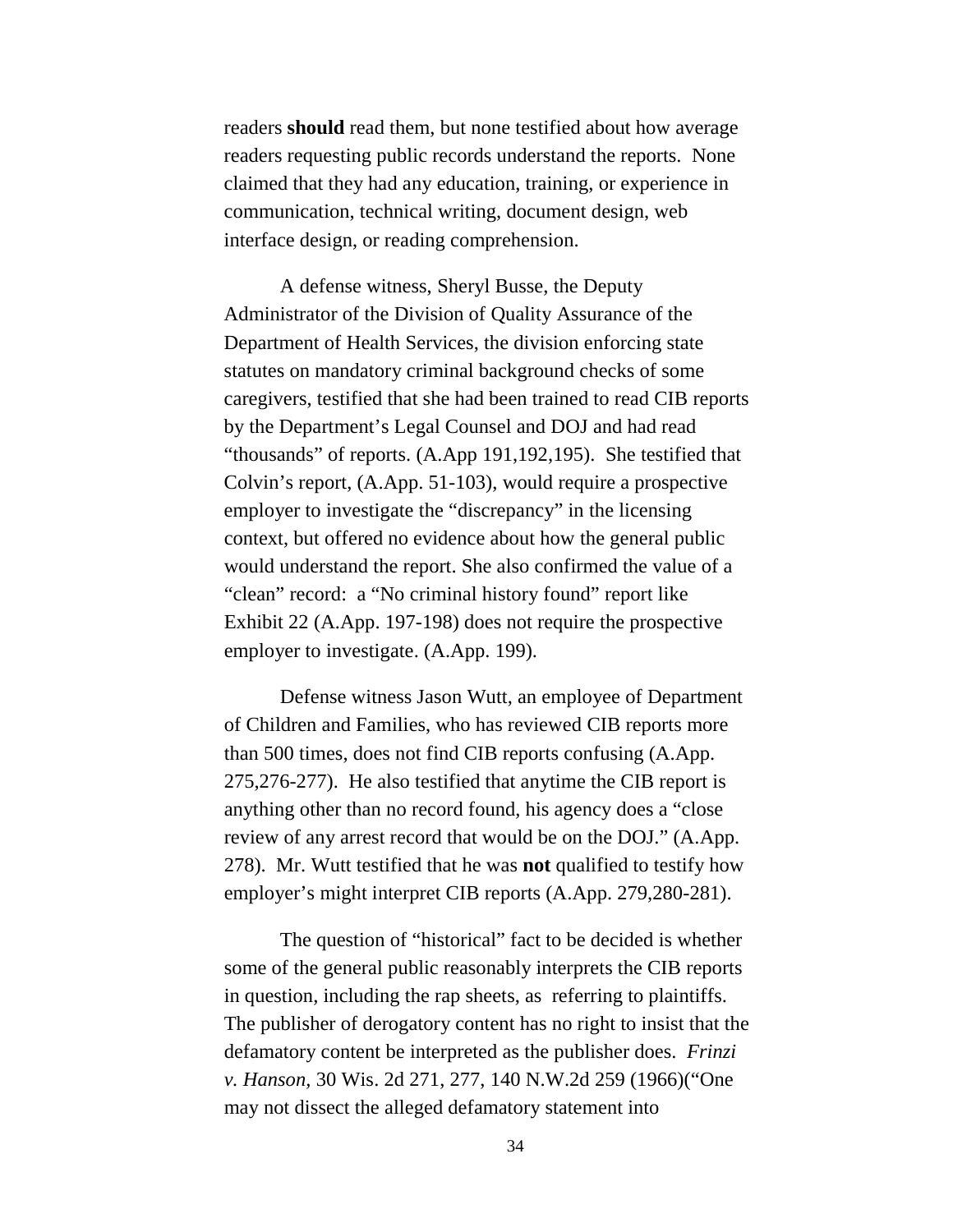nondefamatory parts and thus lose the vital overall meaning.") See also, *Restatement (Second) of Torts*, 554 (A defamatory communication is made concerning the person to whom it's recipient correctly, **or mistakenly but reasonably**, understands that it was intended to refer.)

Plaintiffs' evidence established how average requesters could, mistakenly but reasonably, understand the defamatory reports to refer to plaintiffs. The opinions of law enforcement personnel about how they understand CIB reports, or the understanding of state agency enforcement personal who have read literally hundreds of such reports is not a scintilla of evidence of how the general public requester understands the reports. The uncontroverted testimony of plaintiffs' witnesses, and a clear preponderance of all other evidence, is that the CIB reports at issue in this case are understood (by at least some of the general public) to be about the innocent plaintiffs—and are thus defamatory and stigmatizing.

## **B. The widespread, and statutorily required, use of government databases produces a change in status under the "stigma plus" doctrine.**

The second prong of the "stigma plus" test requires that a plaintiff demonstrate that the challenged policy, law, or action does something more than "merely" harm his reputation. Increasingly, government databases provide the "plus" because prospective employers, private agencies, or public agencies can access that database. The "plus" is satisfied if the false information either changes one legal status, or would change it if the information were true, or creates some burden to pursuing employment opportunities, even if the burdens are not mandatory. *See e.g.*, *Dupuy v. Samuels*, 397 F.3d 493, 511 (7th Cir. 2005) )(database disclosure of "indicated" child abuse information to prospective employers and state agencies is "plus")(affirming preliminary injunction), 465 F. 3d 767 ( $7<sup>th</sup>$  Cir. 2006)(affirming permanent injunction); *Doyle v. Camelot Care*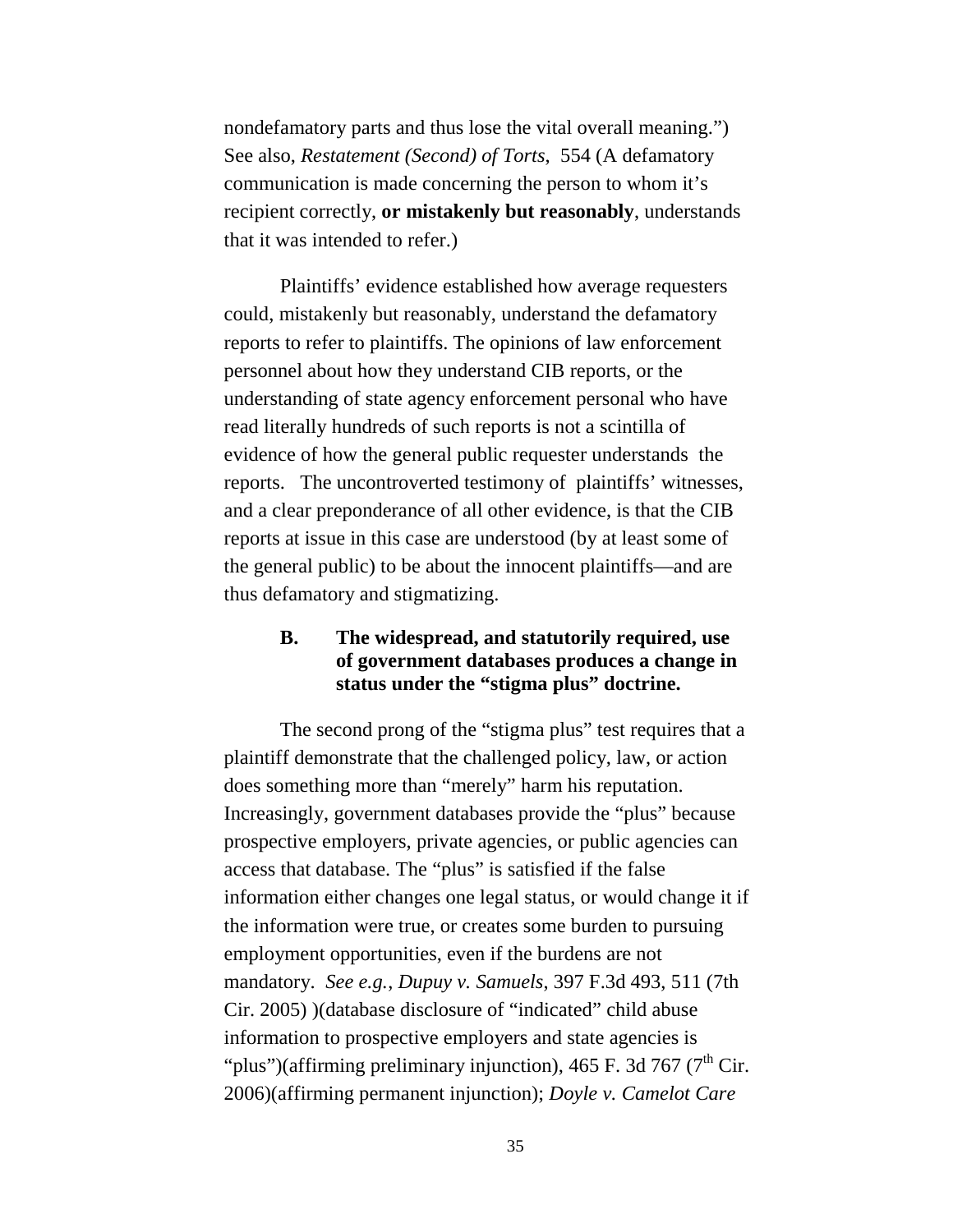*Centers, Inc.,* 305 F.3d 603, 605 ( $7^{\text{th}}$  Cir. 2002)(disclosure of information to private employers of child abuse registry listing is "plus" even though employers cannot be held liable for acting on the disclosed information). *See also, Smith v. Doe,* 538 U.S. 84, (Stevens, J., concurring) ("[ T]here can be no doubt that the widespread public access to this personal and constantly updated information has a severe stigmatizing effect. In my judgment, these statutes unquestionably affect a constitutionally protected interest in liberty."); *Doe v. Department of Public Safety,* 271 F.3d 38, 55 (2d Cir.2001), *rev'd on other grounds,* 538 U.S. 1 (2003)(sex offender database inclusion is "plus" because it is "some material indicium of government involvement beyond the mere presence of a state defendant to distinguish his or her grievance from the garden-variety defamation claim"); *Valmonte v. Bane*, 18 F.3d 992, 1000 (2d Cir. 1994)(child abuse database registry is stigma plus where some employers must consult database); *Humphries v. County of Los Angeles*, 554 F.3d 1170, 1188 (9th Cir. 2008), *rev'd on other grounds Los Angeles, Cal. v. Humphries*, 562 U.S. 29 (2010)*; Brown v. Montonya*, 662 F.2d 1152, 1167-68  $(11^{th}$  Cir. 2011)(allegedly incorrect requirement to register as sex offender triggers protected interest); *Kirby v. Siegelman* 195 F.3d 1285, 1291-92 (11th Cir. 1999)(falsely labeling a convicted prisoner a sex offender is "stigma plus).

The law of the "plus" caused by government database information published to private employers continues to develop. In *Kelley v. Mayhew,* 973 F.Supp.2d 31 (D. Me. 2013), the government informing plaintiff's private employer that she did not qualify to be counted in the staff-to-child ratio was enough of a change in Kelley's status to satisfy the "plus." *Kelley* reasoned that *de facto* licensing status changes tend to meld with protected property interest analysis, but that the fuzziness of the line between whether one has a property interest in a "license" or a "liberty" interest in the status of *de facto*  licensee is not material. 973 F. Supp.3d at 43-44.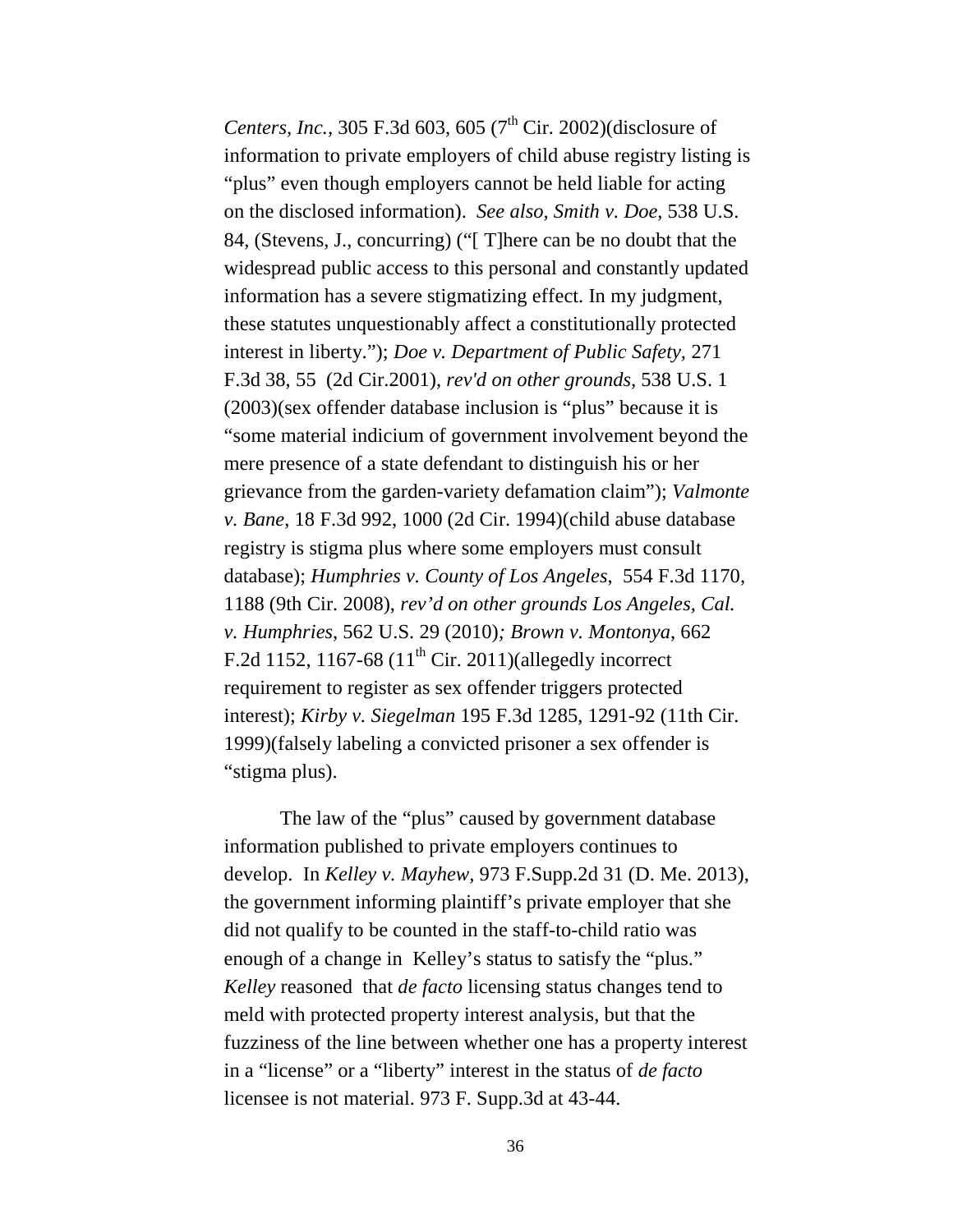The "plus" in this case is satisfied because CIB operates a *de facto* credentialing program that provides "clean" records in response to some of the 800,000 annual requests, but stigmatizes those known to be innocent by incorrectly associated then with a criminal record.

The circuit court's finding that the reports did not "per se" alter plaintiffs' legal status (A.App. 3) thus misses the point. Inclusion in sex offender or child abuse register did not "per se" alter the litigant's status in *Duprey, Doyle*, *Valmonte*, *Brown, Kirby, Burns,* or *Kelley.* It is the fact that state law requires or allows reliance on CIB's credentialing system that satisfies the "plus."

Remand is necessary because the Circuit Court has made no findings of fact or conclusions of law that would allow this Court to answer that question in an appellate opinion.

## **V. CIB'S ALIAS NAME POLICY VIOLATES SUBSTANTIVE DUE PROCESS.**

.

The Fourteenth Amendment includes a substantive component that prohibits the government from infringing "fundamental" liberty interests *at all* no matter what process is provided, unless the infringement is narrowly tailored to serve a compelling state interest. *See,* e.g., *Collins v. Harker Heights,* 503 U.S. 115, 125 (1992); *see also Reno v. Flores,* 567 U.S. 292, 301 (1993). If no fundamental interest is involved, the infringement must still be rationally related to a legitimate government end. *See, e.g., Heller v. Doe*, 509 U.S. 312, 319- 20(1993).

> **A. Individuals have a fundamental right not to be identified by the government with a conviction record unless they have actually been convicted of a crime.**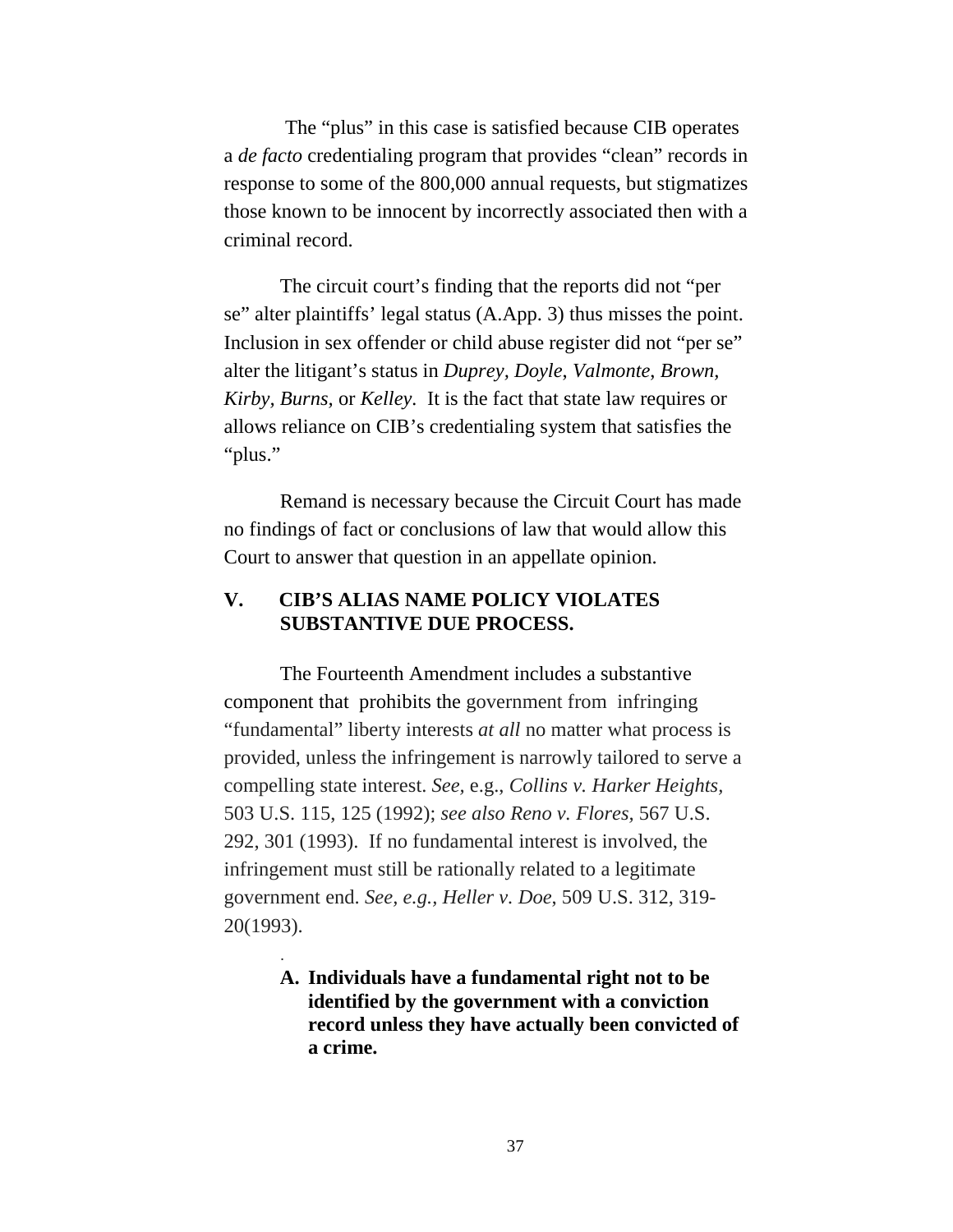The fundamental right not to be convicted of a crime until proven guilty in a fair proceeding has a necessary corollary in today's world : the right not to be intentionally associated by the government with a conviction record that is not yours.

Until the advent of modern internet technology, the government's ability to identify individuals as criminal was effectively limited to judicial determinations of guilt. That ability was constrained, through various provisions of the Constitution, by prohibitions against self-incrimination and double-jeopardy and requirements for a formal charging process, speedy and fundamentally fair trials, an impartial jury, and the rights to confront witnesses and to counsel. These constitutional rights provide procedural limits on the government's power to turn unoffending citizens into criminals through the judicial system, safeguarding a liberty deeply rooted in our most fundamental traditions.

As governments have gone into the business of selling criminal histories, however, technology has facilitated the development of a new, extra-judicial power to falsely identify an individual with a criminal record. The technology has created a new government power: guilt by (database) association.

CIB's alias policy infringes on plaintiffs' liberty interest in not being falsely identified as criminals and it does so through a policy that is self-evidentially not narrowly tailored.. There is no time limit on the false association, no risk assessment before the association is made, and no method for internally reviewing the association.

#### **B. Even under rational basis review, CIB policy is, by definition arbitrary.**

The trial record evidences just how arbitrary CIB's socalled "matches" are. Dennis A. Teague is a "match." "Dennis Teague" is not, except when it is. Christopher Peters is a "match." Christopher J. Peters is not. Mary Meyer with one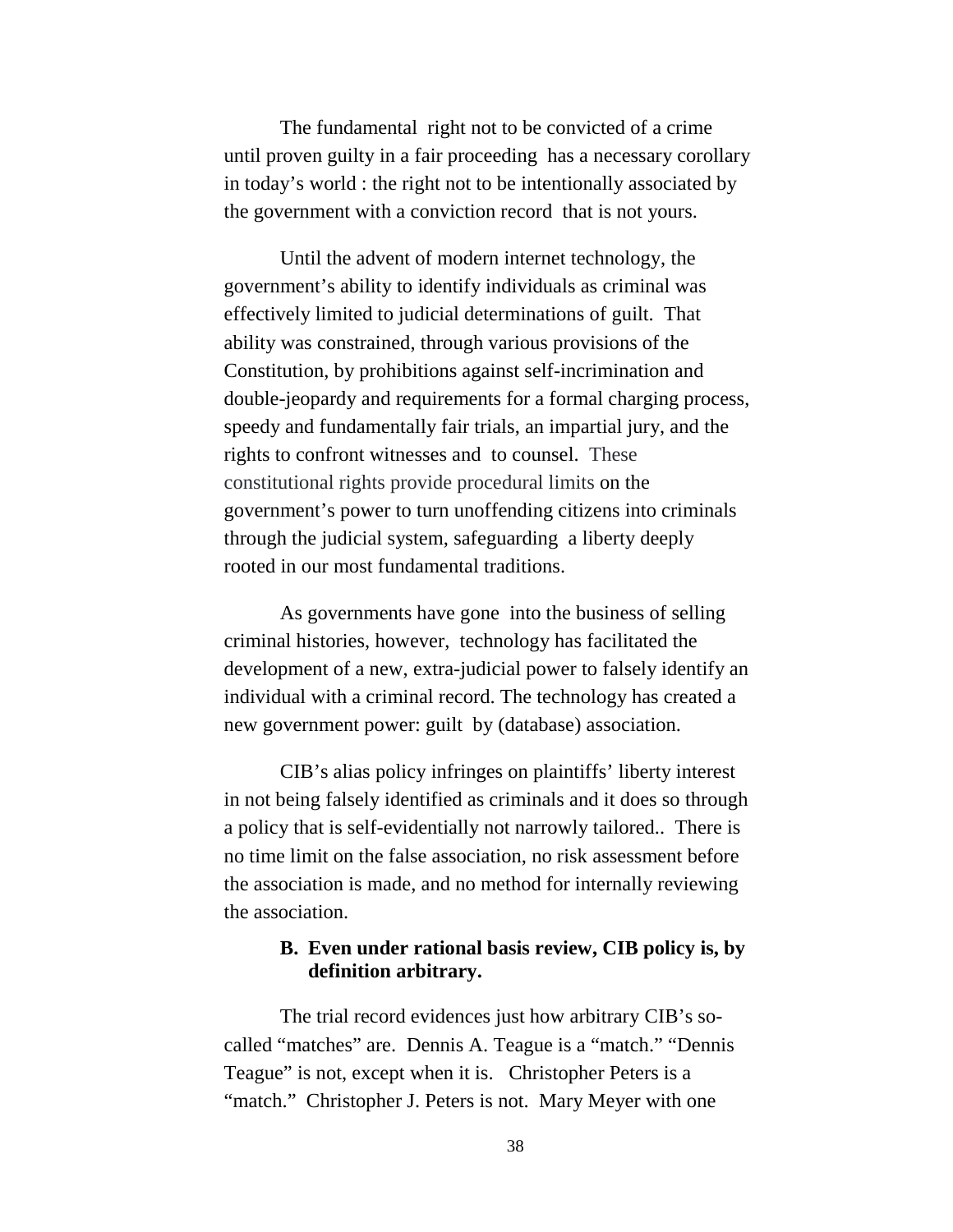date of birth is a "match," but a minor change in the data of birth means no match. CIB matches search strings of names without knowing whether the "match" is on an alias or master name, and without trying to determine if it has **already** determined that there has been a successful challenge of that "match"— through algorithms and individual discretion. CIB employees sometimes consult a requestor if they are uncertain about a request. but sometimes do not. CIB employees may return two records and an explanatory letter in response to problematic matches if the request was made on paper but will only return one record in response to internet requests.

This system incorporates so much uncertainty and reflects so little reasoned policy (as opposed to choices based on system design and individual preference) that it is arbitrary by definition. *See, e.g., [http://www.merriam](http://www.merriam-webster.com/dictionary/arbitrary)[webster.com/dictionary/arbitrary.](http://www.merriam-webster.com/dictionary/arbitrary) Merriam Webster's Dictionary* (linking arbitrary to individual preference, convenience, power exercised with out restraint).

#### **CONCLUSION**

For the reasons argued here and in plaintiff-appellants' summary judgment briefs, this Court should reverse the circuity court's decision/s and remand to the circuit court for appropriate action.

Dated at Milwaukee, Wisconsin this  $4<sup>th</sup>$  day of May, 2015.

\_\_\_\_\_\_\_\_\_\_\_\_\_\_\_\_\_\_\_\_\_\_\_\_\_ s/Jeffery R. Myer

Jeffrey R. Myer, SBN 1017339 Sheila Sullivan, SBN 1052545 Attorneys for Plaintiff-Appellants

**P.O. ADDRESS** LEGAL ACTION OF WISCONSIN 230 West Wells, Suite 800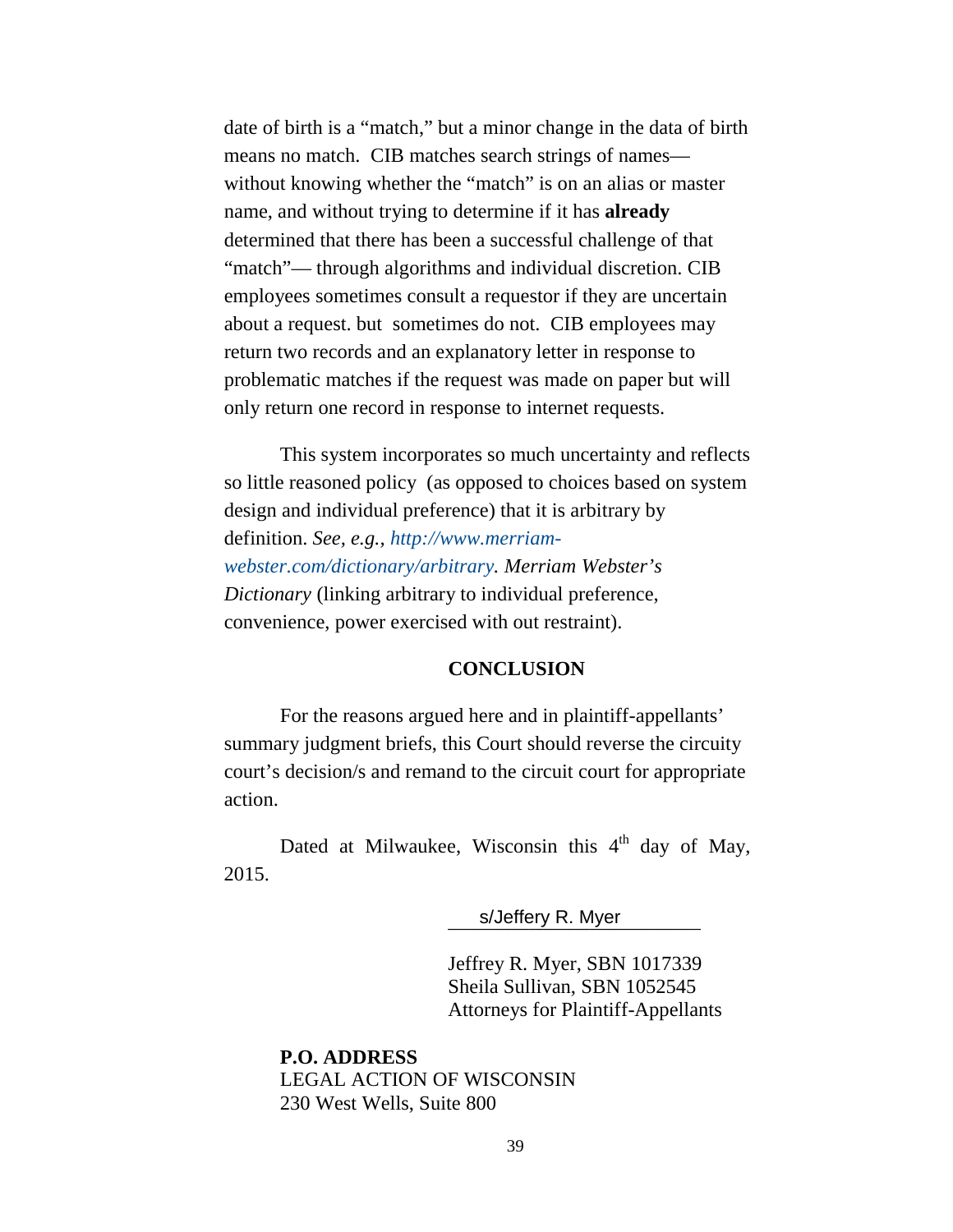Milwaukee, WI 53203 (414) 274-3403 Fax: (414) 278-5853 [sxs@legalaction.org](mailto:sxs@legalaction.org)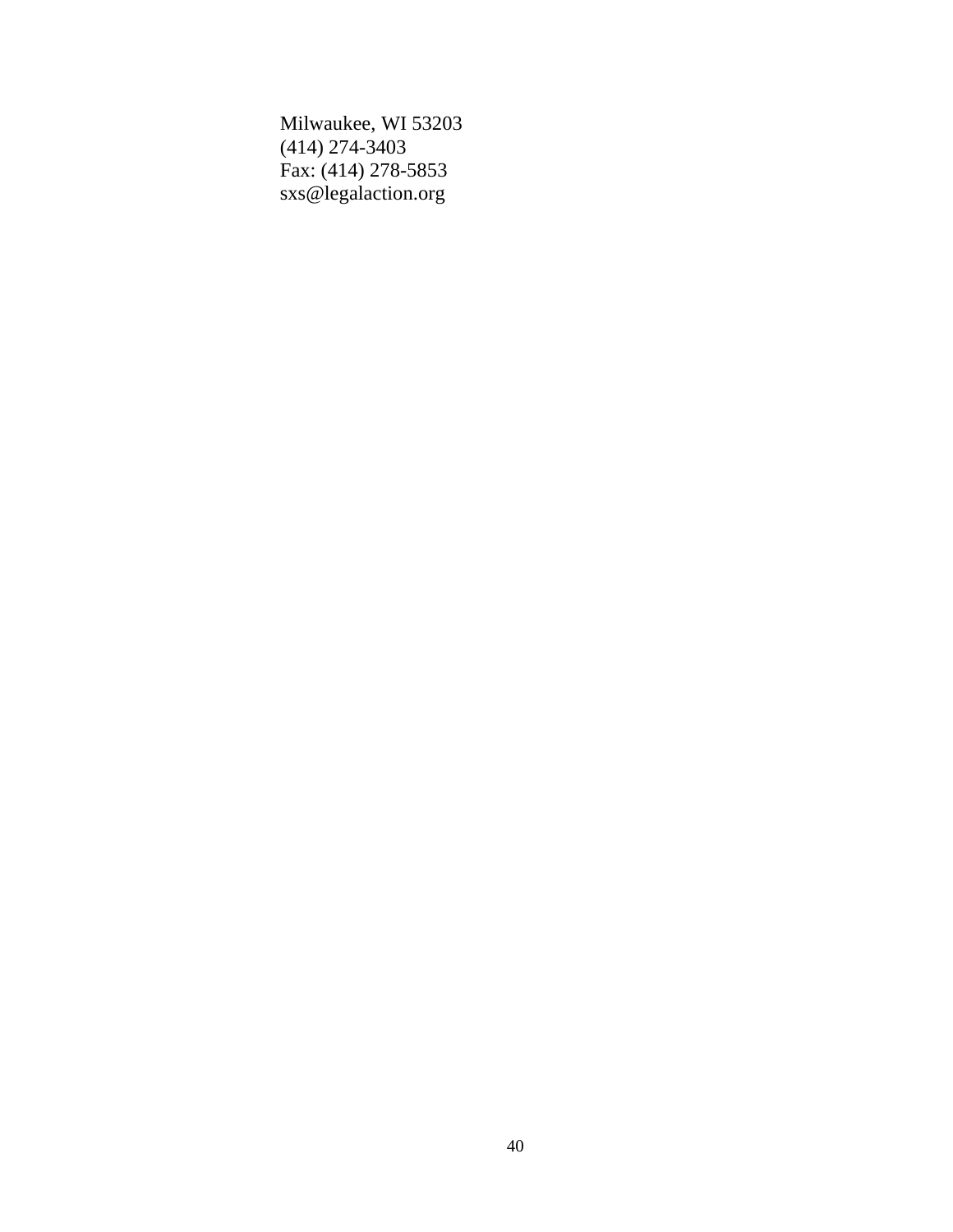#### **Form and Length Certification**

I hereby certify that this brief conforms to the rules contained in s. 809.19(8)(b) and (c) as modified by the court's order for a brief and appendix produced with a proportional serif font. The length of this brief is 10,891words.

Dated this 4<sup>th</sup> day of May, 2015, in Milwaukee, Wisconsin.

> \_\_\_\_\_\_\_\_\_\_\_\_\_\_\_\_\_\_\_\_\_\_\_\_\_\_ s/ Jeffery R. Myer Jeffrey R. Myer, SBN 1017339

#### **Certificate of Compliance with Rule 809.19(12)**

I hereby certify that:

I have submitted an electronic copy of this brief, excluding the appendix, if any, which complies with the requirements of s. 809.19(12).

I further certify that:

This electronic brief is identical in content and format to the printed form of the brief filed as of this date.

A copy of this certificate has been served with the paper copies of this brief filed with the court and served on all opposing parties.

Dated this  $4<sup>th</sup>$  day of May, 2015, in Milwaukee, Wisconsin.

> s/ Jeffery R. Myer Jeffrey R. Myer, SBN 1017339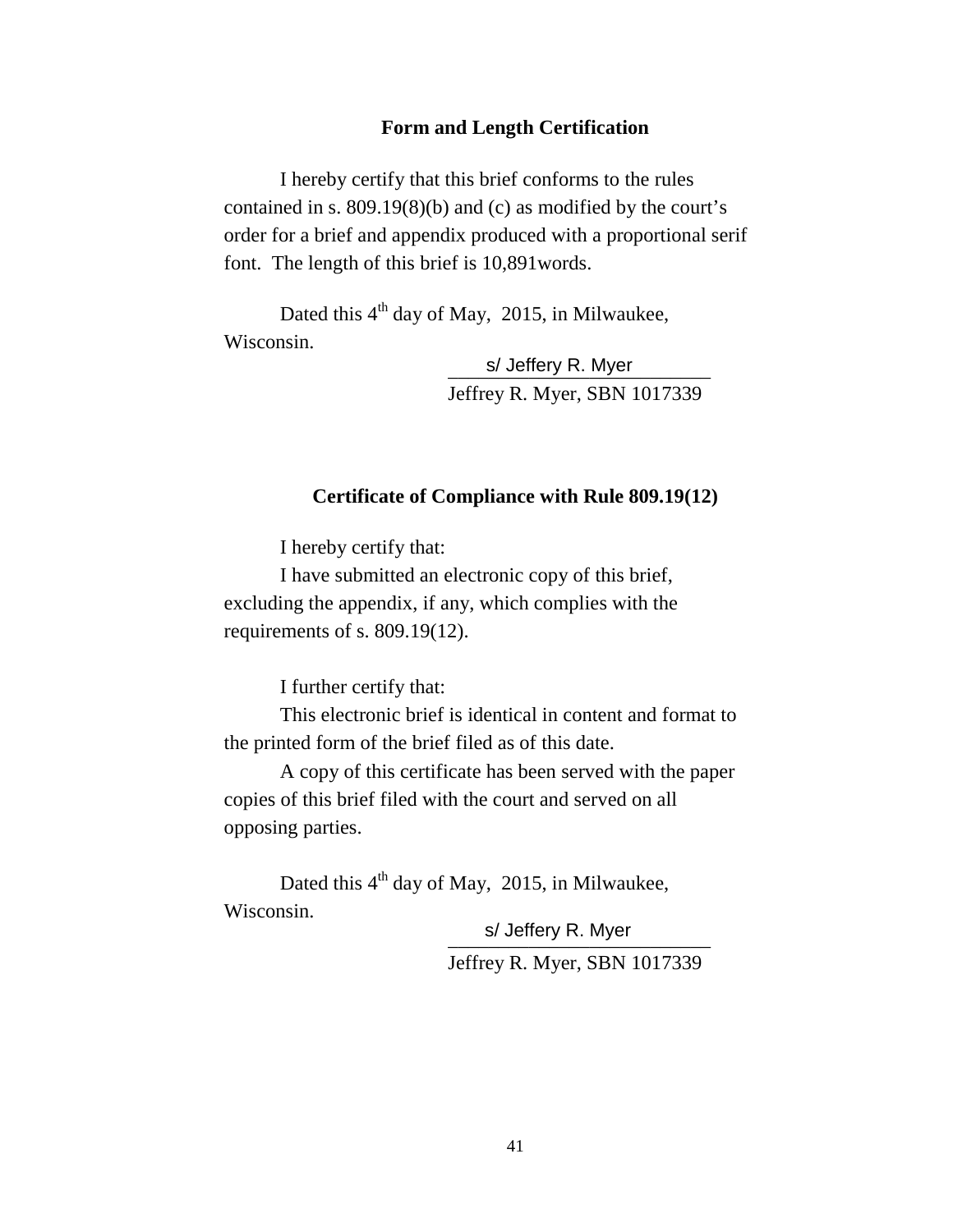## **Certificate of Compliance with Rule 809.19 (13)**

I hereby certify that:

I have submitted an electronic copy of this appendix, which complies with the requirements of s. 809.19 (13).

I further certify that:

This electronic appendix is identical in content to the printed form of the appendix filed as of this date.

A copy of this certificate has been served with the paper copies of this appendix filed with the court and served on all opposing parties.

Dated this 4<sup>th</sup> day of May, 2015, in Milwaukee, Wisconsin.

> \_\_\_\_\_\_\_\_\_\_\_\_\_\_\_\_\_\_\_\_\_\_\_\_\_\_ s/ jeffery R. MyerJeffrey R. Myer, SBN 1017339